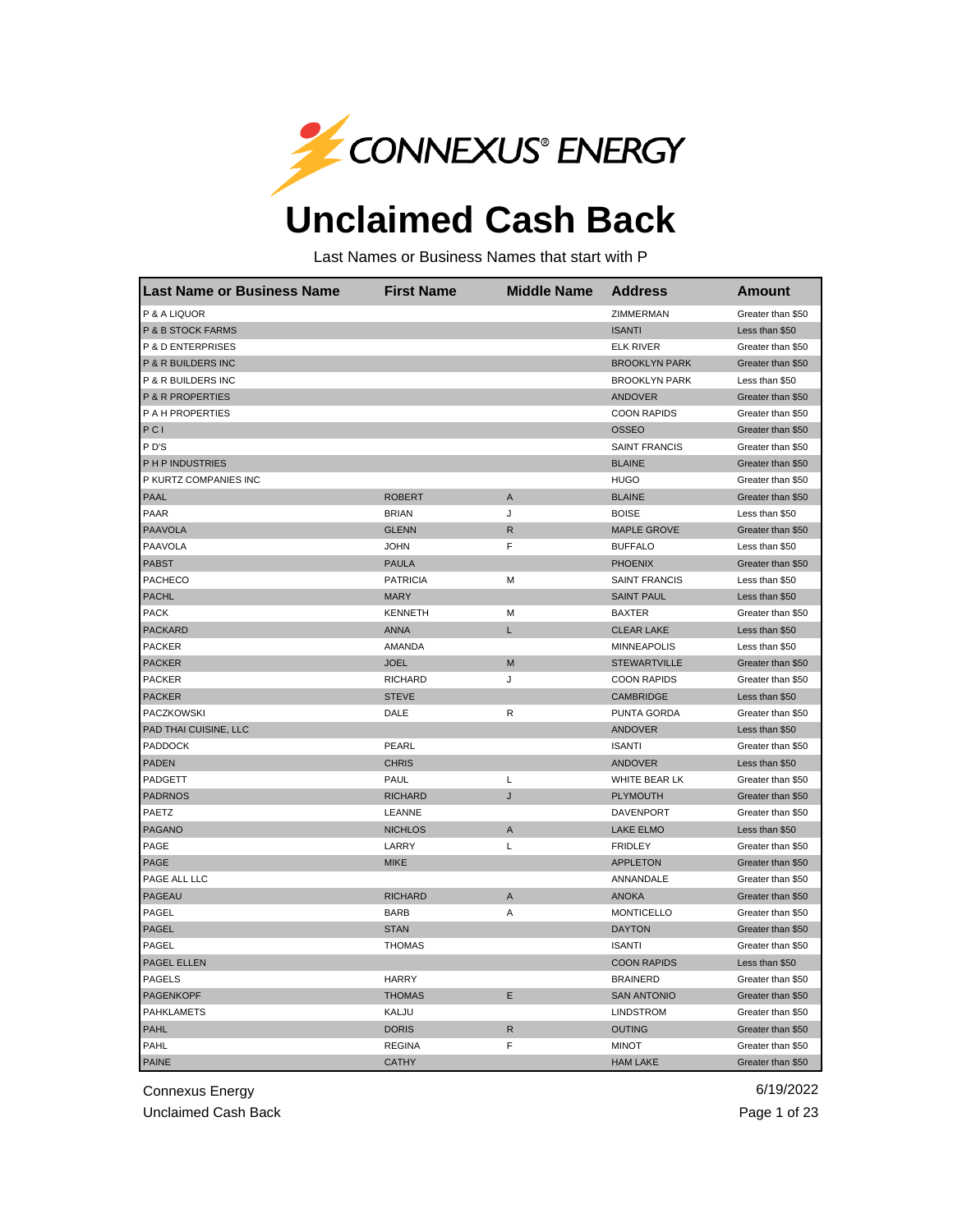| <b>PAINE</b><br><b>MICHAEL</b><br>SPRING LK PK<br>J<br>Greater than \$50<br><b>MARK</b><br>J<br><b>PAINTNER</b><br><b>MINNEAPOLIS</b><br>Less than \$50<br><b>PAINTSIL</b><br><b>FELIX</b><br><b>COON RAPIDS</b><br>Less than \$50<br><b>PAJAK</b><br><b>JAMES</b><br><b>MINNEAPOLIS</b><br>Greater than \$50<br><b>PAKONEN</b><br><b>MICHAEL</b><br><b>HAM LAKE</b><br>Less than \$50<br><b>PALAN</b><br><b>ELIZABETH</b><br>Α<br><b>EDEN PRAIRIE</b><br>Greater than \$50<br><b>PALBICKI</b><br><b>RONALD</b><br>СK<br><b>COON RAPIDS</b><br>Greater than \$50<br><b>PALFI</b><br><b>DOUGLAS</b><br><b>RAMSEY</b><br>Greater than \$50<br><b>PALKKI</b><br>J<br><b>DANBURY</b><br><b>HENRY</b><br>Greater than \$50<br><b>PALKKI</b><br><b>SHARON</b><br><b>COON RAPIDS</b><br>Greater than \$50<br><b>PALKOVICH</b><br>J<br>WILLIAM<br><b>BLAINE</b><br>Greater than \$50<br>PALLO<br><b>LOREN</b><br><b>WYOMING</b><br>Greater than \$50<br><b>PALLOW</b><br><b>MICHAEL</b><br>R<br><b>NEW BRIGHTON</b><br>Less than \$50<br><b>DANIEL</b><br>J<br><b>PALM</b><br>ZIMMERMAN<br>Greater than \$50<br><b>PALM</b><br>DAVID<br><b>ANOKA</b><br>M<br>Greater than \$50<br><b>PALM</b><br><b>JEAM</b><br>M<br><b>HAM LAKE</b><br>Greater than \$50<br>Ε<br><b>PALMA</b><br><b>DEAN</b><br><b>SAINT CLOUD</b><br>Greater than \$50<br><b>PALME</b><br><b>JASON</b><br><b>GRANTSBURG</b><br>Greater than \$50<br>PALMER<br>ALLEN<br><b>COON RAPIDS</b><br>Greater than \$50<br><b>PALMER</b><br><b>HARRIS</b><br><b>COON RAPIDS</b><br>Greater than \$50<br>PALMER<br><b>HOLLY</b><br>D<br><b>BUFFALO</b><br>Less than \$50<br><b>PALMER</b><br><b>JILLANNA</b><br><b>MAPLE GROVE</b><br>Less than \$50<br>PALMER<br>L<br><b>LUKEVILLE</b><br><b>KENNETH</b><br>Greater than \$50<br><b>PALMER</b><br><b>KRIS</b><br><b>OAK GROVE</b><br>Less than \$50<br>PALMER<br><b>ANOKA</b><br><b>ROBERT</b><br>Greater than \$50<br><b>PALMER</b><br><b>FOREST LAKE</b><br><b>SONJA</b><br>Greater than \$50<br>PALMER<br><b>STEVE</b><br>CEDAR<br>Greater than \$50<br><b>PALMER</b><br><b>WENDY</b><br>S<br><b>BETHEL</b><br>Greater than \$50<br>WILLIAM<br>С<br><b>BAGLEY</b><br>PALMER<br>Less than \$50<br><b>PALMER HOUSE</b><br><b>CLEAR LAKE</b><br>Greater than \$50<br>PALMQUIST<br><b>DIANE</b><br>L<br>CAMBRIDGE<br>Greater than \$50<br>$\mathsf{C}$<br><b>PALMQUIST</b><br><b>TIMOTHY</b><br><b>COON RAPIDS</b><br>Greater than \$50<br><b>IRENE</b><br><b>CIRCLE PINES</b><br>PALOKANGAS<br>Greater than \$50<br><b>PALOKANGAS</b><br><b>JOHN</b><br>M<br><b>ESKO</b><br>Greater than \$50<br><b>PALONY</b><br>PETER<br>Ε<br><b>BAXTER</b><br>Greater than \$50<br><b>PALTHEN</b><br><b>FRED</b><br>G<br><b>WYOMING</b><br>Greater than \$50<br>PALUMBO<br><b>ANTHONY</b><br>J<br>WHITE BEAR LAKE<br>Greater than \$50<br><b>PAMPUCH</b><br><b>BARBARA</b><br>J<br><b>MINNETONKA</b><br>Greater than \$50<br>EVELYN<br>PANCHYSHYN<br>Е<br><b>SAINT MICHAEL</b><br>Greater than \$50<br>PANDA GARDEN BUFFET<br>ANDOVER<br>Greater than \$50<br>PANDEY<br>SHYAM<br>В<br><b>BLAINE</b><br>Less than \$50<br><b>PANEK</b><br>DAVID<br><b>SAINT CLOUD</b><br>A<br>Greater than \$50<br>PANERA BREAD<br><b>MADISON</b><br>Greater than \$50<br>PANG BURN GILBERT D<br><b>MINNEAPOLIS</b><br>Less than \$50<br><b>PANGBURN</b><br><b>RUSSEL</b><br>Α<br><b>SAINT PAUL</b><br>Less than \$50<br><b>PANGBURN</b><br><b>TEDDY</b><br>A<br><b>BLAINE</b><br>Greater than \$50<br>PANGER<br>GENE<br>SAINT ANTHONY<br>Greater than \$50<br>Α<br><b>PANGERL</b><br><b>ROLAND</b><br><b>ISANTI</b><br>Greater than \$50<br>PANKAN<br><b>HAM LAKE</b><br>Less than \$50<br>HEIDI<br><b>PANKONIN</b><br><b>BARRY</b><br>G<br><b>MINNEAPOLIS</b><br>Less than \$50<br><b>PANKOW</b><br>VALETA<br>J<br><b>BLAINE</b><br>Greater than \$50<br><b>PANTLIN</b><br>DAVID<br><b>ISANTI</b><br>Greater than \$50<br>PANULA<br>RUSS<br>Ε<br>CRYSTAL<br>Less than \$50<br><b>PANYAN</b><br>GREG<br><b>COON RAPIDS</b><br>Less than \$50<br>PANZER<br>F<br>RICHARD<br><b>BLAINE</b><br>Greater than \$50 | <b>Last Name or Business Name</b> | <b>First Name</b> | <b>Middle Name</b> | <b>Address</b>      | Amount            |
|----------------------------------------------------------------------------------------------------------------------------------------------------------------------------------------------------------------------------------------------------------------------------------------------------------------------------------------------------------------------------------------------------------------------------------------------------------------------------------------------------------------------------------------------------------------------------------------------------------------------------------------------------------------------------------------------------------------------------------------------------------------------------------------------------------------------------------------------------------------------------------------------------------------------------------------------------------------------------------------------------------------------------------------------------------------------------------------------------------------------------------------------------------------------------------------------------------------------------------------------------------------------------------------------------------------------------------------------------------------------------------------------------------------------------------------------------------------------------------------------------------------------------------------------------------------------------------------------------------------------------------------------------------------------------------------------------------------------------------------------------------------------------------------------------------------------------------------------------------------------------------------------------------------------------------------------------------------------------------------------------------------------------------------------------------------------------------------------------------------------------------------------------------------------------------------------------------------------------------------------------------------------------------------------------------------------------------------------------------------------------------------------------------------------------------------------------------------------------------------------------------------------------------------------------------------------------------------------------------------------------------------------------------------------------------------------------------------------------------------------------------------------------------------------------------------------------------------------------------------------------------------------------------------------------------------------------------------------------------------------------------------------------------------------------------------------------------------------------------------------------------------------------------------------------------------------------------------------------------------------------------------------------------------------------------------------------------------------------------------------------------------------------------------------------------------------------------------------------------------------------------------------------------------------------------------------------------------------------------------------------------------------------------------------------------------------------------------------------------------------------------------------------------------------------------------------------------------------------------------------------------------------------------------------------------------------------------------------------------------------------------------------------------------------------------------------------------|-----------------------------------|-------------------|--------------------|---------------------|-------------------|
|                                                                                                                                                                                                                                                                                                                                                                                                                                                                                                                                                                                                                                                                                                                                                                                                                                                                                                                                                                                                                                                                                                                                                                                                                                                                                                                                                                                                                                                                                                                                                                                                                                                                                                                                                                                                                                                                                                                                                                                                                                                                                                                                                                                                                                                                                                                                                                                                                                                                                                                                                                                                                                                                                                                                                                                                                                                                                                                                                                                                                                                                                                                                                                                                                                                                                                                                                                                                                                                                                                                                                                                                                                                                                                                                                                                                                                                                                                                                                                                                                                                                                  |                                   |                   |                    |                     |                   |
|                                                                                                                                                                                                                                                                                                                                                                                                                                                                                                                                                                                                                                                                                                                                                                                                                                                                                                                                                                                                                                                                                                                                                                                                                                                                                                                                                                                                                                                                                                                                                                                                                                                                                                                                                                                                                                                                                                                                                                                                                                                                                                                                                                                                                                                                                                                                                                                                                                                                                                                                                                                                                                                                                                                                                                                                                                                                                                                                                                                                                                                                                                                                                                                                                                                                                                                                                                                                                                                                                                                                                                                                                                                                                                                                                                                                                                                                                                                                                                                                                                                                                  |                                   |                   |                    |                     |                   |
|                                                                                                                                                                                                                                                                                                                                                                                                                                                                                                                                                                                                                                                                                                                                                                                                                                                                                                                                                                                                                                                                                                                                                                                                                                                                                                                                                                                                                                                                                                                                                                                                                                                                                                                                                                                                                                                                                                                                                                                                                                                                                                                                                                                                                                                                                                                                                                                                                                                                                                                                                                                                                                                                                                                                                                                                                                                                                                                                                                                                                                                                                                                                                                                                                                                                                                                                                                                                                                                                                                                                                                                                                                                                                                                                                                                                                                                                                                                                                                                                                                                                                  |                                   |                   |                    |                     |                   |
|                                                                                                                                                                                                                                                                                                                                                                                                                                                                                                                                                                                                                                                                                                                                                                                                                                                                                                                                                                                                                                                                                                                                                                                                                                                                                                                                                                                                                                                                                                                                                                                                                                                                                                                                                                                                                                                                                                                                                                                                                                                                                                                                                                                                                                                                                                                                                                                                                                                                                                                                                                                                                                                                                                                                                                                                                                                                                                                                                                                                                                                                                                                                                                                                                                                                                                                                                                                                                                                                                                                                                                                                                                                                                                                                                                                                                                                                                                                                                                                                                                                                                  |                                   |                   |                    |                     |                   |
|                                                                                                                                                                                                                                                                                                                                                                                                                                                                                                                                                                                                                                                                                                                                                                                                                                                                                                                                                                                                                                                                                                                                                                                                                                                                                                                                                                                                                                                                                                                                                                                                                                                                                                                                                                                                                                                                                                                                                                                                                                                                                                                                                                                                                                                                                                                                                                                                                                                                                                                                                                                                                                                                                                                                                                                                                                                                                                                                                                                                                                                                                                                                                                                                                                                                                                                                                                                                                                                                                                                                                                                                                                                                                                                                                                                                                                                                                                                                                                                                                                                                                  |                                   |                   |                    |                     |                   |
|                                                                                                                                                                                                                                                                                                                                                                                                                                                                                                                                                                                                                                                                                                                                                                                                                                                                                                                                                                                                                                                                                                                                                                                                                                                                                                                                                                                                                                                                                                                                                                                                                                                                                                                                                                                                                                                                                                                                                                                                                                                                                                                                                                                                                                                                                                                                                                                                                                                                                                                                                                                                                                                                                                                                                                                                                                                                                                                                                                                                                                                                                                                                                                                                                                                                                                                                                                                                                                                                                                                                                                                                                                                                                                                                                                                                                                                                                                                                                                                                                                                                                  |                                   |                   |                    |                     |                   |
|                                                                                                                                                                                                                                                                                                                                                                                                                                                                                                                                                                                                                                                                                                                                                                                                                                                                                                                                                                                                                                                                                                                                                                                                                                                                                                                                                                                                                                                                                                                                                                                                                                                                                                                                                                                                                                                                                                                                                                                                                                                                                                                                                                                                                                                                                                                                                                                                                                                                                                                                                                                                                                                                                                                                                                                                                                                                                                                                                                                                                                                                                                                                                                                                                                                                                                                                                                                                                                                                                                                                                                                                                                                                                                                                                                                                                                                                                                                                                                                                                                                                                  |                                   |                   |                    |                     |                   |
|                                                                                                                                                                                                                                                                                                                                                                                                                                                                                                                                                                                                                                                                                                                                                                                                                                                                                                                                                                                                                                                                                                                                                                                                                                                                                                                                                                                                                                                                                                                                                                                                                                                                                                                                                                                                                                                                                                                                                                                                                                                                                                                                                                                                                                                                                                                                                                                                                                                                                                                                                                                                                                                                                                                                                                                                                                                                                                                                                                                                                                                                                                                                                                                                                                                                                                                                                                                                                                                                                                                                                                                                                                                                                                                                                                                                                                                                                                                                                                                                                                                                                  |                                   |                   |                    |                     |                   |
|                                                                                                                                                                                                                                                                                                                                                                                                                                                                                                                                                                                                                                                                                                                                                                                                                                                                                                                                                                                                                                                                                                                                                                                                                                                                                                                                                                                                                                                                                                                                                                                                                                                                                                                                                                                                                                                                                                                                                                                                                                                                                                                                                                                                                                                                                                                                                                                                                                                                                                                                                                                                                                                                                                                                                                                                                                                                                                                                                                                                                                                                                                                                                                                                                                                                                                                                                                                                                                                                                                                                                                                                                                                                                                                                                                                                                                                                                                                                                                                                                                                                                  |                                   |                   |                    |                     |                   |
|                                                                                                                                                                                                                                                                                                                                                                                                                                                                                                                                                                                                                                                                                                                                                                                                                                                                                                                                                                                                                                                                                                                                                                                                                                                                                                                                                                                                                                                                                                                                                                                                                                                                                                                                                                                                                                                                                                                                                                                                                                                                                                                                                                                                                                                                                                                                                                                                                                                                                                                                                                                                                                                                                                                                                                                                                                                                                                                                                                                                                                                                                                                                                                                                                                                                                                                                                                                                                                                                                                                                                                                                                                                                                                                                                                                                                                                                                                                                                                                                                                                                                  |                                   |                   |                    |                     |                   |
|                                                                                                                                                                                                                                                                                                                                                                                                                                                                                                                                                                                                                                                                                                                                                                                                                                                                                                                                                                                                                                                                                                                                                                                                                                                                                                                                                                                                                                                                                                                                                                                                                                                                                                                                                                                                                                                                                                                                                                                                                                                                                                                                                                                                                                                                                                                                                                                                                                                                                                                                                                                                                                                                                                                                                                                                                                                                                                                                                                                                                                                                                                                                                                                                                                                                                                                                                                                                                                                                                                                                                                                                                                                                                                                                                                                                                                                                                                                                                                                                                                                                                  |                                   |                   |                    |                     |                   |
|                                                                                                                                                                                                                                                                                                                                                                                                                                                                                                                                                                                                                                                                                                                                                                                                                                                                                                                                                                                                                                                                                                                                                                                                                                                                                                                                                                                                                                                                                                                                                                                                                                                                                                                                                                                                                                                                                                                                                                                                                                                                                                                                                                                                                                                                                                                                                                                                                                                                                                                                                                                                                                                                                                                                                                                                                                                                                                                                                                                                                                                                                                                                                                                                                                                                                                                                                                                                                                                                                                                                                                                                                                                                                                                                                                                                                                                                                                                                                                                                                                                                                  |                                   |                   |                    |                     |                   |
|                                                                                                                                                                                                                                                                                                                                                                                                                                                                                                                                                                                                                                                                                                                                                                                                                                                                                                                                                                                                                                                                                                                                                                                                                                                                                                                                                                                                                                                                                                                                                                                                                                                                                                                                                                                                                                                                                                                                                                                                                                                                                                                                                                                                                                                                                                                                                                                                                                                                                                                                                                                                                                                                                                                                                                                                                                                                                                                                                                                                                                                                                                                                                                                                                                                                                                                                                                                                                                                                                                                                                                                                                                                                                                                                                                                                                                                                                                                                                                                                                                                                                  |                                   |                   |                    |                     |                   |
|                                                                                                                                                                                                                                                                                                                                                                                                                                                                                                                                                                                                                                                                                                                                                                                                                                                                                                                                                                                                                                                                                                                                                                                                                                                                                                                                                                                                                                                                                                                                                                                                                                                                                                                                                                                                                                                                                                                                                                                                                                                                                                                                                                                                                                                                                                                                                                                                                                                                                                                                                                                                                                                                                                                                                                                                                                                                                                                                                                                                                                                                                                                                                                                                                                                                                                                                                                                                                                                                                                                                                                                                                                                                                                                                                                                                                                                                                                                                                                                                                                                                                  |                                   |                   |                    |                     |                   |
|                                                                                                                                                                                                                                                                                                                                                                                                                                                                                                                                                                                                                                                                                                                                                                                                                                                                                                                                                                                                                                                                                                                                                                                                                                                                                                                                                                                                                                                                                                                                                                                                                                                                                                                                                                                                                                                                                                                                                                                                                                                                                                                                                                                                                                                                                                                                                                                                                                                                                                                                                                                                                                                                                                                                                                                                                                                                                                                                                                                                                                                                                                                                                                                                                                                                                                                                                                                                                                                                                                                                                                                                                                                                                                                                                                                                                                                                                                                                                                                                                                                                                  |                                   |                   |                    |                     |                   |
|                                                                                                                                                                                                                                                                                                                                                                                                                                                                                                                                                                                                                                                                                                                                                                                                                                                                                                                                                                                                                                                                                                                                                                                                                                                                                                                                                                                                                                                                                                                                                                                                                                                                                                                                                                                                                                                                                                                                                                                                                                                                                                                                                                                                                                                                                                                                                                                                                                                                                                                                                                                                                                                                                                                                                                                                                                                                                                                                                                                                                                                                                                                                                                                                                                                                                                                                                                                                                                                                                                                                                                                                                                                                                                                                                                                                                                                                                                                                                                                                                                                                                  |                                   |                   |                    |                     |                   |
|                                                                                                                                                                                                                                                                                                                                                                                                                                                                                                                                                                                                                                                                                                                                                                                                                                                                                                                                                                                                                                                                                                                                                                                                                                                                                                                                                                                                                                                                                                                                                                                                                                                                                                                                                                                                                                                                                                                                                                                                                                                                                                                                                                                                                                                                                                                                                                                                                                                                                                                                                                                                                                                                                                                                                                                                                                                                                                                                                                                                                                                                                                                                                                                                                                                                                                                                                                                                                                                                                                                                                                                                                                                                                                                                                                                                                                                                                                                                                                                                                                                                                  |                                   |                   |                    |                     |                   |
|                                                                                                                                                                                                                                                                                                                                                                                                                                                                                                                                                                                                                                                                                                                                                                                                                                                                                                                                                                                                                                                                                                                                                                                                                                                                                                                                                                                                                                                                                                                                                                                                                                                                                                                                                                                                                                                                                                                                                                                                                                                                                                                                                                                                                                                                                                                                                                                                                                                                                                                                                                                                                                                                                                                                                                                                                                                                                                                                                                                                                                                                                                                                                                                                                                                                                                                                                                                                                                                                                                                                                                                                                                                                                                                                                                                                                                                                                                                                                                                                                                                                                  |                                   |                   |                    |                     |                   |
|                                                                                                                                                                                                                                                                                                                                                                                                                                                                                                                                                                                                                                                                                                                                                                                                                                                                                                                                                                                                                                                                                                                                                                                                                                                                                                                                                                                                                                                                                                                                                                                                                                                                                                                                                                                                                                                                                                                                                                                                                                                                                                                                                                                                                                                                                                                                                                                                                                                                                                                                                                                                                                                                                                                                                                                                                                                                                                                                                                                                                                                                                                                                                                                                                                                                                                                                                                                                                                                                                                                                                                                                                                                                                                                                                                                                                                                                                                                                                                                                                                                                                  |                                   |                   |                    |                     |                   |
|                                                                                                                                                                                                                                                                                                                                                                                                                                                                                                                                                                                                                                                                                                                                                                                                                                                                                                                                                                                                                                                                                                                                                                                                                                                                                                                                                                                                                                                                                                                                                                                                                                                                                                                                                                                                                                                                                                                                                                                                                                                                                                                                                                                                                                                                                                                                                                                                                                                                                                                                                                                                                                                                                                                                                                                                                                                                                                                                                                                                                                                                                                                                                                                                                                                                                                                                                                                                                                                                                                                                                                                                                                                                                                                                                                                                                                                                                                                                                                                                                                                                                  |                                   |                   |                    |                     |                   |
|                                                                                                                                                                                                                                                                                                                                                                                                                                                                                                                                                                                                                                                                                                                                                                                                                                                                                                                                                                                                                                                                                                                                                                                                                                                                                                                                                                                                                                                                                                                                                                                                                                                                                                                                                                                                                                                                                                                                                                                                                                                                                                                                                                                                                                                                                                                                                                                                                                                                                                                                                                                                                                                                                                                                                                                                                                                                                                                                                                                                                                                                                                                                                                                                                                                                                                                                                                                                                                                                                                                                                                                                                                                                                                                                                                                                                                                                                                                                                                                                                                                                                  |                                   |                   |                    |                     |                   |
|                                                                                                                                                                                                                                                                                                                                                                                                                                                                                                                                                                                                                                                                                                                                                                                                                                                                                                                                                                                                                                                                                                                                                                                                                                                                                                                                                                                                                                                                                                                                                                                                                                                                                                                                                                                                                                                                                                                                                                                                                                                                                                                                                                                                                                                                                                                                                                                                                                                                                                                                                                                                                                                                                                                                                                                                                                                                                                                                                                                                                                                                                                                                                                                                                                                                                                                                                                                                                                                                                                                                                                                                                                                                                                                                                                                                                                                                                                                                                                                                                                                                                  |                                   |                   |                    |                     |                   |
|                                                                                                                                                                                                                                                                                                                                                                                                                                                                                                                                                                                                                                                                                                                                                                                                                                                                                                                                                                                                                                                                                                                                                                                                                                                                                                                                                                                                                                                                                                                                                                                                                                                                                                                                                                                                                                                                                                                                                                                                                                                                                                                                                                                                                                                                                                                                                                                                                                                                                                                                                                                                                                                                                                                                                                                                                                                                                                                                                                                                                                                                                                                                                                                                                                                                                                                                                                                                                                                                                                                                                                                                                                                                                                                                                                                                                                                                                                                                                                                                                                                                                  |                                   |                   |                    |                     |                   |
|                                                                                                                                                                                                                                                                                                                                                                                                                                                                                                                                                                                                                                                                                                                                                                                                                                                                                                                                                                                                                                                                                                                                                                                                                                                                                                                                                                                                                                                                                                                                                                                                                                                                                                                                                                                                                                                                                                                                                                                                                                                                                                                                                                                                                                                                                                                                                                                                                                                                                                                                                                                                                                                                                                                                                                                                                                                                                                                                                                                                                                                                                                                                                                                                                                                                                                                                                                                                                                                                                                                                                                                                                                                                                                                                                                                                                                                                                                                                                                                                                                                                                  |                                   |                   |                    |                     |                   |
|                                                                                                                                                                                                                                                                                                                                                                                                                                                                                                                                                                                                                                                                                                                                                                                                                                                                                                                                                                                                                                                                                                                                                                                                                                                                                                                                                                                                                                                                                                                                                                                                                                                                                                                                                                                                                                                                                                                                                                                                                                                                                                                                                                                                                                                                                                                                                                                                                                                                                                                                                                                                                                                                                                                                                                                                                                                                                                                                                                                                                                                                                                                                                                                                                                                                                                                                                                                                                                                                                                                                                                                                                                                                                                                                                                                                                                                                                                                                                                                                                                                                                  |                                   |                   |                    |                     |                   |
|                                                                                                                                                                                                                                                                                                                                                                                                                                                                                                                                                                                                                                                                                                                                                                                                                                                                                                                                                                                                                                                                                                                                                                                                                                                                                                                                                                                                                                                                                                                                                                                                                                                                                                                                                                                                                                                                                                                                                                                                                                                                                                                                                                                                                                                                                                                                                                                                                                                                                                                                                                                                                                                                                                                                                                                                                                                                                                                                                                                                                                                                                                                                                                                                                                                                                                                                                                                                                                                                                                                                                                                                                                                                                                                                                                                                                                                                                                                                                                                                                                                                                  |                                   |                   |                    |                     |                   |
|                                                                                                                                                                                                                                                                                                                                                                                                                                                                                                                                                                                                                                                                                                                                                                                                                                                                                                                                                                                                                                                                                                                                                                                                                                                                                                                                                                                                                                                                                                                                                                                                                                                                                                                                                                                                                                                                                                                                                                                                                                                                                                                                                                                                                                                                                                                                                                                                                                                                                                                                                                                                                                                                                                                                                                                                                                                                                                                                                                                                                                                                                                                                                                                                                                                                                                                                                                                                                                                                                                                                                                                                                                                                                                                                                                                                                                                                                                                                                                                                                                                                                  |                                   |                   |                    |                     |                   |
|                                                                                                                                                                                                                                                                                                                                                                                                                                                                                                                                                                                                                                                                                                                                                                                                                                                                                                                                                                                                                                                                                                                                                                                                                                                                                                                                                                                                                                                                                                                                                                                                                                                                                                                                                                                                                                                                                                                                                                                                                                                                                                                                                                                                                                                                                                                                                                                                                                                                                                                                                                                                                                                                                                                                                                                                                                                                                                                                                                                                                                                                                                                                                                                                                                                                                                                                                                                                                                                                                                                                                                                                                                                                                                                                                                                                                                                                                                                                                                                                                                                                                  |                                   |                   |                    |                     |                   |
|                                                                                                                                                                                                                                                                                                                                                                                                                                                                                                                                                                                                                                                                                                                                                                                                                                                                                                                                                                                                                                                                                                                                                                                                                                                                                                                                                                                                                                                                                                                                                                                                                                                                                                                                                                                                                                                                                                                                                                                                                                                                                                                                                                                                                                                                                                                                                                                                                                                                                                                                                                                                                                                                                                                                                                                                                                                                                                                                                                                                                                                                                                                                                                                                                                                                                                                                                                                                                                                                                                                                                                                                                                                                                                                                                                                                                                                                                                                                                                                                                                                                                  |                                   |                   |                    |                     |                   |
|                                                                                                                                                                                                                                                                                                                                                                                                                                                                                                                                                                                                                                                                                                                                                                                                                                                                                                                                                                                                                                                                                                                                                                                                                                                                                                                                                                                                                                                                                                                                                                                                                                                                                                                                                                                                                                                                                                                                                                                                                                                                                                                                                                                                                                                                                                                                                                                                                                                                                                                                                                                                                                                                                                                                                                                                                                                                                                                                                                                                                                                                                                                                                                                                                                                                                                                                                                                                                                                                                                                                                                                                                                                                                                                                                                                                                                                                                                                                                                                                                                                                                  |                                   |                   |                    |                     |                   |
|                                                                                                                                                                                                                                                                                                                                                                                                                                                                                                                                                                                                                                                                                                                                                                                                                                                                                                                                                                                                                                                                                                                                                                                                                                                                                                                                                                                                                                                                                                                                                                                                                                                                                                                                                                                                                                                                                                                                                                                                                                                                                                                                                                                                                                                                                                                                                                                                                                                                                                                                                                                                                                                                                                                                                                                                                                                                                                                                                                                                                                                                                                                                                                                                                                                                                                                                                                                                                                                                                                                                                                                                                                                                                                                                                                                                                                                                                                                                                                                                                                                                                  |                                   |                   |                    |                     |                   |
|                                                                                                                                                                                                                                                                                                                                                                                                                                                                                                                                                                                                                                                                                                                                                                                                                                                                                                                                                                                                                                                                                                                                                                                                                                                                                                                                                                                                                                                                                                                                                                                                                                                                                                                                                                                                                                                                                                                                                                                                                                                                                                                                                                                                                                                                                                                                                                                                                                                                                                                                                                                                                                                                                                                                                                                                                                                                                                                                                                                                                                                                                                                                                                                                                                                                                                                                                                                                                                                                                                                                                                                                                                                                                                                                                                                                                                                                                                                                                                                                                                                                                  |                                   |                   |                    |                     |                   |
|                                                                                                                                                                                                                                                                                                                                                                                                                                                                                                                                                                                                                                                                                                                                                                                                                                                                                                                                                                                                                                                                                                                                                                                                                                                                                                                                                                                                                                                                                                                                                                                                                                                                                                                                                                                                                                                                                                                                                                                                                                                                                                                                                                                                                                                                                                                                                                                                                                                                                                                                                                                                                                                                                                                                                                                                                                                                                                                                                                                                                                                                                                                                                                                                                                                                                                                                                                                                                                                                                                                                                                                                                                                                                                                                                                                                                                                                                                                                                                                                                                                                                  |                                   |                   |                    |                     |                   |
|                                                                                                                                                                                                                                                                                                                                                                                                                                                                                                                                                                                                                                                                                                                                                                                                                                                                                                                                                                                                                                                                                                                                                                                                                                                                                                                                                                                                                                                                                                                                                                                                                                                                                                                                                                                                                                                                                                                                                                                                                                                                                                                                                                                                                                                                                                                                                                                                                                                                                                                                                                                                                                                                                                                                                                                                                                                                                                                                                                                                                                                                                                                                                                                                                                                                                                                                                                                                                                                                                                                                                                                                                                                                                                                                                                                                                                                                                                                                                                                                                                                                                  |                                   |                   |                    |                     |                   |
|                                                                                                                                                                                                                                                                                                                                                                                                                                                                                                                                                                                                                                                                                                                                                                                                                                                                                                                                                                                                                                                                                                                                                                                                                                                                                                                                                                                                                                                                                                                                                                                                                                                                                                                                                                                                                                                                                                                                                                                                                                                                                                                                                                                                                                                                                                                                                                                                                                                                                                                                                                                                                                                                                                                                                                                                                                                                                                                                                                                                                                                                                                                                                                                                                                                                                                                                                                                                                                                                                                                                                                                                                                                                                                                                                                                                                                                                                                                                                                                                                                                                                  |                                   |                   |                    |                     |                   |
|                                                                                                                                                                                                                                                                                                                                                                                                                                                                                                                                                                                                                                                                                                                                                                                                                                                                                                                                                                                                                                                                                                                                                                                                                                                                                                                                                                                                                                                                                                                                                                                                                                                                                                                                                                                                                                                                                                                                                                                                                                                                                                                                                                                                                                                                                                                                                                                                                                                                                                                                                                                                                                                                                                                                                                                                                                                                                                                                                                                                                                                                                                                                                                                                                                                                                                                                                                                                                                                                                                                                                                                                                                                                                                                                                                                                                                                                                                                                                                                                                                                                                  |                                   |                   |                    |                     |                   |
|                                                                                                                                                                                                                                                                                                                                                                                                                                                                                                                                                                                                                                                                                                                                                                                                                                                                                                                                                                                                                                                                                                                                                                                                                                                                                                                                                                                                                                                                                                                                                                                                                                                                                                                                                                                                                                                                                                                                                                                                                                                                                                                                                                                                                                                                                                                                                                                                                                                                                                                                                                                                                                                                                                                                                                                                                                                                                                                                                                                                                                                                                                                                                                                                                                                                                                                                                                                                                                                                                                                                                                                                                                                                                                                                                                                                                                                                                                                                                                                                                                                                                  |                                   |                   |                    |                     |                   |
|                                                                                                                                                                                                                                                                                                                                                                                                                                                                                                                                                                                                                                                                                                                                                                                                                                                                                                                                                                                                                                                                                                                                                                                                                                                                                                                                                                                                                                                                                                                                                                                                                                                                                                                                                                                                                                                                                                                                                                                                                                                                                                                                                                                                                                                                                                                                                                                                                                                                                                                                                                                                                                                                                                                                                                                                                                                                                                                                                                                                                                                                                                                                                                                                                                                                                                                                                                                                                                                                                                                                                                                                                                                                                                                                                                                                                                                                                                                                                                                                                                                                                  |                                   |                   |                    |                     |                   |
|                                                                                                                                                                                                                                                                                                                                                                                                                                                                                                                                                                                                                                                                                                                                                                                                                                                                                                                                                                                                                                                                                                                                                                                                                                                                                                                                                                                                                                                                                                                                                                                                                                                                                                                                                                                                                                                                                                                                                                                                                                                                                                                                                                                                                                                                                                                                                                                                                                                                                                                                                                                                                                                                                                                                                                                                                                                                                                                                                                                                                                                                                                                                                                                                                                                                                                                                                                                                                                                                                                                                                                                                                                                                                                                                                                                                                                                                                                                                                                                                                                                                                  |                                   |                   |                    |                     |                   |
|                                                                                                                                                                                                                                                                                                                                                                                                                                                                                                                                                                                                                                                                                                                                                                                                                                                                                                                                                                                                                                                                                                                                                                                                                                                                                                                                                                                                                                                                                                                                                                                                                                                                                                                                                                                                                                                                                                                                                                                                                                                                                                                                                                                                                                                                                                                                                                                                                                                                                                                                                                                                                                                                                                                                                                                                                                                                                                                                                                                                                                                                                                                                                                                                                                                                                                                                                                                                                                                                                                                                                                                                                                                                                                                                                                                                                                                                                                                                                                                                                                                                                  |                                   |                   |                    |                     |                   |
|                                                                                                                                                                                                                                                                                                                                                                                                                                                                                                                                                                                                                                                                                                                                                                                                                                                                                                                                                                                                                                                                                                                                                                                                                                                                                                                                                                                                                                                                                                                                                                                                                                                                                                                                                                                                                                                                                                                                                                                                                                                                                                                                                                                                                                                                                                                                                                                                                                                                                                                                                                                                                                                                                                                                                                                                                                                                                                                                                                                                                                                                                                                                                                                                                                                                                                                                                                                                                                                                                                                                                                                                                                                                                                                                                                                                                                                                                                                                                                                                                                                                                  |                                   |                   |                    |                     |                   |
|                                                                                                                                                                                                                                                                                                                                                                                                                                                                                                                                                                                                                                                                                                                                                                                                                                                                                                                                                                                                                                                                                                                                                                                                                                                                                                                                                                                                                                                                                                                                                                                                                                                                                                                                                                                                                                                                                                                                                                                                                                                                                                                                                                                                                                                                                                                                                                                                                                                                                                                                                                                                                                                                                                                                                                                                                                                                                                                                                                                                                                                                                                                                                                                                                                                                                                                                                                                                                                                                                                                                                                                                                                                                                                                                                                                                                                                                                                                                                                                                                                                                                  |                                   |                   |                    |                     |                   |
|                                                                                                                                                                                                                                                                                                                                                                                                                                                                                                                                                                                                                                                                                                                                                                                                                                                                                                                                                                                                                                                                                                                                                                                                                                                                                                                                                                                                                                                                                                                                                                                                                                                                                                                                                                                                                                                                                                                                                                                                                                                                                                                                                                                                                                                                                                                                                                                                                                                                                                                                                                                                                                                                                                                                                                                                                                                                                                                                                                                                                                                                                                                                                                                                                                                                                                                                                                                                                                                                                                                                                                                                                                                                                                                                                                                                                                                                                                                                                                                                                                                                                  |                                   |                   |                    |                     |                   |
|                                                                                                                                                                                                                                                                                                                                                                                                                                                                                                                                                                                                                                                                                                                                                                                                                                                                                                                                                                                                                                                                                                                                                                                                                                                                                                                                                                                                                                                                                                                                                                                                                                                                                                                                                                                                                                                                                                                                                                                                                                                                                                                                                                                                                                                                                                                                                                                                                                                                                                                                                                                                                                                                                                                                                                                                                                                                                                                                                                                                                                                                                                                                                                                                                                                                                                                                                                                                                                                                                                                                                                                                                                                                                                                                                                                                                                                                                                                                                                                                                                                                                  |                                   |                   |                    |                     |                   |
|                                                                                                                                                                                                                                                                                                                                                                                                                                                                                                                                                                                                                                                                                                                                                                                                                                                                                                                                                                                                                                                                                                                                                                                                                                                                                                                                                                                                                                                                                                                                                                                                                                                                                                                                                                                                                                                                                                                                                                                                                                                                                                                                                                                                                                                                                                                                                                                                                                                                                                                                                                                                                                                                                                                                                                                                                                                                                                                                                                                                                                                                                                                                                                                                                                                                                                                                                                                                                                                                                                                                                                                                                                                                                                                                                                                                                                                                                                                                                                                                                                                                                  |                                   |                   |                    |                     |                   |
|                                                                                                                                                                                                                                                                                                                                                                                                                                                                                                                                                                                                                                                                                                                                                                                                                                                                                                                                                                                                                                                                                                                                                                                                                                                                                                                                                                                                                                                                                                                                                                                                                                                                                                                                                                                                                                                                                                                                                                                                                                                                                                                                                                                                                                                                                                                                                                                                                                                                                                                                                                                                                                                                                                                                                                                                                                                                                                                                                                                                                                                                                                                                                                                                                                                                                                                                                                                                                                                                                                                                                                                                                                                                                                                                                                                                                                                                                                                                                                                                                                                                                  |                                   |                   |                    |                     |                   |
|                                                                                                                                                                                                                                                                                                                                                                                                                                                                                                                                                                                                                                                                                                                                                                                                                                                                                                                                                                                                                                                                                                                                                                                                                                                                                                                                                                                                                                                                                                                                                                                                                                                                                                                                                                                                                                                                                                                                                                                                                                                                                                                                                                                                                                                                                                                                                                                                                                                                                                                                                                                                                                                                                                                                                                                                                                                                                                                                                                                                                                                                                                                                                                                                                                                                                                                                                                                                                                                                                                                                                                                                                                                                                                                                                                                                                                                                                                                                                                                                                                                                                  |                                   |                   |                    |                     |                   |
|                                                                                                                                                                                                                                                                                                                                                                                                                                                                                                                                                                                                                                                                                                                                                                                                                                                                                                                                                                                                                                                                                                                                                                                                                                                                                                                                                                                                                                                                                                                                                                                                                                                                                                                                                                                                                                                                                                                                                                                                                                                                                                                                                                                                                                                                                                                                                                                                                                                                                                                                                                                                                                                                                                                                                                                                                                                                                                                                                                                                                                                                                                                                                                                                                                                                                                                                                                                                                                                                                                                                                                                                                                                                                                                                                                                                                                                                                                                                                                                                                                                                                  |                                   |                   |                    |                     |                   |
|                                                                                                                                                                                                                                                                                                                                                                                                                                                                                                                                                                                                                                                                                                                                                                                                                                                                                                                                                                                                                                                                                                                                                                                                                                                                                                                                                                                                                                                                                                                                                                                                                                                                                                                                                                                                                                                                                                                                                                                                                                                                                                                                                                                                                                                                                                                                                                                                                                                                                                                                                                                                                                                                                                                                                                                                                                                                                                                                                                                                                                                                                                                                                                                                                                                                                                                                                                                                                                                                                                                                                                                                                                                                                                                                                                                                                                                                                                                                                                                                                                                                                  |                                   |                   |                    |                     |                   |
|                                                                                                                                                                                                                                                                                                                                                                                                                                                                                                                                                                                                                                                                                                                                                                                                                                                                                                                                                                                                                                                                                                                                                                                                                                                                                                                                                                                                                                                                                                                                                                                                                                                                                                                                                                                                                                                                                                                                                                                                                                                                                                                                                                                                                                                                                                                                                                                                                                                                                                                                                                                                                                                                                                                                                                                                                                                                                                                                                                                                                                                                                                                                                                                                                                                                                                                                                                                                                                                                                                                                                                                                                                                                                                                                                                                                                                                                                                                                                                                                                                                                                  |                                   |                   |                    |                     |                   |
|                                                                                                                                                                                                                                                                                                                                                                                                                                                                                                                                                                                                                                                                                                                                                                                                                                                                                                                                                                                                                                                                                                                                                                                                                                                                                                                                                                                                                                                                                                                                                                                                                                                                                                                                                                                                                                                                                                                                                                                                                                                                                                                                                                                                                                                                                                                                                                                                                                                                                                                                                                                                                                                                                                                                                                                                                                                                                                                                                                                                                                                                                                                                                                                                                                                                                                                                                                                                                                                                                                                                                                                                                                                                                                                                                                                                                                                                                                                                                                                                                                                                                  |                                   |                   |                    |                     |                   |
|                                                                                                                                                                                                                                                                                                                                                                                                                                                                                                                                                                                                                                                                                                                                                                                                                                                                                                                                                                                                                                                                                                                                                                                                                                                                                                                                                                                                                                                                                                                                                                                                                                                                                                                                                                                                                                                                                                                                                                                                                                                                                                                                                                                                                                                                                                                                                                                                                                                                                                                                                                                                                                                                                                                                                                                                                                                                                                                                                                                                                                                                                                                                                                                                                                                                                                                                                                                                                                                                                                                                                                                                                                                                                                                                                                                                                                                                                                                                                                                                                                                                                  |                                   |                   |                    |                     |                   |
|                                                                                                                                                                                                                                                                                                                                                                                                                                                                                                                                                                                                                                                                                                                                                                                                                                                                                                                                                                                                                                                                                                                                                                                                                                                                                                                                                                                                                                                                                                                                                                                                                                                                                                                                                                                                                                                                                                                                                                                                                                                                                                                                                                                                                                                                                                                                                                                                                                                                                                                                                                                                                                                                                                                                                                                                                                                                                                                                                                                                                                                                                                                                                                                                                                                                                                                                                                                                                                                                                                                                                                                                                                                                                                                                                                                                                                                                                                                                                                                                                                                                                  |                                   |                   |                    |                     |                   |
|                                                                                                                                                                                                                                                                                                                                                                                                                                                                                                                                                                                                                                                                                                                                                                                                                                                                                                                                                                                                                                                                                                                                                                                                                                                                                                                                                                                                                                                                                                                                                                                                                                                                                                                                                                                                                                                                                                                                                                                                                                                                                                                                                                                                                                                                                                                                                                                                                                                                                                                                                                                                                                                                                                                                                                                                                                                                                                                                                                                                                                                                                                                                                                                                                                                                                                                                                                                                                                                                                                                                                                                                                                                                                                                                                                                                                                                                                                                                                                                                                                                                                  |                                   |                   |                    |                     |                   |
|                                                                                                                                                                                                                                                                                                                                                                                                                                                                                                                                                                                                                                                                                                                                                                                                                                                                                                                                                                                                                                                                                                                                                                                                                                                                                                                                                                                                                                                                                                                                                                                                                                                                                                                                                                                                                                                                                                                                                                                                                                                                                                                                                                                                                                                                                                                                                                                                                                                                                                                                                                                                                                                                                                                                                                                                                                                                                                                                                                                                                                                                                                                                                                                                                                                                                                                                                                                                                                                                                                                                                                                                                                                                                                                                                                                                                                                                                                                                                                                                                                                                                  |                                   |                   |                    |                     |                   |
|                                                                                                                                                                                                                                                                                                                                                                                                                                                                                                                                                                                                                                                                                                                                                                                                                                                                                                                                                                                                                                                                                                                                                                                                                                                                                                                                                                                                                                                                                                                                                                                                                                                                                                                                                                                                                                                                                                                                                                                                                                                                                                                                                                                                                                                                                                                                                                                                                                                                                                                                                                                                                                                                                                                                                                                                                                                                                                                                                                                                                                                                                                                                                                                                                                                                                                                                                                                                                                                                                                                                                                                                                                                                                                                                                                                                                                                                                                                                                                                                                                                                                  | <b>PAOLETTI</b>                   | JANINE            | R                  | <b>CANNON FALLS</b> | Greater than \$50 |

Unclaimed Cash Back **Page 2 of 23**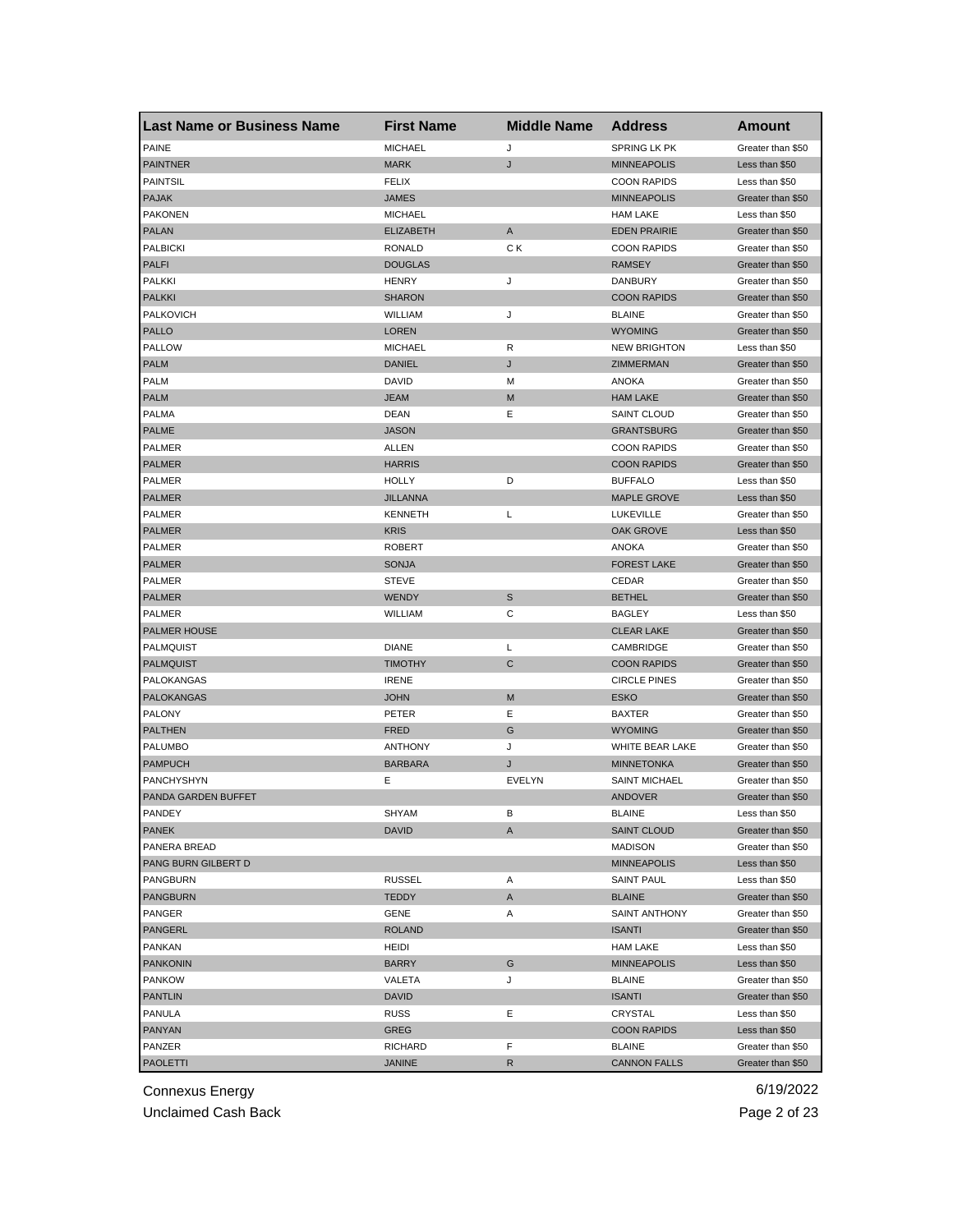| <b>Last Name or Business Name</b>  | <b>First Name</b> | <b>Middle Name</b> | <b>Address</b>                    | <b>Amount</b>     |
|------------------------------------|-------------------|--------------------|-----------------------------------|-------------------|
| PAPA JOHNS INTERNATIONAL INC       |                   |                    | SPOKANE                           | Less than \$50    |
| <b>PAPA MURPHYS</b>                |                   |                    | <b>FOREST LAKE</b>                | Greater than \$50 |
| PAPA MURPHYS                       |                   |                    | <b>FRIDLEY</b>                    | Less than \$50    |
| PAPA MURPHYS PIZZA                 |                   |                    | <b>DELANO</b>                     | Greater than \$50 |
| PAPA MURPHYS PIZZA                 |                   |                    | <b>DELANO</b>                     | Greater than \$50 |
| <b>PAPENFUHS</b>                   | <b>CRAIG</b>      | R                  | ZIMMERMAN                         | Greater than \$50 |
| PAPER                              | JUNGLE            |                    | <b>CIRCLE PINES</b>               | Greater than \$50 |
| <b>PAPESH</b>                      | <b>JOCELYN</b>    | J                  | <b>CLEAR LAKE</b>                 | Greater than \$50 |
| <b>PAPPAS</b>                      | <b>DIANE</b>      | L                  | <b>FOREST LAKE</b>                | Greater than \$50 |
| <b>PAPPAS</b>                      | <b>JAMES</b>      | (JR)               | <b>COON RAPIDS</b>                | Greater than \$50 |
| PAQUETTE                           | <b>PENNY</b>      | М                  | <b>BLAINE</b>                     | Greater than \$50 |
| <b>PARCHMAN</b>                    | WILLIAM           | <b>AUSTIN</b>      | <b>STILLWATER</b>                 | Greater than \$50 |
| <b>PARDIECK</b>                    | <b>CLARA</b>      |                    | <b>MAPLETON</b>                   | Less than \$50    |
| <b>PARDO</b>                       | JOSEPH            | P                  | <b>HAM LAKE</b>                   | Greater than \$50 |
| <b>PARENT</b>                      | JAMES             | J                  | ANDOVER                           | Greater than \$50 |
| <b>PARENT</b>                      | <b>TODD</b>       |                    | <b>IRONWOOD</b>                   | Less than \$50    |
| PARENTEAU                          | GARY              | Ε                  | <b>HIBBING</b>                    | Greater than \$50 |
| PARENTEAU                          | <b>RENEE</b>      |                    | <b>MINNEAPOLIS</b>                | Less than \$50    |
| PARENTEAU                          | <b>RODNEY</b>     |                    | ANDOVER                           | Greater than \$50 |
| <b>PARIPOVICH</b>                  | <b>CHRIS</b>      | M                  | <b>BUFFALO</b>                    | Greater than \$50 |
| <b>PARIS</b>                       | <b>EDDIE</b>      |                    | <b>STANCHFIELD</b>                | Less than \$50    |
| PARISEAU                           | <b>MARK</b>       | A                  | <b>HUGO</b>                       | Greater than \$50 |
| PARISEAU                           | <b>MOSE</b>       |                    | <b>SAINT PAUL</b>                 | Less than \$50    |
| <b>PARISH</b>                      | <b>PAMELA</b>     | L                  | <b>SAINT PAUL</b>                 | Greater than \$50 |
| <b>PARK</b>                        | <b>ADONIJAH</b>   |                    | OSSEO                             | Less than \$50    |
|                                    |                   |                    |                                   |                   |
| PARK CONST CO<br>PARK EQUIPMENT CO |                   |                    | <b>FRIDLEY</b><br><b>BIG LAKE</b> | Less than \$50    |
|                                    |                   |                    |                                   | Greater than \$50 |
| PARK SIGN CO                       |                   |                    | <b>BLAINE</b>                     | Greater than \$50 |
| PARK VIEW EAST*                    |                   |                    | <b>HICKSVILLE</b>                 | Greater than \$50 |
| <b>PARKER</b>                      | <b>CYNTHIA</b>    |                    | <b>ANOKA</b>                      | Less than \$50    |
| <b>PARKER</b>                      | <b>DENNIS</b>     | Α                  | <b>FOREST LAKE</b>                | Greater than \$50 |
| <b>PARKER</b>                      | JEFFERY           | Г                  | <b>ANDOVER</b>                    | Greater than \$50 |
| <b>PARKER</b>                      | JEFFREY           |                    | <b>WYOMING</b>                    | Greater than \$50 |
| <b>PARKER</b>                      | <b>JOHN</b>       | J                  | ZIMMERMAN                         | Greater than \$50 |
| PARKER                             | <b>JOLENE</b>     | R                  | SHERIDAN                          | Greater than \$50 |
| <b>PARKER</b>                      | <b>NANCY</b>      |                    | <b>BLAINE</b>                     | Greater than \$50 |
| PARKER                             | <b>ROBERT</b>     | Κ                  | <b>BROXTON</b>                    | Greater than \$50 |
| <b>PARKER</b>                      | <b>RONALD</b>     |                    | <b>CROSS LAKE</b>                 | Greater than \$50 |
| PARKER                             | <b>RONN</b>       | Ε                  | <b>BRADFORD</b>                   | Greater than \$50 |
| <b>PARKER</b>                      | <b>RUSSELL</b>    | A                  | <b>BRAHAM</b>                     | Greater than \$50 |
| PARKER                             | SEAN              | M                  | <b>ANOKA</b>                      | Greater than \$50 |
| <b>PARKER</b>                      | SEWARD            |                    | <b>SCANDIA</b>                    | Less than \$50    |
| PARKER                             | SEWARD            | JR                 | <b>LINDSTROM</b>                  | Less than \$50    |
| <b>PARKER</b>                      | SHARON            | L.                 | <b>BLAINE</b>                     | Less than \$50    |
| PARKER                             | TROY              | Α                  | CEDAR                             | Greater than \$50 |
| <b>PARKS</b>                       | DARYL             | R                  | <b>RAMSEY</b>                     | Greater than \$50 |
| <b>PARKS</b>                       | LAWRENCE          | P                  | LITTLE FALLS                      | Less than \$50    |
| <b>PARKS</b>                       | <b>MICHAEL</b>    | R                  | NOTH RICHLAND HILLS               | Greater than \$50 |
| <b>PARKS</b>                       | <b>PATRICIA</b>   |                    | <b>CHAMPLIN</b>                   | Less than \$50    |
| <b>PARKS</b>                       | <b>ROXANN</b>     | G                  | <b>CHAMPLIN</b>                   | Greater than \$50 |
| PARKWAY PLACE ASSOC                |                   |                    | <b>SAINT PAUL</b>                 | Greater than \$50 |
| <b>PARLIN</b>                      | RACHEL            | M                  | <b>WYOMING</b>                    | Less than \$50    |
| PARLOW                             | RICHARD           | L                  | <b>BLAINE</b>                     | Greater than \$50 |
| <b>PARLOW</b>                      | ROBERT            | M                  | ANOKA                             | Greater than \$50 |
| PARR                               | ELIZABETH         | F                  | <b>VADNAIS HEIGHTS</b>            | Less than \$50    |
| <b>PARR</b>                        | LEE               | V                  | <b>BLAINE</b>                     | Greater than \$50 |
|                                    |                   |                    |                                   |                   |

Unclaimed Cash Back **Page 3 of 23**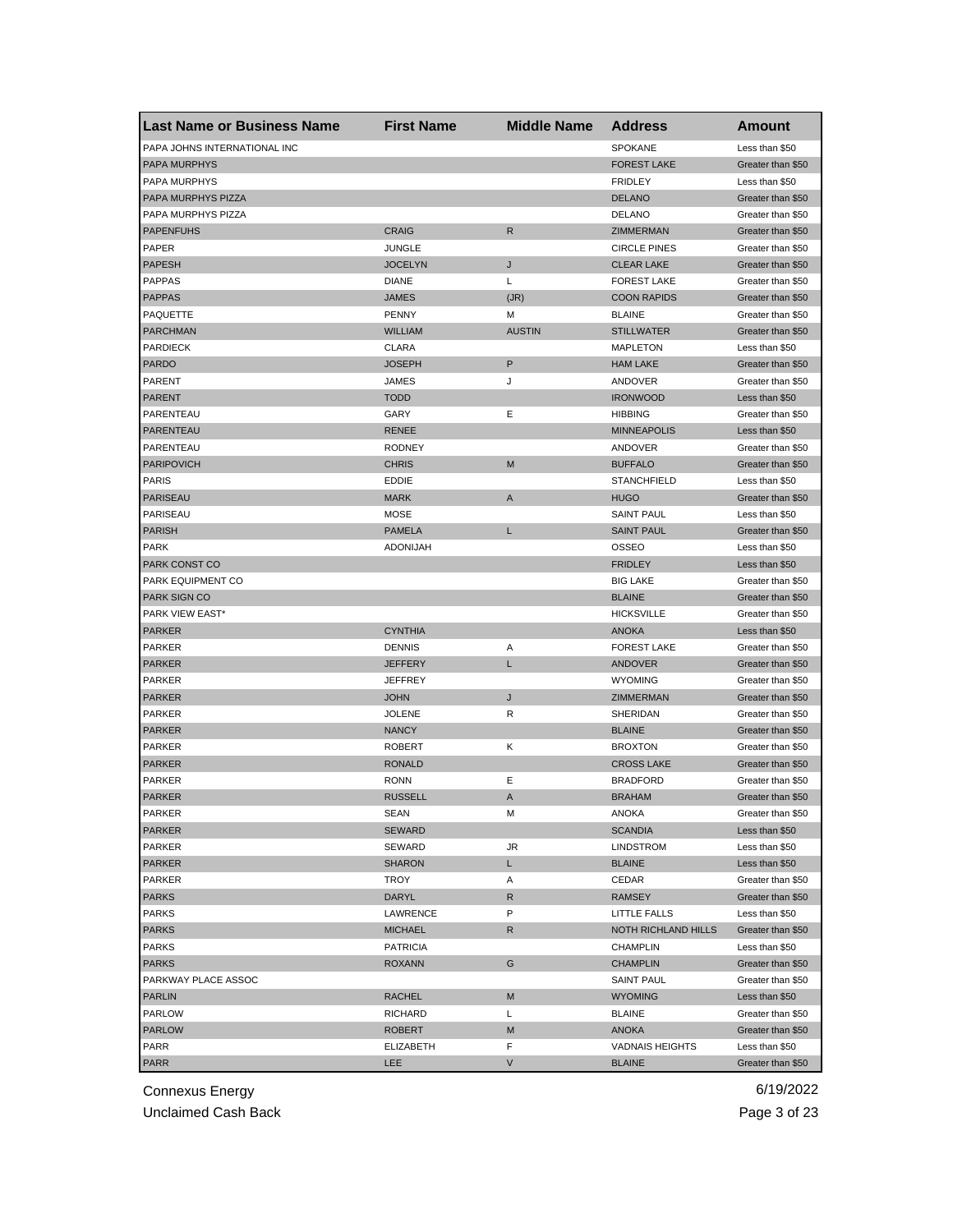| <b>Last Name or Business Name</b> | <b>First Name</b>  | <b>Middle Name</b> | <b>Address</b>         | Amount            |
|-----------------------------------|--------------------|--------------------|------------------------|-------------------|
| <b>PARR</b>                       | <b>ROBERT</b>      |                    | WHITE BEAR LAKE        | Less than \$50    |
| <b>PARR</b>                       | <b>VERNON</b>      | $\mathsf{R}$       | <b>SAINT PAUL</b>      | Less than \$50    |
| <b>PARRA</b>                      | ANDRES             | Α                  | <b>SAINT PAUL</b>      | Greater than \$50 |
| <b>PARRANTO</b>                   | <b>SYLVIA</b>      | R                  | <b>ANDOVER</b>         | Less than \$50    |
| <b>PARRISH</b>                    | <b>BARRY</b>       | G                  | <b>BLAINE</b>          | Less than \$50    |
| <b>PARRISH</b>                    | <b>THOMAS</b>      | Α                  | <b>GROVER</b>          | Greater than \$50 |
| PARRY                             | M                  | <b>MARLIN</b>      | LONGVILLE              | Greater than \$50 |
| <b>PARRY</b>                      | <b>RONALD</b>      | Ε                  | <b>ANOKA</b>           | Greater than \$50 |
| <b>PARSON</b>                     | <b>EDDIE</b>       | LEE                | <b>ISANTI</b>          | Less than \$50    |
| <b>PARSON</b>                     | <b>JEFFREY</b>     | J                  | <b>MOUNDSVIEW</b>      | Greater than \$50 |
| <b>PARSON</b>                     | JULIE              | М                  | <b>SAINT FRANCIS</b>   | Greater than \$50 |
| <b>PARSONS</b>                    | <b>CHRISTOPHER</b> | M                  | <b>COON RAPIDS</b>     | Greater than \$50 |
| <b>PARSONS</b>                    | <b>DEBORAH</b>     | L                  | <b>COTTAGE GROVE</b>   | Greater than \$50 |
| <b>PARSONS</b>                    | <b>EDWARD</b>      | F                  | <b>COON RAPIDS</b>     | Greater than \$50 |
| PARSONS                           | <b>JAMES</b>       | М                  | OLATHE                 | Less than \$50    |
| <b>PARSONS</b>                    | <b>JONATHAN</b>    | A                  | <b>POLSON</b>          | Greater than \$50 |
| <b>PARSONS</b>                    | <b>MARGARET</b>    | М                  | <b>SAINT PAUL</b>      | Greater than \$50 |
| <b>PARSONS</b>                    | <b>MELINDA</b>     | S                  | <b>ST LOUIS PARK</b>   | Greater than \$50 |
| <b>PARSONS</b>                    | SCOTT              | F                  | <b>COON RAPIDS</b>     | Less than \$50    |
| <b>PARSONS</b>                    | <b>WILLIAM</b>     | W                  | <b>SAINT PAUL</b>      | Greater than \$50 |
| <b>PARTRIDGE</b>                  | <b>SCOTT</b>       | M                  | <b>BLAINE</b>          | Less than \$50    |
| <b>PASCHE</b>                     | <b>CARMEN</b>      | L                  | <b>ANDOVER</b>         | Less than \$50    |
| <b>PASCUAL</b>                    | <b>GABRIEL</b>     |                    | <b>EDINA</b>           | Less than \$50    |
| <b>PASEK</b>                      | GREG               | P                  | <b>CHAMPLIN</b>        | Greater than \$50 |
| PASICZNYK                         | <b>MARY</b>        | <b>ANN</b>         | <b>EAST BETHEL</b>     | Greater than \$50 |
| <b>PASK</b>                       | <b>CHRIS</b>       | M                  | <b>SAUK CENTRE</b>     | Less than \$50    |
| PASKVAN                           | TED                | R                  | <b>PLYMOUTH</b>        | Greater than \$50 |
| PASKVAN SALLY A GRAVDAHL SCOTT    |                    |                    | <b>CIRCLE PINES</b>    | Greater than \$50 |
| <b>PASMA</b>                      | <b>ANTHONY</b>     | J                  | <b>BOULDER</b>         | Greater than \$50 |
| <b>PASSA</b>                      | <b>DEBRA</b>       | A                  | <b>COON RAPIDS</b>     | Greater than \$50 |
| <b>PASSA</b>                      | <b>STEPHEN</b>     | J                  | <b>BROOKLYN CENTER</b> | Greater than \$50 |
| <b>PASSON</b>                     | GARY               | L                  | <b>CLEAR LAKE</b>      | Less than \$50    |
| PAST TO PRESENT INC               |                    |                    | ANDOVER                | Less than \$50    |
| <b>PATCHEN</b>                    | GARY               |                    | <b>ANOKA</b>           | Greater than \$50 |
| <b>PATCHEN</b>                    | LOIS               | J                  | <b>SAINT FRANCIS</b>   | Less than \$50    |
| <b>PATCHEN</b>                    | <b>ROBERT</b>      | Г                  | <b>ISANTI</b>          | Greater than \$50 |
| PATEL                             | SHVETABEN          | J                  | <b>COON RAPIDS</b>     | Greater than \$50 |
| <b>PATNODE</b>                    | <b>DAVID</b>       | M                  | <b>ANOKA</b>           | Greater than \$50 |
| <b>PATRAS</b>                     | <b>ROBERT</b>      | J                  | LONGVILLE              | Greater than \$50 |
| <b>PATRAW</b>                     | <b>DENNIS</b>      | W                  | <b>MAPLE GROVE</b>     | Greater than \$50 |
| PATRICK                           | DENNIS             | С                  | <b>CIRCLE PINES</b>    | Greater than \$50 |
| PATS SUPER VALU                   |                    |                    | <b>BIG LAKE</b>        | Greater than \$50 |
| PATT                              | <b>GERALD</b>      | Е                  | SAINT CLOUD            | Greater than \$50 |
| PATTEE                            | C                  | <b>BERT</b>        | <b>MINNETONKA</b>      | Greater than \$50 |
| PATTEN                            | DAVID              | Α                  | <b>PORTAGE</b>         | Less than \$50    |
| <b>PATTEN</b>                     | <b>TIMOTHY</b>     | G                  | ZIMMERMAN              | Greater than \$50 |
| PATTERSON                         | <b>BARBARA</b>     | D                  | CLEARWATER             | Greater than \$50 |
| <b>PATTERSON</b>                  | <b>BRUCE</b>       | Α                  | <b>HAM LAKE</b>        | Greater than \$50 |
| PATTERSON                         | <b>GLENN</b>       | т                  | OSSEO                  | Greater than \$50 |
| <b>PATTERSON</b>                  | JIM                |                    | <b>ISANTI</b>          | Greater than \$50 |
| PATTERSON                         | <b>JOHN</b>        | Α                  | EAGAN                  | Greater than \$50 |
| <b>PATTERSON</b>                  | <b>LUCILLE</b>     | A                  | <b>BURNSVILLE</b>      | Greater than \$50 |
| PATTERSON                         | RACHAEL            |                    | <b>BLAINE</b>          | Less than \$50    |
| PATTERSON                         | RUSSELL            | A                  | <b>CIRCLE PINES</b>    | Greater than \$50 |
| PATTERSON                         | RUTH               | Α                  | SAINT PAUL             | Less than \$50    |
| <b>PATTERSON</b>                  | <b>VICKI</b>       | A                  | <b>COON RAPIDS</b>     | Greater than \$50 |

Unclaimed Cash Back **Page 4 of 23**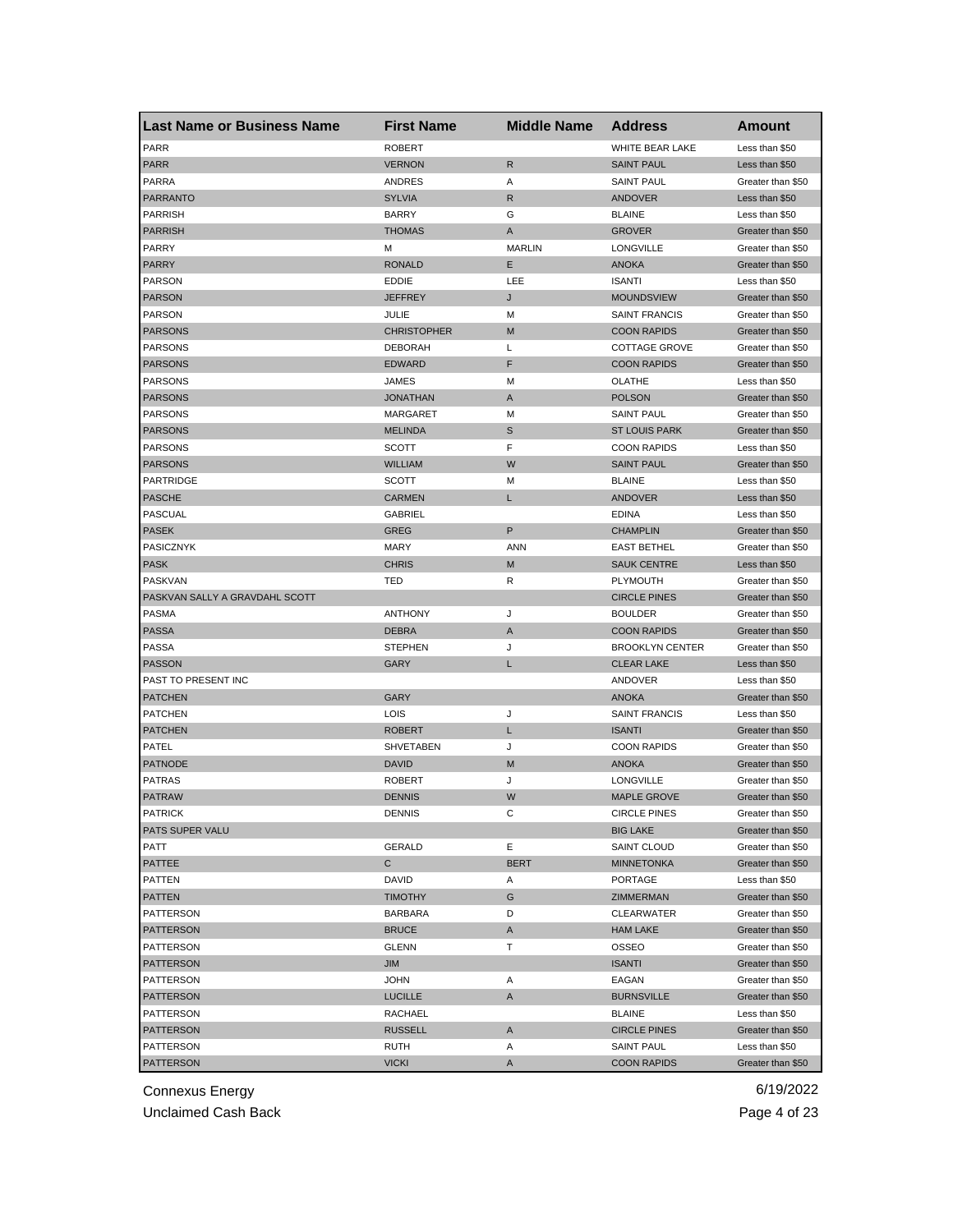| <b>Last Name or Business Name</b> | <b>First Name</b> | <b>Middle Name</b> | <b>Address</b>          | <b>Amount</b>     |
|-----------------------------------|-------------------|--------------------|-------------------------|-------------------|
| <b>PATTIN</b>                     | <b>JAMES</b>      | J                  | <b>COON RAPIDS</b>      | Less than \$50    |
| <b>PATTON</b>                     | <b>HARRY</b>      |                    | <b>COON RAPIDS</b>      | Greater than \$50 |
| <b>PATTON</b>                     | LEONARD           | J                  | <b>SAINT ANTHONY</b>    | Greater than \$50 |
| <b>PATTON</b>                     | <b>SHAWN</b>      | M                  | <b>CLEAR LAKE</b>       | Less than \$50    |
| <b>PATZNER</b>                    | <b>LONNIE</b>     | L                  | CAMBRIDGE               | Greater than \$50 |
| <b>PAUL</b>                       | <b>BRADLEY</b>    | Α                  | <b>BARNES</b>           | Less than \$50    |
| PAUL                              | DAYNE             | G                  | WHITEHALL               | Greater than \$50 |
| <b>PAUL</b>                       | <b>DENNIS</b>     | Τ                  | <b>FOREST LAKE</b>      | Greater than \$50 |
| PAUL                              | <b>DEREK</b>      | Ε                  | <b>BROOKLYN PARK</b>    | Less than \$50    |
| <b>PAUL</b>                       | <b>DONALD</b>     | C                  | <b>SAINT PAUL</b>       | Greater than \$50 |
| PAUL                              | <b>KAREN</b>      | M                  | <b>COON RAPIDS</b>      | Less than \$50    |
| <b>PAUL</b>                       | LAWRENCE          | <b>JAMES</b>       | <b>MINNEAPOLIS</b>      | Greater than \$50 |
| PAUL                              | <b>MELBOURNE</b>  | Α                  | <b>BARNESVILLE</b>      | Less than \$50    |
| <b>PAUL</b>                       | <b>RICHARD</b>    |                    | <b>WEST SAINT PAUL</b>  | Greater than \$50 |
| PAULSEN                           | <b>ASHLEY</b>     |                    | PLYMOUTH                | Greater than \$50 |
| <b>PAULSEN</b>                    | <b>JACOB</b>      | A                  | <b>SAN DIEGO</b>        | Less than \$50    |
| PAULSEN                           | <b>ROLAND</b>     |                    | <b>ANOKA</b>            | Greater than \$50 |
| <b>PAULSEN</b>                    | <b>SANDY</b>      | Κ                  | <b>MOUNDSVIEW</b>       | Greater than \$50 |
| <b>PAULSEN</b>                    | <b>TIMOTHY</b>    |                    | <b>COON RAPIDS</b>      | Greater than \$50 |
| <b>PAULSON</b>                    | <b>BRADLEY</b>    | D                  | <b>HUTCHINSON</b>       | Greater than \$50 |
| <b>PAULSON</b>                    | <b>BRADLEY</b>    | R                  | <b>BALSAM LAKE</b>      | Less than \$50    |
| <b>PAULSON</b>                    | <b>CHARLES</b>    | Α                  | <b>CIRCLE PINES</b>     | Greater than \$50 |
| <b>PAULSON</b>                    | DAVE              |                    | <b>ELK RIVER</b>        | Greater than \$50 |
| <b>PAULSON</b>                    | <b>GARY</b>       | L                  | <b>BLAINE</b>           | Greater than \$50 |
| PAULSON                           | JACK              | Α                  | <b>WYOMING</b>          | Greater than \$50 |
| <b>PAULSON</b>                    | JULIE             |                    | <b>MONTICELLO</b>       | Less than \$50    |
| PAULSON                           | LEROY             | Α                  | <b>BRAINERD</b>         | Greater than \$50 |
| <b>PAULSON</b>                    | <b>LINDA</b>      | A                  | <b>BLAINE</b>           | Greater than \$50 |
| <b>PAULSON</b>                    | <b>MARIA</b>      |                    | <b>NEW RICHMOND</b>     | Less than \$50    |
| <b>PAULSON</b>                    | <b>MARILYN</b>    | J                  | <b>COLUMBIA HEIGHTS</b> | Greater than \$50 |
| <b>PAULSON</b>                    | <b>MICHAEL</b>    | Α                  | <b>RAMSEY</b>           | Greater than \$50 |
| <b>PAULSON</b>                    | <b>RICHARD</b>    | A                  | <b>ALEXANDRIA</b>       | Greater than \$50 |
| <b>PAULSON</b>                    | <b>ROLAND</b>     | L                  | <b>STILLWATER</b>       | Greater than \$50 |
| <b>PAULSON</b>                    | <b>SELMER</b>     | <b>JR</b>          | <b>ANOKA</b>            | Greater than \$50 |
| <b>PAULSON</b>                    | <b>TODD</b>       | M                  | <b>RAMSEY</b>           | Greater than \$50 |
| <b>PAULSON</b>                    | <b>VIRGENE</b>    |                    | <b>WYOMING</b>          | Less than \$50    |
| PAVEK                             | <b>GREGORY</b>    | н                  | <b>MAHNOMEN</b>         | Greater than \$50 |
| <b>PAVEK</b>                      | <b>TOM</b>        |                    | <b>COON RAPIDS</b>      | Greater than \$50 |
| PAVEL                             | JERRY             |                    | <b>WEST SAINT PAUL</b>  | Less than \$50    |
| <b>PAVEL</b>                      | JERRY             | J                  | <b>SAINT PAUL</b>       | Greater than \$50 |
| PAVER                             | JOHN              |                    | <b>HUDSON</b>           | Greater than \$50 |
| <b>PAVEY</b>                      | <b>MICHAEL</b>    | G                  | ANDOVER                 | Greater than \$50 |
| <b>PAVIK</b>                      | <b>DOUG</b>       | т                  | <b>BERLIN</b>           | Greater than \$50 |
| <b>PAVLAK</b>                     | JEFFREY           | J                  | SOUTH SAINT PAUL        | Greater than \$50 |
| PAVLAK                            | <b>MICHAEL</b>    |                    | ANOKA                   | Less than \$50    |
| <b>PAVLICK</b>                    | <b>ELIZABETH</b>  | A                  | <b>HUGO</b>             | Less than \$50    |
| <b>PAVLIK</b>                     | DARREL            |                    | <b>COON RAPIDS</b>      | Greater than \$50 |
| PAVLIK WILLIAM J RANCHO REATA     |                   |                    | <b>SAINT CLOUD</b>      | Greater than \$50 |
| <b>PAVLOV</b>                     | <b>REIMUND</b>    | G                  | <b>SAINT PAUL</b>       | Less than \$50    |
| <b>PAWELSKI</b>                   | <b>JEFFREY</b>    | W                  | <b>MINNEAPOLIS</b>      | Less than \$50    |
| PAWLAK                            | JOHN              | R                  | LITTLE CANADA           | Less than \$50    |
| PAWLISZKO                         | <b>STEVE</b>      | D                  | <b>BECKER</b>           | Greater than \$50 |
| PAWN SHOP INC                     |                   |                    | CEDAR                   | Greater than \$50 |
| <b>PAX</b>                        | EILEEN            |                    | <b>ISANTI</b>           | Greater than \$50 |
| PAXMAR PROPERTY                   |                   |                    | MINNEAPOLIS             | Greater than \$50 |
|                                   |                   |                    |                         |                   |
| <b>PAYEUR</b>                     | <b>MELANIE</b>    | S                  | <b>BUFFALO</b>          | Greater than \$50 |

Unclaimed Cash Back **Page 5 of 23**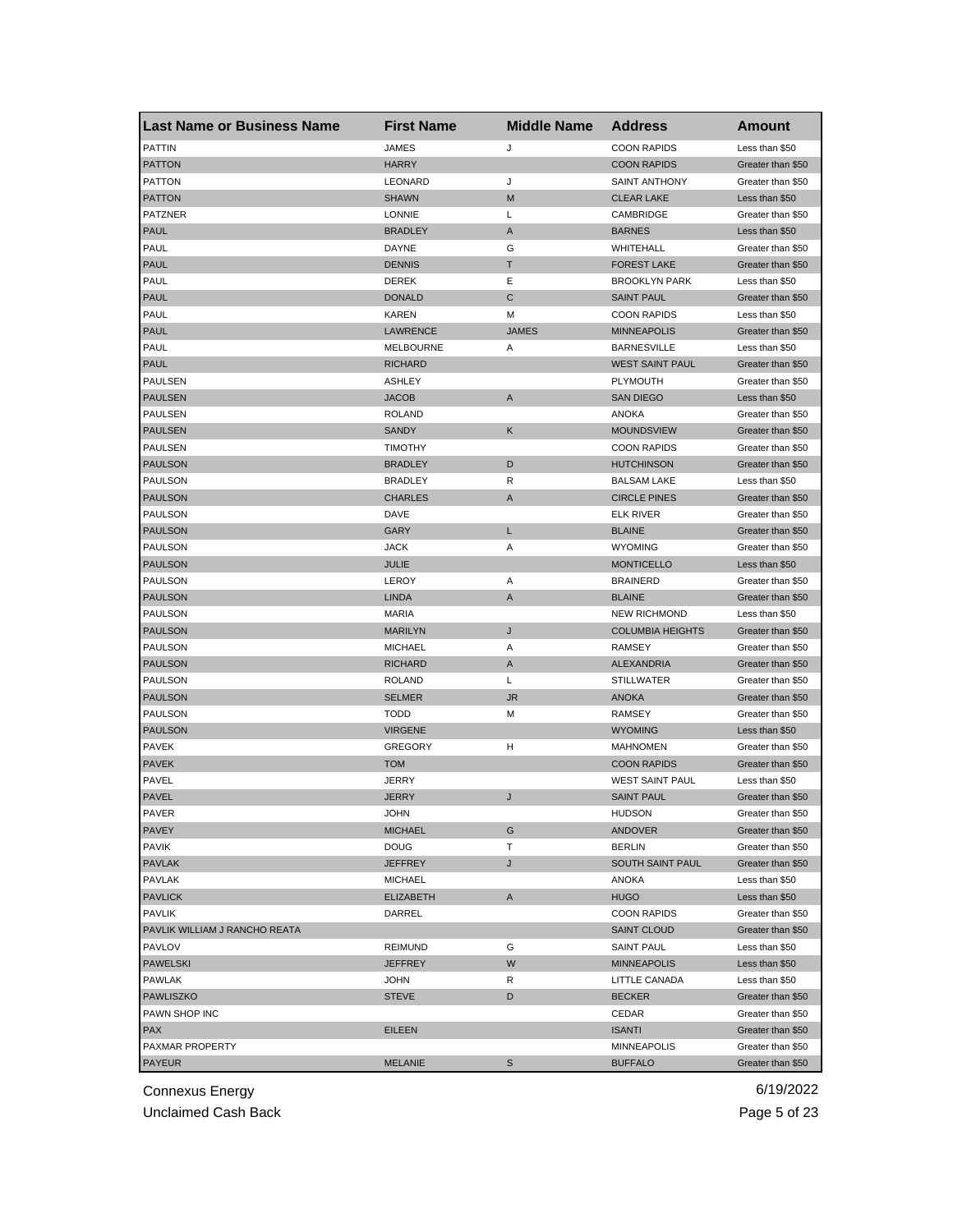| <b>Last Name or Business Name</b>  | <b>First Name</b> | <b>Middle Name</b> | <b>Address</b>          | <b>Amount</b>     |
|------------------------------------|-------------------|--------------------|-------------------------|-------------------|
| <b>PAYEUR</b>                      | <b>MICAH</b>      |                    | <b>RAMSEY</b>           | Less than \$50    |
| <b>PAYNE</b>                       | <b>RICHARD</b>    | S                  | <b>ISANTI</b>           | Greater than \$50 |
| <b>PAYNE</b>                       | <b>SKYE</b>       |                    | ZIMMERMAN               | Greater than \$50 |
| <b>PAYSON</b>                      | KATHLEEN          | J                  | WHITE BEAR LAKE         | Greater than \$50 |
| PAZLAR                             | <b>DEBRA</b>      | J                  | <b>BROOKLYN PK</b>      | Greater than \$50 |
| PAZZELLI                           | <b>BRIAN</b>      | C                  | <b>VIRGINIA</b>         | Greater than \$50 |
| PEABODY                            | <b>TOD</b>        | С                  | <b>MINNEAPOLIS</b>      | Greater than \$50 |
| <b>PEACH</b>                       | <b>DANIEL</b>     | L                  | <b>COON RAPIDS</b>      | Less than \$50    |
| <b>PEACOCK</b>                     | MIKE              |                    | <b>MINNEAPOLIS</b>      | Greater than \$50 |
| <b>PEACOCKE</b>                    | LARRY             |                    | <b>ANOKA</b>            | Greater than \$50 |
| <b>PEARSON</b>                     | <b>BRIAN</b>      | R                  | <b>FOLEY</b>            | Greater than \$50 |
| <b>PEARSON</b>                     | <b>CHARLES</b>    | L                  | <b>BLAINE</b>           | Greater than \$50 |
| <b>PEARSON</b>                     | DANIEL            |                    | ZIMMERMAN               | Greater than \$50 |
| <b>PEARSON</b>                     | <b>DAVID</b>      | P                  | <b>MORA</b>             | Greater than \$50 |
| <b>PEARSON</b>                     | <b>DEANNA</b>     | L                  | <b>SAINT PAUL</b>       | Greater than \$50 |
| <b>PEARSON</b>                     | <b>DENNIS</b>     | M                  | <b>COON RAPIDS</b>      | Greater than \$50 |
| <b>PEARSON</b>                     | <b>DONNA</b>      |                    | <b>BLAINE</b>           | Greater than \$50 |
| <b>PEARSON</b>                     | <b>GREGORY</b>    | $\mathsf{R}$       | <b>COON RAPIDS</b>      | Greater than \$50 |
| <b>PEARSON</b>                     | <b>HARLAN</b>     |                    | <b>SAINT FRANCIS</b>    | Greater than \$50 |
| <b>PEARSON</b>                     | JAMES             | J                  | <b>MINNEAPOLIS</b>      | Greater than \$50 |
| <b>PEARSON</b>                     | JOANNE            |                    | <b>BLAINE</b>           | Greater than \$50 |
| <b>PEARSON</b>                     | LARRY             |                    | <b>ANOKA</b>            | Greater than \$50 |
| <b>PEARSON</b>                     | LEONARD           | Е                  | <b>BECKER</b>           | Greater than \$50 |
| <b>PEARSON</b>                     | PER               |                    | <b>LINDSTROM</b>        | Greater than \$50 |
| PEARSON                            | <b>RICHARD</b>    | D                  | <b>NEW BRIGHTON</b>     | Greater than \$50 |
| <b>PEARSON</b>                     | RICHARD           | W                  | <b>MINNEAPOLIS</b>      | Greater than \$50 |
| PEARSON                            | SCOTT             | D                  | <b>SAINT FRANCIS</b>    | Greater than \$50 |
| <b>PEARSON</b>                     | SHERYL            |                    | <b>MINNEAPOLIS</b>      | Greater than \$50 |
| PEARSON                            | TODD              | Α                  | <b>FOREST LAKE</b>      | Greater than \$50 |
| PEARSON GREGORY R<br>& MAGDALENE B |                   |                    | ANDOVER                 | Greater than \$50 |
| PEASLEY                            | ANASTASA          |                    | <b>MINNEAPOLIS</b>      | Greater than \$50 |
| <b>PEAVEY</b>                      | <b>DAVID</b>      | J                  | <b>COLUMBIA HEIGHTS</b> | Greater than \$50 |
| <b>PECH</b>                        | CODY              | S                  | <b>SAINT PAUL</b>       | Greater than \$50 |
| <b>PECHACEK</b>                    | <b>MAUREEN</b>    | Е                  | <b>SOLANA BEACH</b>     | Greater than \$50 |
| <b>PECHOVNIK</b>                   | LAURIEN           | М                  | <b>HAM LAKE</b>         | Less than \$50    |
| <b>PECK</b>                        | <b>ALEXANDER</b>  | C                  | <b>MINNEAPOLIS</b>      | Greater than \$50 |
| <b>PECK</b>                        | <b>EDWARD</b>     | J                  | <b>MINNETONKA</b>       | Greater than \$50 |
| <b>PECK</b>                        | <b>MARK</b>       |                    | <b>BLAINE</b>           | Greater than \$50 |
| <b>PECK</b>                        | <b>ROBERT</b>     | D                  | <b>FOREST LAKE</b>      | Greater than \$50 |
| <b>PECK</b>                        | <b>ROBERT</b>     | R                  | <b>LEXINGTON</b>        | Greater than \$50 |
|                                    | <b>IHOMAS</b>     | к                  | VADNAIS HEIGHTS         | Greater than \$50 |
| <b>PECK</b><br><b>PECK</b>         | <b>WILLIAM</b>    | L                  | <b>INDEPENDENCE</b>     | Less than \$50    |
| PECK CONSTRUCTION INC              |                   |                    | <b>MANKATO</b>          | Greater than \$50 |
| <b>PECKRON</b>                     | JEFFREY           |                    | CHASKA                  | Greater than \$50 |
| PECORARO                           | RAYMOND           | P                  | PALM BAY                | Less than \$50    |
| PEDDE                              | DAVID             | <b>REV</b>         | <b>MAPLEWOOD</b>        | Greater than \$50 |
| PEDDYCOART                         | <b>BILL</b>       | D                  | ZIMMERMAN               | Greater than \$50 |
|                                    | <b>RODERICK</b>   |                    | <b>BLAINE</b>           |                   |
| PEDDYCOART                         |                   |                    |                         | Greater than \$50 |
| PEDDYCOAT                          | TIM               |                    | <b>BLAINE</b>           | Less than \$50    |
| <b>PEDERSEN</b>                    | <b>CINDY</b>      | L.                 | <b>GRANITE FALLS</b>    | Greater than \$50 |
| PEDERSEN                           | DALE              | Α                  | <b>GRAND RAPIDS</b>     | Greater than \$50 |
| PEDERSEN                           | <b>DELVIN</b>     | J                  | ANOKA                   | Greater than \$50 |
| PEDERSEN                           | <b>IDORE</b>      | S.                 | ELK RIVER               | Less than \$50    |
| PEDERSEN                           | JANE              |                    | ANNANDALE               | Less than \$50    |
| PEDERSEN                           | LLOYD             | н                  | <b>HAM LAKE</b>         | Less than \$50    |
| <b>PEDERSEN</b>                    | <b>MICHAEL</b>    | N                  | <b>HUGO</b>             | Greater than \$50 |

Unclaimed Cash Back **Page 6 of 23**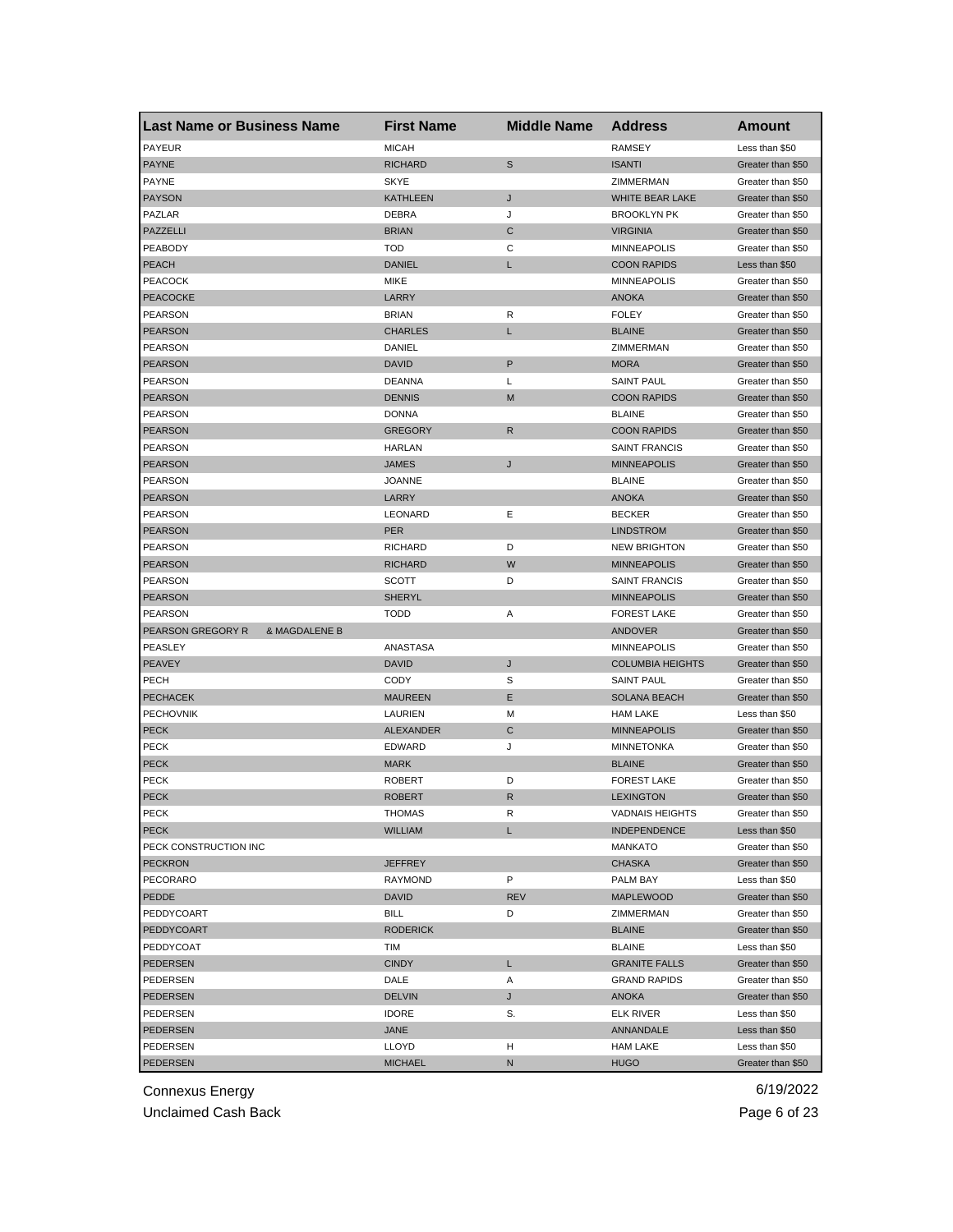| <b>Last Name or Business Name</b> | <b>First Name</b> | <b>Middle Name</b> | <b>Address</b>         | Amount                                 |
|-----------------------------------|-------------------|--------------------|------------------------|----------------------------------------|
| PEDERSEN                          | <b>SHANNON</b>    | M                  | <b>HOPKINS</b>         | Less than \$50                         |
| PEDERSEN                          | <b>WAYNE</b>      | C                  | ZIMMERMAN              | Greater than \$50                      |
| PEDERSON                          | <b>ALAN</b>       | L                  | <b>COON RAPIDS</b>     | Greater than \$50                      |
| <b>PEDERSON</b>                   | <b>ALLEN</b>      | C                  | <b>COON RAPIDS</b>     | Greater than \$50                      |
| PEDERSON                          | <b>CINDY</b>      | A                  | ANOKA                  | Greater than \$50                      |
| <b>PEDERSON</b>                   | <b>DENNIS</b>     | A                  | <b>BRANSON</b>         | Greater than \$50                      |
| PEDERSON                          | GERALD            | R                  | <b>BLAINE</b>          | Greater than \$50                      |
| <b>PEDERSON</b>                   | <b>HARVEY</b>     | Е                  | <b>FOREST LAKE</b>     | Greater than \$50                      |
| PEDERSON                          | <b>HONIE</b>      |                    | <b>COON RAPIDS</b>     | Less than \$50                         |
| <b>PEDERSON</b>                   | <b>JOHN</b>       | $\mathsf{A}$       | <b>WYOMING</b>         | Less than \$50                         |
| PEDERSON                          | <b>JOHN</b>       | P                  | WHITE BEAR LAKE        | Greater than \$50                      |
| <b>PEDERSON</b>                   | <b>KAREN</b>      | A                  | <b>ZIMMERMAN</b>       | Less than \$50                         |
| PEDERSON                          | LAVONNE           | D                  | <b>SAINT FRANCIS</b>   | Greater than \$50                      |
| <b>PEDERSON</b>                   | LYLE              | J                  | <b>ELK RIVER</b>       | Greater than \$50                      |
| PEDERSON                          | <b>MARK</b>       | Ε                  | RAMSEY                 | Greater than \$50                      |
| PEDERSON                          | <b>MICHAEL</b>    | W                  | <b>ANOKA</b>           | Greater than \$50                      |
| PEDERSON                          | <b>NATHAN</b>     | т                  | <b>MINNEAPOLIS</b>     | Greater than \$50                      |
| <b>PEDERSON</b>                   | <b>PAUL</b>       | D                  | <b>BLAINE</b>          | Greater than \$50                      |
| PEDERSON                          | <b>ROGER</b>      | D                  | CEDAR                  | Greater than \$50                      |
| <b>PEDERSON</b>                   | <b>ROLAND</b>     | A                  | <b>HAM LAKE</b>        | Greater than \$50                      |
| PEDRO                             | CARL              |                    | WHITE BEAR LAKE        | Greater than \$50                      |
| <b>PEDRYS</b>                     | <b>JEFF</b>       |                    | <b>NORTH BRANCH</b>    | Greater than \$50                      |
| PEEK                              | <b>BRENDA</b>     | J                  | <b>BLAINE</b>          | Greater than \$50                      |
| <b>PEEK</b>                       | <b>KEVIN</b>      | A                  | <b>BLAINE</b>          | Greater than \$50                      |
| PEEL                              | KENT              | J                  | <b>COON RAPIDS</b>     | Greater than \$50                      |
| <b>PEFFER</b>                     | <b>MICHELLE</b>   | M                  | <b>APPLE VALLEY</b>    | Greater than \$50                      |
| <b>PEGORS</b>                     | CHARLOTTE         | -1                 | <b>BERTHA</b>          | Less than \$50                         |
| <b>PEICKERT</b>                   | M                 | W                  | <b>LEXINGTON</b>       |                                        |
| PEIL                              | CATHERINE         | Α                  | <b>BLAINE</b>          | Greater than \$50<br>Greater than \$50 |
|                                   |                   |                    |                        |                                        |
| PEIL                              | <b>LAWRENCE</b>   | J                  | PINE CITY              | Less than \$50                         |
| PEIL                              | <b>TIMOTHY</b>    |                    | <b>CIRCLE PINES</b>    | Greater than \$50                      |
| <b>PEINOVICH</b>                  | <b>LINDA</b>      |                    | <b>HAM LAKE</b>        | Less than \$50                         |
| PEIRCE                            | LORI              |                    | <b>BLAINE</b>          | Greater than \$50                      |
| <b>PEITSO</b>                     | <b>ROGER</b>      | L                  | <b>BLAINE</b>          | Greater than \$50                      |
| PEKULA                            | <b>ANTHONY</b>    | Ε                  | <b>COON RAPIDS</b>     | Greater than \$50                      |
| <b>PEKULA</b>                     | <b>CHERYL</b>     | A                  | <b>BLAINE</b>          | Greater than \$50                      |
| <b>PEKULA</b>                     | TERRY             | Ε                  | <b>BROOKLYN PK</b>     | Less than \$50                         |
| <b>PELARSKI</b>                   | <b>TOD</b>        | L                  | <b>BLAINE</b>          | Greater than \$50                      |
| PELAYO                            | PABLO             |                    | <b>COON RAPIDS</b>     | Less than \$50                         |
| <b>PELKEY</b>                     | <b>DONALD</b>     | н                  | <b>MINNEAPOLIS</b>     | Less than \$50                         |
| PELKEY                            | SUSAN             | MARIE              | ISANII                 | Greater than \$50                      |
| PELLETIER                         | <b>BARBARA</b>    | L                  | <b>BROOKLYN PARK</b>   | Greater than \$50                      |
| PELLETIER                         | JEFF              |                    | <b>NEW HOPE</b>        | Less than \$50                         |
| <b>PELLETIER</b>                  | JEFF              | P                  | <b>MINNEAPOLIS</b>     | Less than \$50                         |
| PELLETIER                         | <b>RICHARD</b>    | D                  | <b>ELK RIVER</b>       | Less than \$50                         |
| <b>PELLINGER</b>                  | <b>JOHN</b>       | н                  | ZIMMERMAN              | Greater than \$50                      |
| PELLOW                            | RANDY             | J                  | LAKE ST LOUIS          | Greater than \$50                      |
| <b>PELLOW</b>                     | <b>RICK</b>       | S                  | <b>MINNEAPOLIS</b>     | Greater than \$50                      |
| PELOQUIN                          | <b>BARBARA</b>    | J                  | <b>STACY</b>           | Greater than \$50                      |
| PELOQUIN                          | <b>MARY</b>       | <b>ANN</b>         | <b>ROSEVILLE</b>       | Greater than \$50                      |
| <b>PELOWSKI</b>                   | GENE              | P                  | <b>EDEN PRARIE</b>     | Less than \$50                         |
| PELPHREY                          | MATT              | н                  | <b>MERRIFIELD</b>      | Greater than \$50                      |
| PELTIER                           | CORRIE            | J                  | <b>WYOMING</b>         | Greater than \$50                      |
| <b>PELTIER</b>                    | <b>GLENN</b>      |                    | <b>VADNAIS HEIGHTS</b> | Greater than \$50                      |
| PELTIER                           | JOEL              | P                  | <b>STACY</b>           | Greater than \$50                      |
| <b>PELTIER</b>                    | <b>LOUIS</b>      | J                  | <b>BROWNS VALLEY</b>   | Greater than \$50                      |

Unclaimed Cash Back **Page 7 of 23**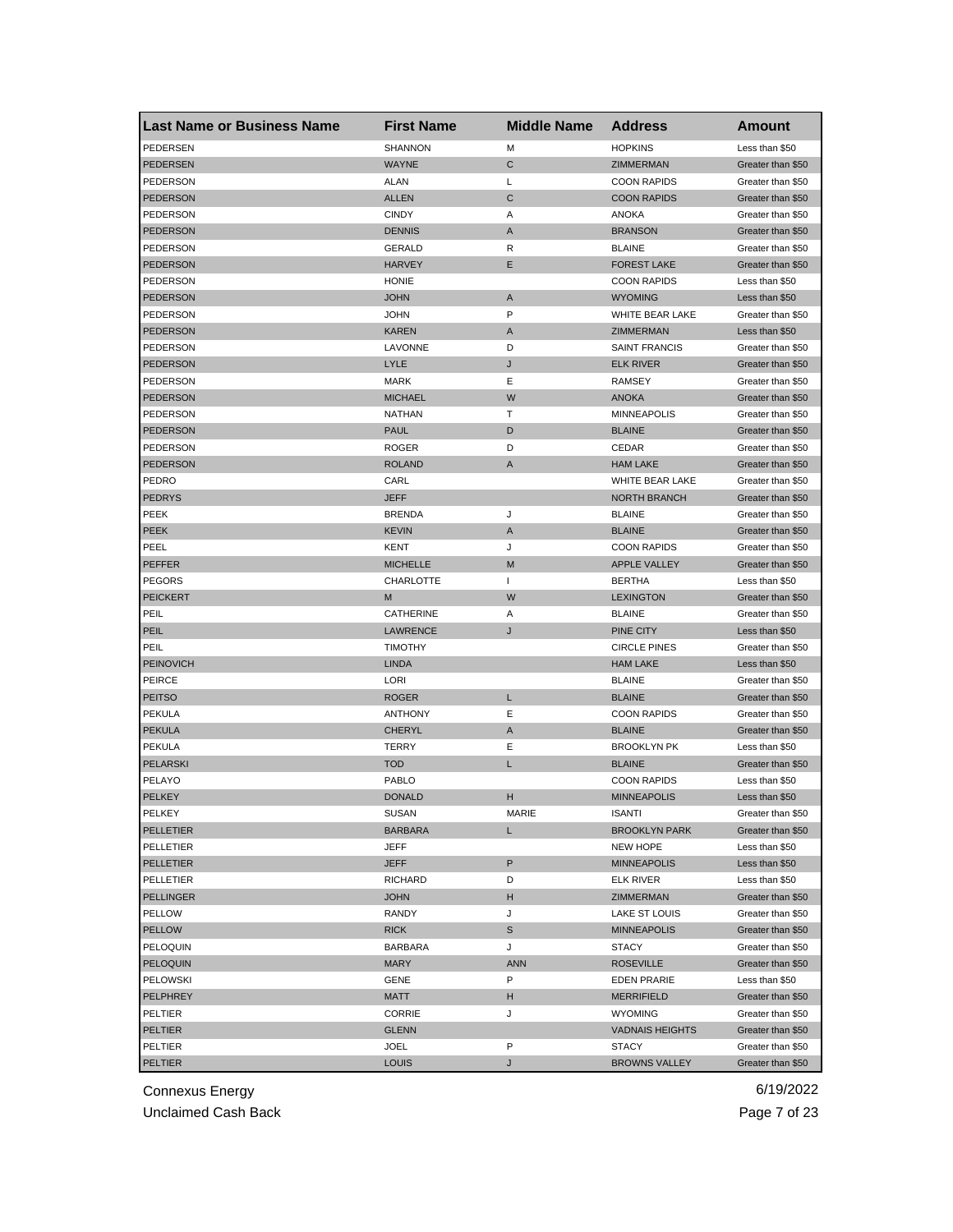| <b>Last Name or Business Name</b>  | <b>First Name</b> | <b>Middle Name</b> | <b>Address</b>          | Amount            |
|------------------------------------|-------------------|--------------------|-------------------------|-------------------|
| PELTIER                            | <b>TERRY</b>      | L                  | <b>FOREST LAKE</b>      | Less than \$50    |
| PELTIER BRENT C & JOHNSON STACIE A |                   |                    | <b>COON RAPIDS</b>      | Greater than \$50 |
| PELTO                              | <b>CORBY</b>      |                    | <b>COON RAPIDS</b>      | Greater than \$50 |
| <b>PELTO</b>                       | <b>RICHARD</b>    | W                  | <b>BIG LAKE</b>         | Greater than \$50 |
| <b>PELUF</b>                       | <b>JOSEPH</b>     | J                  | <b>BLAINE</b>           | Less than \$50    |
| <b>PEMBERTON</b>                   | <b>MARY</b>       | C                  | <b>SPRING LK PK</b>     | Less than \$50    |
| PEMPER                             | <b>MARTY</b>      | M                  | <b>EAST BETHEL</b>      | Greater than \$50 |
| PENCE DANIEL P<br>& PATRICIA A     |                   |                    | <b>COON RAPIDS</b>      | Less than \$50    |
| <b>PENDERGRASS</b>                 | <b>ROBERT</b>     | Г                  | ZIMMERMAN               | Greater than \$50 |
| <b>PENDERGRASS</b>                 | <b>RUSSELL</b>    |                    | <b>CAMBRIDGE</b>        | Greater than \$50 |
| <b>PENDERGRASS</b>                 | SARAH             |                    | LODI                    | Greater than \$50 |
| <b>PENDLETON</b>                   | <b>ALAN</b>       | F                  | <b>BLAINE</b>           | Less than \$50    |
| PENDZIMAS                          | <b>DOUGLAS</b>    | J                  | <b>COON RAPIDS</b>      | Greater than \$50 |
| <b>PENN</b>                        | <b>JAMES</b>      | н                  | <b>MINNEAPOLIS</b>      | Greater than \$50 |
| <b>PENN</b>                        | <b>TYLER</b>      |                    | OAK GROVE               | Greater than \$50 |
| PENN CYCLE                         |                   |                    | <b>MINNEAPOLIS</b>      | Greater than \$50 |
| <b>PENNA</b>                       | EVELYN            | Α                  | <b>COON RAPIDS</b>      | Less than \$50    |
| <b>PENNEY</b>                      | <b>TERRY</b>      |                    | <b>BLAINE</b>           | Greater than \$50 |
| <b>PENNIE</b>                      | DARRELL           | Ε                  | <b>COON RAPIDS</b>      | Greater than \$50 |
| <b>PENNIG</b>                      | CAROLLE           | A                  | <b>FOREST LAKE</b>      | Greater than \$50 |
| <b>PENNIG</b>                      | <b>STEPHEN</b>    | Κ                  | <b>BLAINE</b>           | Greater than \$50 |
| <b>PENNISTON</b>                   | <b>MICHAEL</b>    | Ε                  | <b>SAUK RAPIDS</b>      | Greater than \$50 |
| PENONCELLO                         | <b>BARB</b>       |                    | <b>COLUMBIA HEIGHTS</b> | Greater than \$50 |
| <b>PENROD</b>                      | <b>KIM</b>        | A                  | <b>ELK RIVER</b>        | Greater than \$50 |
| <b>PEOPLES</b>                     | <b>EDWIN</b>      | PAUL               | ABILENE                 | Less than \$50    |
| <b>PEPLOW</b>                      | <b>LORI</b>       | A                  | <b>COON RAPIDS</b>      | Less than \$50    |
| <b>PEPLOW</b>                      | <b>RICHARD</b>    | т                  | <b>MINNEAPOLIS</b>      | Greater than \$50 |
| <b>PEQUIN</b>                      | <b>LINDA</b>      | J                  | <b>MONTICELLO</b>       | Less than \$50    |
| PERALA                             | JAY               | М                  | <b>WYOMING</b>          | Greater than \$50 |
| <b>PERDEW</b>                      | <b>JAMES</b>      | т                  | NORTH RICHLAND HILLS    | Greater than \$50 |
| <b>PERDEW</b>                      | <b>REBECCA</b>    | Α                  | <b>FRIDLEY</b>          | Greater than \$50 |
| <b>PEREGO</b>                      | <b>THOMAS</b>     | J                  | <b>BLAINE</b>           | Greater than \$50 |
| PEREZ                              | <b>BARBARA</b>    |                    | <b>COON RAPIDS</b>      | Greater than \$50 |
| <b>PEREZ</b>                       | <b>ERIC</b>       | B                  | <b>COON RAPIDS</b>      | Greater than \$50 |
| PEREZ                              | <b>JESSICA</b>    | L                  | <b>MINNEAPOLIS</b>      | Less than \$50    |
| PEREZ                              | <b>PHILLIP</b>    |                    | <b>CAMBRIDGE</b>        | Greater than \$50 |
| PERFECTION HOMES INC               |                   |                    | <b>ANOKA</b>            | Greater than \$50 |
| <b>PERFETTI</b>                    | <b>DANIEL</b>     | J                  | <b>COON RAPIDS</b>      | Less than \$50    |
| PERFETTO                           | <b>JOSEPH</b>     | J                  | <b>MINNEAPOLIS</b>      | Less than \$50    |
| PERFORMING ARTS CO THE             |                   |                    | <b>CHAMPLIN</b>         | Greater than \$50 |
| PERIA                              | DAN               |                    | SPRING LAKE PARK        | Greater than \$50 |
| <b>PERISIC</b>                     | <b>TIMOTHY</b>    |                    | <b>NEW BRIGHTON</b>     | Greater than \$50 |
| <b>PERKINS</b>                     | DALE              |                    | CAMBRIDGE               | Greater than \$50 |
| <b>PERKINS</b>                     | <b>DEANNA</b>     |                    | ANDOVER                 | Less than \$50    |
| <b>PERKINS</b>                     | KARL              | W                  | LORETTO                 | Greater than \$50 |
| <b>PERKINS</b>                     | <b>MARTIN</b>     | F                  | <b>MINNEAPOLIS</b>      | Less than \$50    |
| <b>PERKINS</b>                     | <b>PHYLLIS</b>    | Α                  | <b>BLAINE</b>           | Greater than \$50 |
| <b>PERKINS</b>                     | <b>RAYMOND</b>    | L                  | RAMSEY                  | Greater than \$50 |
| <b>PERKINS</b>                     | RENE              | R                  | <b>CHAMPLIN</b>         | Greater than \$50 |
| <b>PERKINS</b>                     | <b>RONALD</b>     | T                  | <b>PRINCETON</b>        | Greater than \$50 |
| <b>PERKINS</b>                     | <b>RUSSEL</b>     | D                  | <b>BEVERLY HILLS</b>    | Greater than \$50 |
| PERKINS CAKE & STEAK               |                   |                    | <b>SPOKANE</b>          | Greater than \$50 |
| PERLEBERG                          | JAMES             | R                  | <b>ISANTI</b>           | Greater than \$50 |
| PERLEBERG                          | <b>RICKY</b>      | L                  | <b>STANCHFIELD</b>      | Greater than \$50 |
| PERLEBERG                          | <b>WILLIAM</b>    |                    | MOUNDSVIEW              | Greater than \$50 |
| PERMANENT MASONRY INC              |                   |                    | <b>ISANTI</b>           | Less than \$50    |
|                                    |                   |                    |                         |                   |

Unclaimed Cash Back **Page 8 of 23**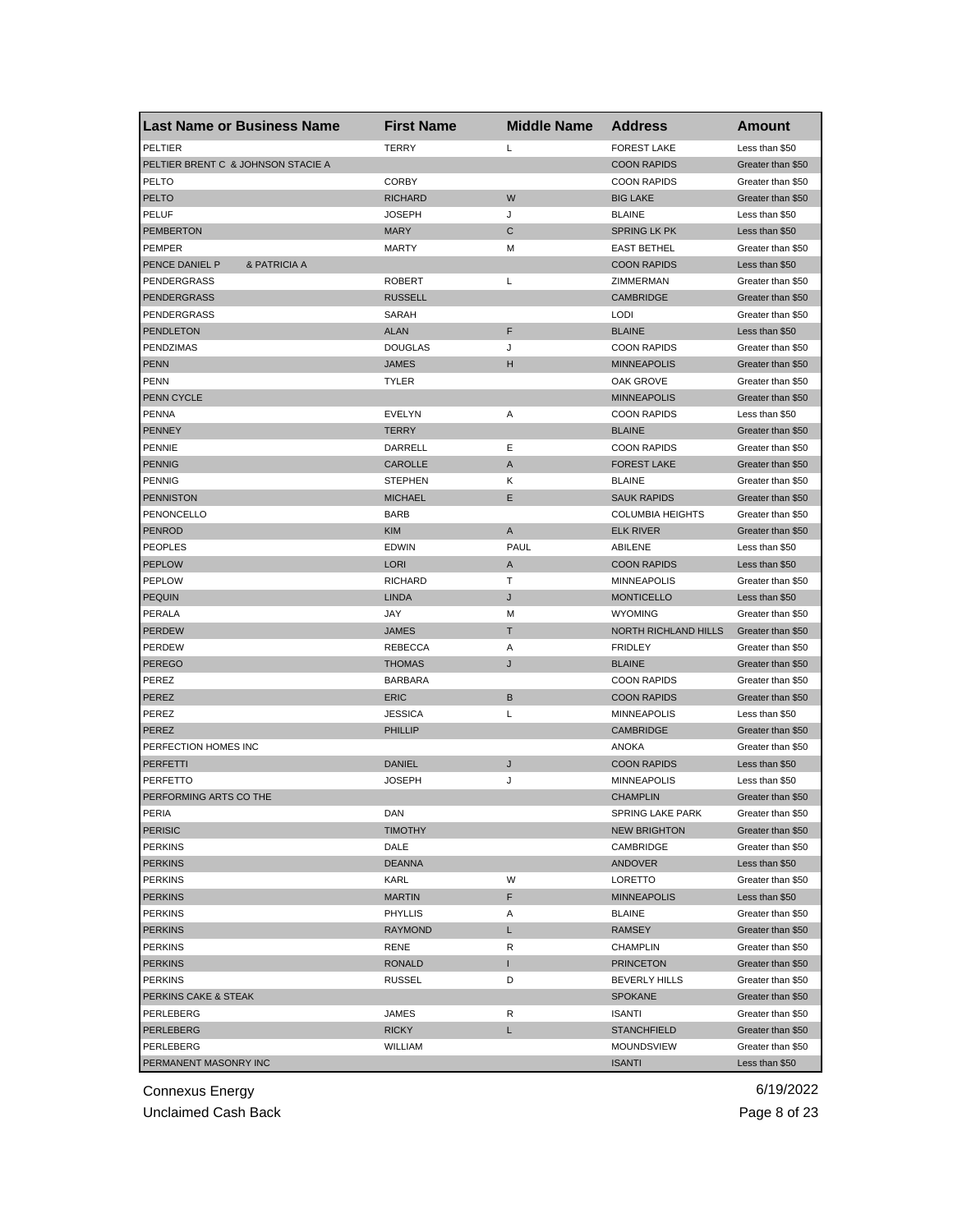| <b>Last Name or Business Name</b> | <b>First Name</b> | <b>Middle Name</b> | <b>Address</b>       | <b>Amount</b>     |
|-----------------------------------|-------------------|--------------------|----------------------|-------------------|
| <b>PERNA</b>                      | <b>ALLAN</b>      | М                  | SHAKOPEE             | Less than \$50    |
| <b>PEROCESCHI</b>                 | <b>EUGENE</b>     | н                  | <b>PRINCETON</b>     | Greater than \$50 |
| <b>PERONA</b>                     | JERI              |                    | ANDOVER              | Less than \$50    |
| <b>PERPICH</b>                    | <b>JOEL</b>       |                    | <b>CHAMPLIN</b>      | Less than \$50    |
| PERRA                             | <b>MARGARET</b>   | D                  | <b>MINNEAPOLIS</b>   | Less than \$50    |
| PERRAULT                          | <b>MARK</b>       |                    | <b>COON RAPIDS</b>   | Greater than \$50 |
| PERREAULT                         | <b>WILLIAM</b>    | J                  | <b>HOLMEN</b>        | Greater than \$50 |
| <b>PERRON</b>                     | <b>DONALD</b>     | Α                  | WHITE BEAR LAKE      | Greater than \$50 |
| <b>PERRON</b>                     | LAURIE            |                    | WHITE BEAR LAKE      | Greater than \$50 |
| <b>PERRY</b>                      | <b>BRUCE</b>      |                    | <b>ANOKA</b>         | Less than \$50    |
| PERRY                             | <b>CONNIE</b>     |                    | <b>MINNEAPOLIS</b>   | Greater than \$50 |
| <b>PERRY</b>                      | <b>DAWN</b>       |                    | <b>BETHEL</b>        | Less than \$50    |
| PERRY                             | DAWN              | R                  | OAK GROVE            | Greater than \$50 |
| <b>PERRY</b>                      | <b>DEANNA</b>     | Г                  | <b>WACONIA</b>       | Less than \$50    |
| PERRY                             | <b>DONALD</b>     | Ε                  | LITTLE CANADA        | Greater than \$50 |
| <b>PERRY</b>                      | <b>HARRY</b>      | <b>JOHN</b>        | <b>BIG LAKE</b>      | Greater than \$50 |
| PERRY                             | JAMES             | н                  | <b>BLAINE</b>        | Greater than \$50 |
| PERRY                             | <b>JAMES</b>      | J                  | <b>ANOKA</b>         | Greater than \$50 |
| PERRY                             | WILLIAM           | J                  | <b>WOODBURY</b>      | Greater than \$50 |
| PERRYMAN                          | <b>BERNADETTE</b> | A                  | <b>WILTON</b>        | Less than \$50    |
| <b>PERSEN</b>                     | <b>DONALD</b>     | Г                  | CAMBRIDGE            | Less than \$50    |
| <b>PERSON</b>                     | <b>DONALD</b>     | Ε                  | <b>FOREST LAKE</b>   | Less than \$50    |
| PERSONAL TOUCH MGMNT              |                   |                    | <b>SAINT FRANCIS</b> | Less than \$50    |
| <b>PERSONS</b>                    | <b>ANDREW</b>     | J                  | <b>ELK RIVER</b>     | Less than \$50    |
| PERSONS                           | D                 | <b>SCOTT</b>       | ZIMMERMAN            | Greater than \$50 |
| <b>PERSONS</b>                    | <b>JUDITH</b>     | A                  | <b>COON RAPIDS</b>   | Greater than \$50 |
| PERSONS                           | KATELYN           | L                  | <b>BLAINE</b>        | Less than \$50    |
| <b>PERSSON</b>                    | <b>RODNEY</b>     |                    | <b>MILACA</b>        | Greater than \$50 |
| <b>PERTILE</b>                    | DANIEL            | F                  | <b>MINNEAPOLIS</b>   | Greater than \$50 |
| <b>PERTLER</b>                    | <b>TOM</b>        | н                  | <b>RAMSEY</b>        | Greater than \$50 |
| PERYAM                            | KELLY             |                    | SAINT BONIFACIUS     | Less than \$50    |
| <b>PERZICHILLI</b>                | <b>PAUL</b>       |                    | <b>MINNEAPOLIS</b>   | Greater than \$50 |
| <b>PESCHMAN</b>                   | <b>MARK</b>       | S                  | <b>COON RAPIDS</b>   | Greater than \$50 |
| <b>PESINA</b>                     | <b>WALTER</b>     | W                  | <b>ROSEVILLE</b>     | Greater than \$50 |
| <b>PESOLA</b>                     | DAVID             | Α                  | <b>BECKER</b>        | Greater than \$50 |
| PESOLA                            | <b>PRISCILLA</b>  | D                  | <b>HINKLEY</b>       | Less than \$50    |
| PESQUERA                          | <b>EZEQUIEL</b>   |                    | <b>LUFKIN</b>        | Greater than \$50 |
| <b>PESTORIOUS</b>                 | <b>GINGER</b>     | M                  | ZIMMERMAN            | Greater than \$50 |
| PET                               | O                 | RAMA               | <b>BETHEL</b>        | Greater than \$50 |
| PETE HEGSETH FOR SENATE           |                   |                    | <b>STILLWATER</b>    | Less than \$50    |
| PEIER                             | JEANNIE           | м                  | SAINT PAUL           | Less than \$50    |
| PETER                             | <b>MARY</b>       |                    | <b>CHISAGO</b>       | Less than \$50    |
| PETER                             | <b>MARY</b>       |                    | <b>BROOKLYN PARK</b> | Greater than \$50 |
| PETERKA                           | <b>RONALD</b>     | L.                 | ANOKA                | Less than \$50    |
| PETERMAN                          | <b>THERESA</b>    |                    | <b>SAINT FRANCIS</b> | Greater than \$50 |
| <b>PETERS</b>                     | ANNA              | Е                  | <b>PRINCETON</b>     | Greater than \$50 |
| PETERS                            | ARVID             | L                  | <b>BLAINE</b>        | Greater than \$50 |
| PETERS                            | <b>CRAIG</b>      | L                  | <b>HUGO</b>          | Greater than \$50 |
| PETERS                            | DANIEL            | J                  | <b>WYOMING</b>       | Greater than \$50 |
| PETERS                            | <b>DAVID</b>      | A                  | <b>BROOKLYN PARK</b> | Greater than \$50 |
| <b>PETERS</b>                     | DR NICOLE         |                    | SAINT PAUL           | Less than \$50    |
| <b>PETERS</b>                     | <b>GREGORY</b>    |                    | <b>BLOOMINGTON</b>   | Greater than \$50 |
| PETERS                            | JAMES             | <b>JOHN</b>        | <b>BLAINE</b>        | Greater than \$50 |
| PETERS                            | <b>JENNIFER</b>   |                    | NORTH BRANCH         | Less than \$50    |
| PETERS                            | <b>JOHN</b>       |                    | ANDOVER              | Greater than \$50 |
| <b>PETERS</b>                     | <b>JOHN</b>       | М                  | <b>MINNEAPOLIS</b>   | Greater than \$50 |

Unclaimed Cash Back **Page 9 of 23**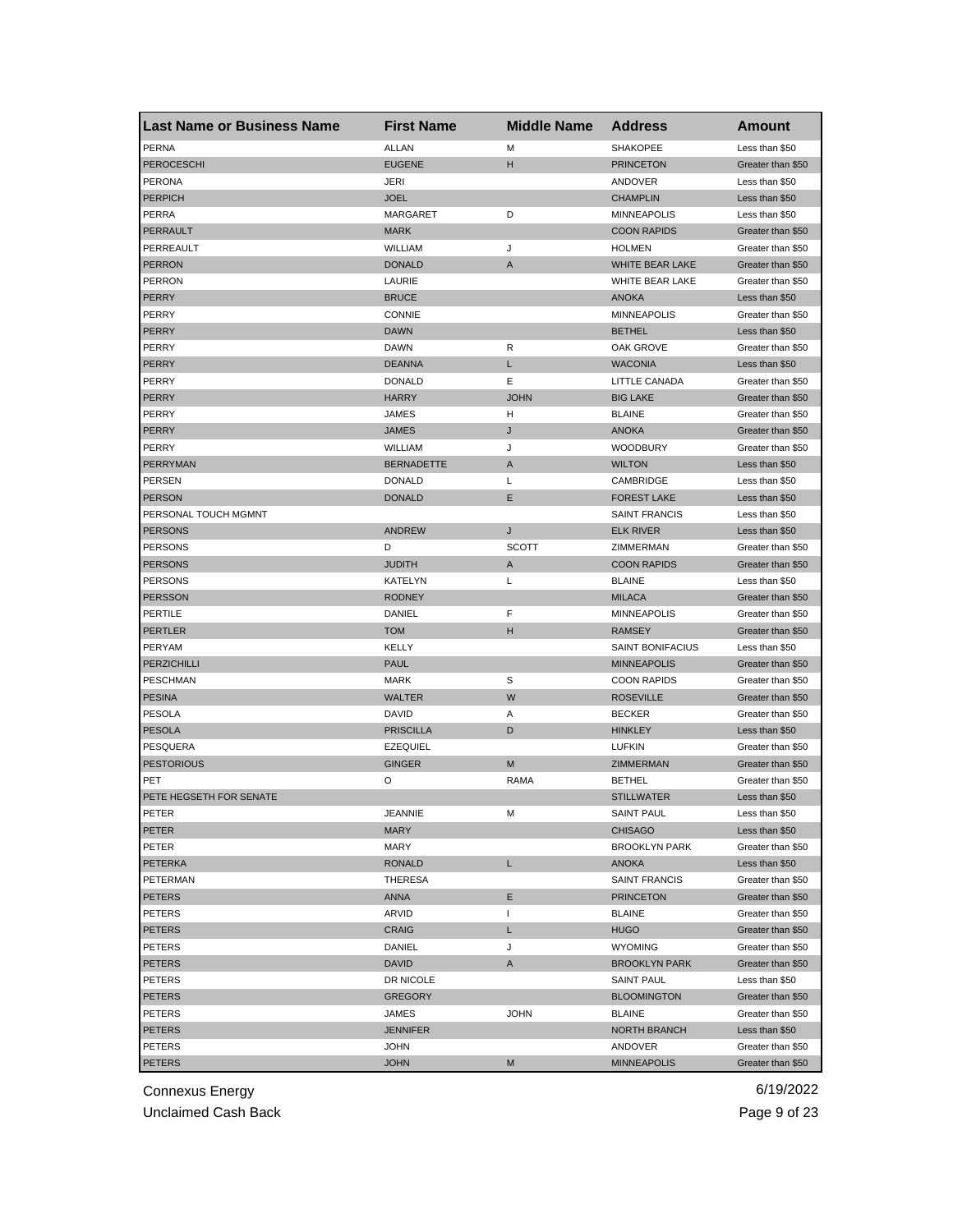| <b>Last Name or Business Name</b> | <b>First Name</b>  | <b>Middle Name</b> | <b>Address</b>       | Amount            |
|-----------------------------------|--------------------|--------------------|----------------------|-------------------|
| <b>PETERS</b>                     | <b>LYNNE</b>       |                    | <b>BIG LAKE</b>      | Greater than \$50 |
| <b>PETERS</b>                     | <b>MICHAEL</b>     | Г                  | <b>ROBERTS</b>       | Less than \$50    |
| <b>PETERS</b>                     | <b>ROBBIE</b>      | Q                  | <b>CIRCLE PINES</b>  | Less than \$50    |
| <b>PETERS</b>                     | <b>THOMAS</b>      | S                  | <b>ANOKA</b>         | Greater than \$50 |
| <b>PETERS</b>                     | <b>TIMOTHY</b>     | <b>EDWARD</b>      | <b>COON RAPIDS</b>   | Greater than \$50 |
| PETERS JO ANNE M                  |                    |                    | <b>BLAINE</b>        | Less than \$50    |
| PETERSEN                          | ALLEN              | D                  | <b>RAMSEY</b>        | Greater than \$50 |
| <b>PETERSEN</b>                   | <b>ASHLEY</b>      |                    | <b>ANDOVER</b>       | Less than \$50    |
| PETERSEN                          | <b>BRENT</b>       | J                  | <b>FOREST LAKE</b>   | Greater than \$50 |
| <b>PETERSEN</b>                   | <b>BRIAN</b>       | J                  | <b>CAMBRIDGE</b>     | Greater than \$50 |
| PETERSEN                          | <b>BRIAN</b>       | R                  | NORTH OAKS           | Less than \$50    |
| <b>PETERSEN</b>                   | <b>BRUCE</b>       |                    | <b>CEDAR</b>         | Greater than \$50 |
| PETERSEN                          | <b>BRUCE</b>       | R                  | <b>BROOKLYN PARK</b> | Greater than \$50 |
| <b>PETERSEN</b>                   | <b>CHRISTOPHER</b> | L                  | <b>ANOKA</b>         | Greater than \$50 |
| <b>PETERSEN</b>                   | DANNY              | L                  | ANDOVER              | Greater than \$50 |
| <b>PETERSEN</b>                   | GARY               | C                  | <b>ELK RIVER</b>     | Greater than \$50 |
| PETERSEN                          | <b>JAMES</b>       | S                  | <b>HUGO</b>          | Less than \$50    |
| <b>PETERSEN</b>                   | <b>JOHN</b>        | F                  | <b>BLAINE</b>        | Greater than \$50 |
| <b>PETERSEN</b>                   | JOHN               | P                  | <b>COON RAPIDS</b>   | Greater than \$50 |
| <b>PETERSEN</b>                   | <b>KENNETH</b>     |                    | <b>HUDSON</b>        | Less than \$50    |
| PETERSEN                          | LARRY              | D                  | <b>FRIDLEY</b>       | Greater than \$50 |
| <b>PETERSEN</b>                   | <b>LINTON</b>      |                    | <b>CAMBRIDGE</b>     | Greater than \$50 |
| PETERSEN                          | <b>LOWELL</b>      | J                  | <b>NEW RICHMOND</b>  | Greater than \$50 |
| <b>PETERSEN</b>                   | <b>PAUL</b>        |                    | <b>ISANTI</b>        | Greater than \$50 |
| PETERSEN                          | <b>ROBERT</b>      | <b>THOMAS</b>      | <b>LEONA VALLEY</b>  | Greater than \$50 |
| <b>PETERSEN</b>                   | <b>SCOTT</b>       | R                  | <b>CEDAR</b>         | Greater than \$50 |
| <b>PETERSEN</b>                   | TERRY              | J                  | <b>BLAINE</b>        | Greater than \$50 |
| <b>PETERSEN</b>                   | <b>THOMAS</b>      |                    | <b>CHAMPLIN</b>      | Greater than \$50 |
| PETERSON                          |                    |                    | <b>COON RAPIDS</b>   | Greater than \$50 |
| PETERSON                          | <b>ALANN</b>       | W                  | <b>HAM LAKE</b>      | Greater than \$50 |
| PETERSON                          | <b>ALLAN</b>       | R                  | <b>NEW HOPE</b>      | Greater than \$50 |
| PETERSON                          | <b>ALLEN</b>       |                    | <b>CAMBRIDGE</b>     | Greater than \$50 |
| <b>PETERSON</b>                   | ALLEN              | R                  | CAMBRIDGE            | Greater than \$50 |
| <b>PETERSON</b>                   | AMBER              | R                  | <b>CAMBRIDGE</b>     | Less than \$50    |
| PETERSON                          | ANDY               |                    | <b>DULUTH</b>        | Greater than \$50 |
| <b>PETERSON</b>                   | <b>ANDY</b>        | C                  | <b>COON RAPIDS</b>   | Greater than \$50 |
| PETERSON                          | ANNETTE            | M                  | <b>COON RAPIDS</b>   | Greater than \$50 |
| <b>PETERSON</b>                   | <b>ANTHONY</b>     |                    | <b>SAINT FRANCIS</b> | Greater than \$50 |
| PETERSON                          | APPLIANCE          |                    | <b>ISANTI</b>        | Greater than \$50 |
| <b>PETERSON</b>                   | <b>BARBARA</b>     |                    | <b>DAYTON</b>        | Less than \$50    |
| PETERSON                          | BLAKE              | D                  | SAINT PAUL           | Greater than \$50 |
| <b>PETERSON</b>                   | BOB                |                    | WHITE BEAR LAKE      | Greater than \$50 |
| PETERSON                          | <b>BONNIE</b>      | L                  | <b>BLAINE</b>        | Greater than \$50 |
| <b>PETERSON</b>                   | <b>BRADLEY</b>     | Е                  | <b>ELK RIVER</b>     | Greater than \$50 |
| PETERSON                          | <b>BRADLEY</b>     | J                  | <b>BLAINE</b>        | Greater than \$50 |
| <b>PETERSON</b>                   | <b>BRIAN</b>       |                    | <b>CEDAR</b>         | Greater than \$50 |
| PETERSON                          | <b>BRIAN</b>       |                    | <b>MINNEAPOLIS</b>   | Less than \$50    |
| <b>PETERSON</b>                   | <b>BRIANNA</b>     | J                  | <b>ELK RIVER</b>     | Less than \$50    |
| PETERSON                          | <b>BRYON</b>       | J                  | <b>BLAINE</b>        | Greater than \$50 |
| <b>PETERSON</b>                   | <b>BYRON</b>       | С                  | <b>HUGO</b>          | Greater than \$50 |
| PETERSON                          | <b>BYRON</b>       | S                  | <b>STILLWATER</b>    | Greater than \$50 |
| <b>PETERSON</b>                   | CAROL              | M                  | <b>SAINT PAUL</b>    | Greater than \$50 |
| PETERSON                          | CHRIS              | M                  | ANOKA                | Less than \$50    |
| <b>PETERSON</b>                   | CLARA              |                    | <b>ISANTI</b>        | Less than \$50    |
| PETERSON                          | <b>CYNTHIA</b>     | М                  | <b>BLAINE</b>        | Greater than \$50 |
| <b>PETERSON</b>                   | DALE               | R                  | <b>COON RAPIDS</b>   | Greater than \$50 |

Unclaimed Cash Back **Page 10 of 23**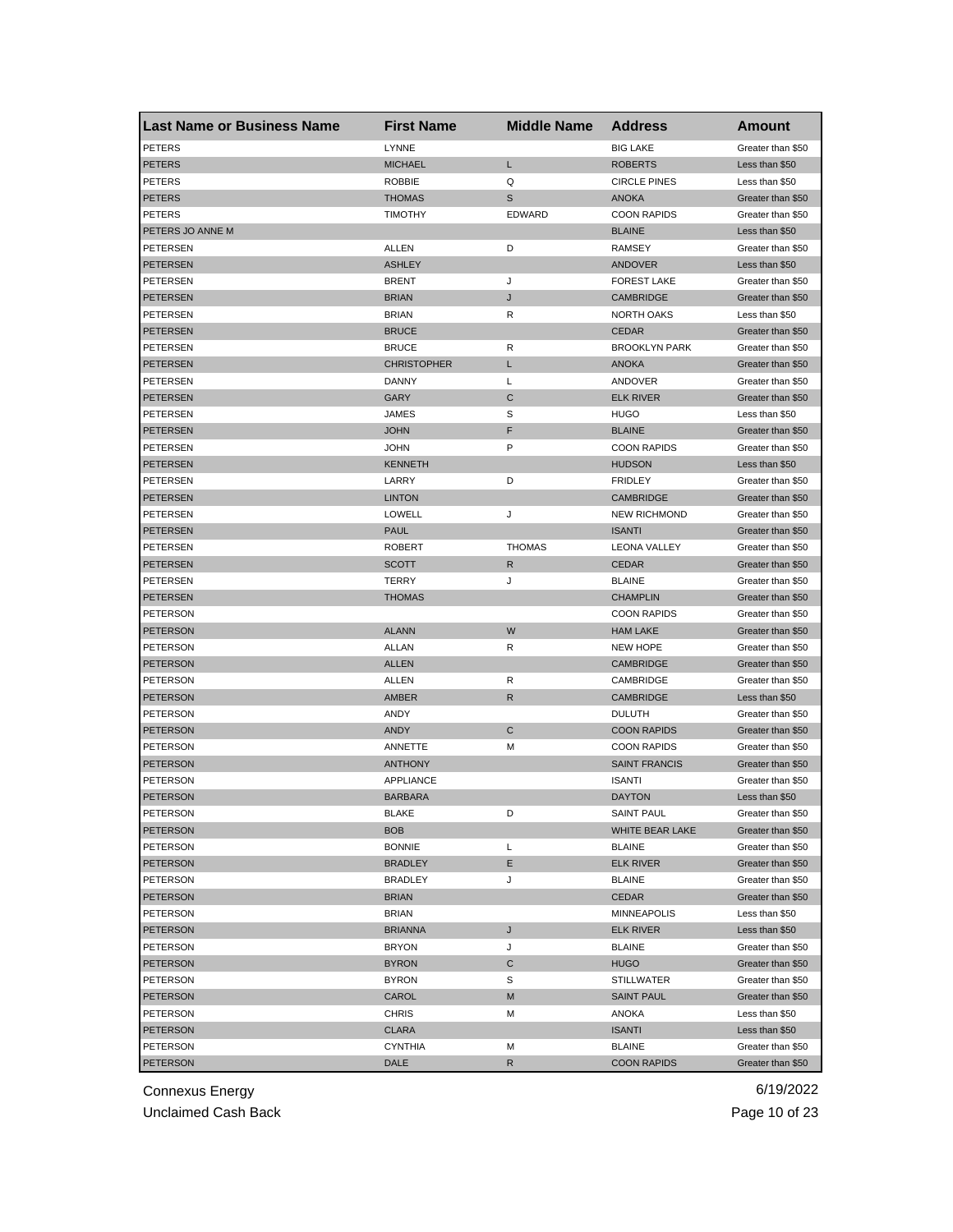| <b>Last Name or Business Name</b> | <b>First Name</b> | <b>Middle Name</b> | <b>Address</b>         | <b>Amount</b>     |
|-----------------------------------|-------------------|--------------------|------------------------|-------------------|
| <b>PETERSON</b>                   | DAN               | С                  | <b>COON RAPIDS</b>     | Greater than \$50 |
| <b>PETERSON</b>                   | <b>DANNY</b>      | L                  | <b>MINNEAPOLIS</b>     | Greater than \$50 |
| PETERSON                          | DARRELL           | D                  | <b>CHAMPLIN</b>        | Greater than \$50 |
| PETERSON                          | <b>DARREN</b>     | D                  | ANDOVER                | Less than \$50    |
| <b>PETERSON</b>                   | DARYL             |                    | <b>VADNAIS HEIGHTS</b> | Greater than \$50 |
| <b>PETERSON</b>                   | <b>DAVID</b>      | Α                  | SAVAGE                 | Greater than \$50 |
| PETERSON                          | DAVID             | в                  | <b>FRIDLEY</b>         | Greater than \$50 |
| <b>PETERSON</b>                   | <b>DAVID</b>      | C                  | <b>RAMSEY</b>          | Greater than \$50 |
| PETERSON                          | DAVID             | н                  | <b>EAGLE BEND</b>      | Greater than \$50 |
| <b>PETERSON</b>                   | <b>DAVID</b>      | J                  | <b>ROCHESTER HILLS</b> | Greater than \$50 |
| PETERSON                          | DAVID             | J                  | <b>EAU CLAIRE</b>      | Greater than \$50 |
| <b>PETERSON</b>                   | <b>DAVID</b>      | M                  | <b>COON RAPIDS</b>     | Greater than \$50 |
| PETERSON                          | DAVID             | R                  | SAINT ANTHONY          | Greater than \$50 |
| <b>PETERSON</b>                   | <b>DAWN</b>       | M                  | <b>ARLINGTON</b>       | Less than \$50    |
| PETERSON                          | <b>DEBORAH</b>    | J                  | <b>CIRCLE PINES</b>    | Greater than \$50 |
| PETERSON                          | <b>DEBRA</b>      | M                  | <b>PRINCETON</b>       | Greater than \$50 |
| PETERSON                          | DELLA             |                    | <b>MONTICELLO</b>      | Greater than \$50 |
| PETERSON                          | <b>DENNIS</b>     | C                  | <b>ANDOVER</b>         | Less than \$50    |
| PETERSON                          | <b>DENNIS</b>     | Ε                  | <b>ISANTI</b>          | Greater than \$50 |
| <b>PETERSON</b>                   | <b>DIANE</b>      |                    | ANDOVER                | Less than \$50    |
| PETERSON                          | <b>DIANE</b>      | L                  | <b>COON RAPIDS</b>     | Greater than \$50 |
| <b>PETERSON</b>                   | <b>DIANNE</b>     | M                  | <b>ANDOVER</b>         | Greater than \$50 |
| PETERSON                          | <b>DUAIN</b>      | Ε                  | ZIMMERMAN              | Greater than \$50 |
| <b>PETERSON</b>                   | <b>ELIZABETH</b>  | A                  | <b>LINO LAKES</b>      | Greater than \$50 |
| PETERSON                          | ERIC              | Κ                  | <b>BIG LAKE</b>        | Less than \$50    |
| PETERSON                          | <b>ERIC</b>       | <b>SCOTT</b>       | WHITE BEAR LAKE        | Less than \$50    |
| PETERSON                          | EVELYN            | С                  | <b>VADNAIS HEIGHTS</b> | Greater than \$50 |
| <b>PETERSON</b>                   | <b>FRANCES</b>    | M                  | <b>MONTICELLO</b>      | Less than \$50    |
| PETERSON                          | FRED              | R                  | <b>PRINCETON</b>       | Greater than \$50 |
| <b>PETERSON</b>                   | GAIL              | M                  | <b>ISLE</b>            | Less than \$50    |
| PETERSON                          | GARY              | <b>DONALD</b>      | <b>ISANTI</b>          | Greater than \$50 |
| <b>PETERSON</b>                   | GARY              | н                  | <b>RAMSEY</b>          | Greater than \$50 |
| PETERSON                          | <b>GERALD</b>     | R                  | ANOKA                  | Less than \$50    |
| <b>PETERSON</b>                   | <b>GINA</b>       | Κ                  | <b>MINNEAPOLIS</b>     | Greater than \$50 |
| PETERSON                          | GREG              | R                  | <b>COON RAPIDS</b>     | Greater than \$50 |
| <b>PETERSON</b>                   | <b>GREG</b>       | Τ                  | <b>COON RAPIDS</b>     | Greater than \$50 |
| <b>PETERSON</b>                   | GREGG             |                    | <b>MONTGOMERY</b>      | Greater than \$50 |
| <b>PETERSON</b>                   | <b>HELEN</b>      | Ε                  | <b>SCANDIA</b>         | Greater than \$50 |
| PETERSON                          | <b>HENRY</b>      | S                  | <b>BLAINE</b>          | Less than \$50    |
| <b>PETERSON</b>                   | <b>HERMAN</b>     | A                  | <b>NEW BRIGHTON</b>    | Greater than \$50 |
| <b>PETERSON</b>                   | HOMES             |                    | STONE LAKE             | Greater than \$50 |
| <b>PETERSON</b>                   | <b>IRVIN</b>      | С                  | OAK GROVE              | Greater than \$50 |
| PETERSON                          | JAMES             | G                  | CEDAR                  | Greater than \$50 |
| <b>PETERSON</b>                   | JAMES             | J                  | <b>PRINCETON</b>       | Greater than \$50 |
| PETERSON                          | JAMES             | LEE                | <b>WYOMING</b>         | Greater than \$50 |
| PETERSON                          | JAMIE             | L.                 | <b>BIG LAKE</b>        | Less than \$50    |
| PETERSON                          | JEFF              |                    | SAINT CLOUD            | Greater than \$50 |
| <b>PETERSON</b>                   | <b>JEFFREY</b>    | L                  | <b>BLAINE</b>          | Greater than \$50 |
| PETERSON                          | <b>JOAN</b>       | M                  | <b>BRAINERD</b>        | Greater than \$50 |
| <b>PETERSON</b>                   | <b>JOANNE</b>     | M                  | <b>BLAINE</b>          | Greater than \$50 |
| PETERSON                          | <b>JOHN</b>       | Α                  | <b>BLAINE</b>          | Greater than \$50 |
| <b>PETERSON</b>                   | <b>JOHN</b>       | Е                  | <b>COON RAPIDS</b>     | Greater than \$50 |
| PETERSON                          | <b>JOHN</b>       | O                  | WALKER                 | Greater than \$50 |
| <b>PETERSON</b>                   | <b>JON</b>        |                    | <b>LOMBARD</b>         | Greater than \$50 |
| PETERSON                          | JON               | В                  | LUTZ                   | Less than \$50    |
| <b>PETERSON</b>                   | <b>JOSEPH</b>     | L                  | <b>MINNEAPOLIS</b>     | Less than \$50    |
|                                   |                   |                    |                        |                   |

Unclaimed Cash Back **Page 11 of 23**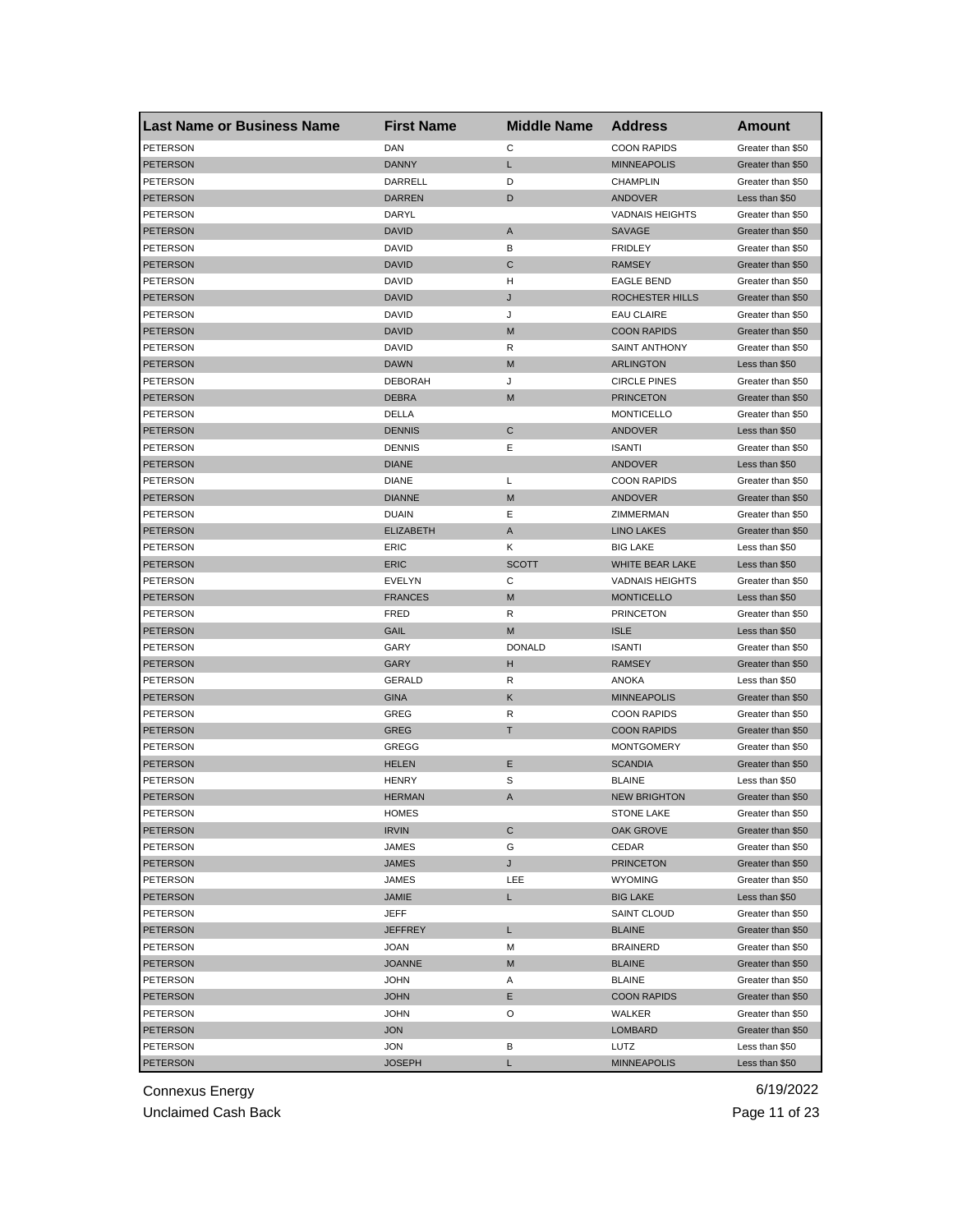| <b>Last Name or Business Name</b>  | <b>First Name</b> | <b>Middle Name</b> | <b>Address</b>       | Amount                              |
|------------------------------------|-------------------|--------------------|----------------------|-------------------------------------|
| <b>PETERSON</b>                    | JULIAN            |                    | <b>CLEAR LAKE</b>    | Greater than \$50                   |
| <b>PETERSON</b>                    | <b>JULIE</b>      |                    | <b>RAMSEY</b>        | Greater than \$50                   |
| PETERSON                           | <b>KARA</b>       |                    | CAMBRIDGE            | Less than \$50                      |
| <b>PETERSON</b>                    | <b>KAREN</b>      | $\mathsf{A}$       | <b>MINNEAPOLIS</b>   | Less than \$50                      |
| <b>PETERSON</b>                    | KARL              | Α                  | <b>COON RAPIDS</b>   | Greater than \$50                   |
| <b>PETERSON</b>                    | <b>KATHY</b>      |                    | <b>COON RAPIDS</b>   | Greater than \$50                   |
| PETERSON                           | KATIE             |                    | CAMBRIDGE            | Greater than \$50                   |
| <b>PETERSON</b>                    | KAYE              |                    | <b>BLAINE</b>        | Greater than \$50                   |
| PETERSON                           | <b>KENNETH</b>    | В                  | CAMBRIDGE            | Greater than \$50                   |
| <b>PETERSON</b>                    | <b>KENNETH</b>    | Κ                  | <b>SAINT FRANCIS</b> | Less than \$50                      |
| PETERSON                           | KENT              |                    | <b>PRINCETON</b>     | Greater than \$50                   |
| <b>PETERSON</b>                    | <b>KRAIG</b>      |                    | <b>ANOKA</b>         | Greater than \$50                   |
| <b>PETERSON</b>                    | <b>KRIS</b>       | M                  | <b>CIRCLE PINES</b>  | Less than \$50                      |
| PETERSON                           | <b>KRISTEN</b>    |                    | <b>BURNSVILLE</b>    | Greater than \$50                   |
| <b>PETERSON</b>                    | <b>KRISTINE</b>   | M                  | <b>MONTEVIDEO</b>    | Less than \$50                      |
| PETERSON                           | <b>KURT</b>       | C                  | <b>COON RAPIDS</b>   | Greater than \$50                   |
| PETERSON                           | LARRY             |                    | CEDAR                | Greater than \$50                   |
| <b>PETERSON</b>                    | LARRY             | G                  | <b>COON RAPIDS</b>   | Greater than \$50                   |
| PETERSON                           | LAURIE            | J                  | <b>COON RAPIDS</b>   | Greater than \$50                   |
| <b>PETERSON</b>                    | <b>LAWRENCE</b>   | J                  | <b>SAINT PAUL</b>    | Greater than \$50                   |
| PETERSON                           | LUVERNE           | Е                  | <b>BETHEL</b>        | Greater than \$50                   |
| <b>PETERSON</b>                    | M                 | <b>CAROLINE</b>    | <b>BLAINE</b>        | Greater than \$50                   |
| PETERSON                           | <b>MARIE</b>      | Е                  | <b>FRIDLEY</b>       | Greater than \$50                   |
| <b>PETERSON</b>                    | <b>MARILYN</b>    | R                  | <b>BONIFAY</b>       | Greater than \$50                   |
| PETERSON                           | <b>MARK</b>       |                    | PALISADE             | Greater than \$50                   |
| <b>PETERSON</b>                    | <b>MARK</b>       | A                  | <b>PRINCETON</b>     | Less than \$50                      |
| PETERSON                           | <b>MARK</b>       | <b>DAVID</b>       | <b>BLAINE</b>        | Greater than \$50                   |
| <b>PETERSON</b>                    | <b>MARK</b>       | S                  | <b>PLYMOUTH</b>      | Greater than \$50                   |
| PETERSON                           | <b>MARK</b>       | W                  | <b>BIG LAKE</b>      | Greater than \$50                   |
| <b>PETERSON</b>                    | <b>MARVIN</b>     | S                  | <b>BELLEVUE</b>      | Greater than \$50                   |
| PETERSON                           | <b>MARY</b>       | M                  | MOUNDSVIEW           | Greater than \$50                   |
| <b>PETERSON</b>                    | <b>MICHAEL</b>    | A                  | <b>CAMBRIDGE</b>     | Greater than \$50                   |
| <b>PETERSON</b>                    | <b>MICHAEL</b>    | Α                  | <b>SCANDIA</b>       | Greater than \$50                   |
| <b>PETERSON</b>                    | <b>MICHELLE</b>   | N                  | <b>COON RAPIDS</b>   | Greater than \$50                   |
| PETERSON                           | <b>MILDRED</b>    | Ε                  | <b>SAINT PAUL</b>    | Greater than \$50                   |
| PETERSON                           | <b>MILTON</b>     | L.                 | <b>BLAINE</b>        | Greater than \$50                   |
| <b>PETERSON</b>                    | N                 | <b>MENFRED</b>     | CEDAR                | Greater than \$50                   |
| <b>PETERSON</b>                    | <b>NANCY</b>      | A                  | <b>AXTELL</b>        | Greater than \$50                   |
| PETERSON                           | Ρ                 | DARRELL            | <b>ISANTI</b>        | Greater than \$50                   |
| PETERSON                           | <b>PATRICK</b>    |                    | <b>ANDOVER</b>       | Greater than \$50                   |
|                                    |                   |                    |                      |                                     |
| <b>PETERSON</b><br><b>PETERSON</b> | PEGGY             |                    | <b>MINNEAPOLIS</b>   | Less than \$50<br>Greater than \$50 |
|                                    | PHIL              |                    | <b>STONE LAKE</b>    |                                     |
| PETERSON                           | PHILLIP           | R                  | <b>WYOMING</b>       | Greater than \$50                   |
| PETERSON                           | RALPH             | S                  | <b>PLYMOUTH</b>      | Greater than \$50                   |
| PETERSON                           | RANDOLPH          |                    | ROGERS               | Less than \$50                      |
| <b>PETERSON</b>                    | <b>RAYMOND</b>    | L.                 | <b>ANOKA</b>         | Greater than \$50                   |
| PETERSON                           | RICHARD           | L                  | <b>STACY</b>         | Greater than \$50                   |
| <b>PETERSON</b>                    | <b>RICHARD</b>    | W                  | <b>SHAFER</b>        | Greater than \$50                   |
| PETERSON                           | RICHELLE          |                    | WHITE BEAR LAKE      | Greater than \$50                   |
| <b>PETERSON</b>                    | RITA              |                    | <b>SAINT PAUL</b>    | Less than \$50                      |
| PETERSON                           | ROBERT            | ALLEN              | <b>BLAINE</b>        | Greater than \$50                   |
| PETERSON                           | <b>ROBERT</b>     | Е                  | <b>HAM LAKE</b>      | Less than \$50                      |
| PETERSON                           | ROBERT            | J                  | ALBUQUERQUE          | Greater than \$50                   |
| PETERSON                           | <b>ROBIN</b>      | С                  | ANOKA                | Greater than \$50                   |
| PETERSON                           | ROGER             | Α                  | ISANTI               | Greater than \$50                   |
| <b>PETERSON</b>                    | <b>ROGER</b>      | C                  | <b>COON RAPIDS</b>   | Greater than \$50                   |

Unclaimed Cash Back **Page 12 of 23**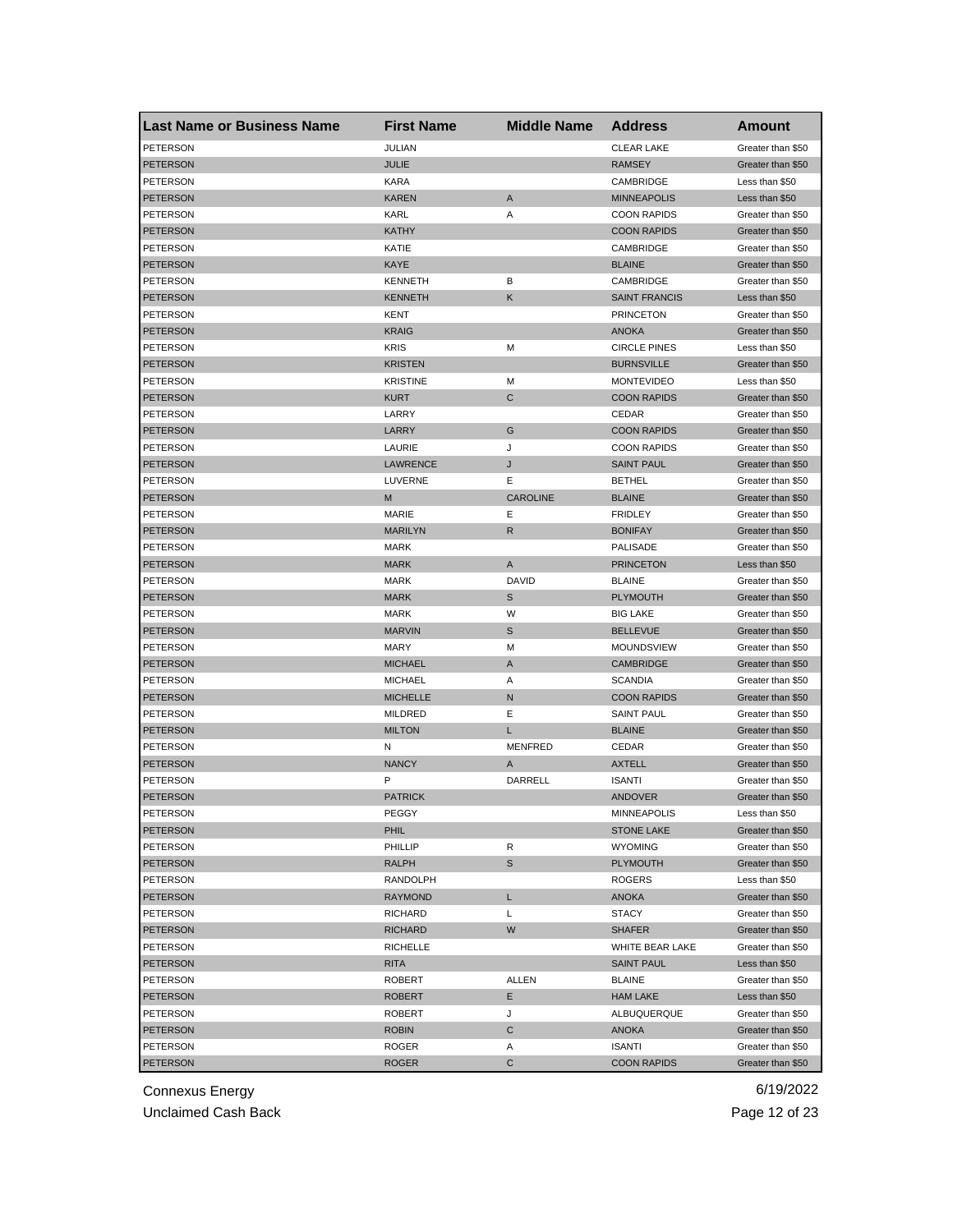| <b>Last Name or Business Name</b> | <b>First Name</b> | <b>Middle Name</b> | <b>Address</b>         | <b>Amount</b>                          |
|-----------------------------------|-------------------|--------------------|------------------------|----------------------------------------|
| <b>PETERSON</b>                   | <b>RONALD</b>     | Α                  | PLYMOUTH               | Greater than \$50                      |
| <b>PETERSON</b>                   | <b>RONALD</b>     | A                  | <b>PRIOR LAKE</b>      | Less than \$50                         |
| PETERSON                          | <b>RONALD</b>     | в                  | <b>COON RAPIDS</b>     | Greater than \$50                      |
| PETERSON                          | <b>RONALD</b>     | J                  | <b>LINDSTROM</b>       | Greater than \$50                      |
| <b>PETERSON</b>                   | RUTH              | М                  | <b>DORCHESTER</b>      | Less than \$50                         |
| <b>PETERSON</b>                   | <b>RYAN</b>       | M                  | <b>GRAND RAPIDS</b>    | Less than \$50                         |
| PETERSON                          | SANDRA            |                    | <b>SAINT PAUL</b>      | Less than \$50                         |
| <b>PETERSON</b>                   | <b>SCOT</b>       | Т                  | <b>ARDEN HILLS</b>     | Greater than \$50                      |
| PETERSON                          | SCOTT             | Α                  | <b>RAMSEY</b>          | Greater than \$50                      |
| <b>PETERSON</b>                   | <b>SCOTT</b>      | A                  | <b>PRINCETON</b>       | Greater than \$50                      |
| PETERSON                          | SCOTT             | Α                  | LAKE ELMO              | Greater than \$50                      |
| <b>PETERSON</b>                   | <b>SCOTT</b>      | Ε                  | <b>SAINT CLOUD</b>     | Greater than \$50                      |
| PETERSON                          | SHAWN             |                    | <b>COON RAPIDS</b>     | Greater than \$50                      |
| <b>PETERSON</b>                   | <b>STEVEN</b>     | E                  | <b>BLAINE</b>          | Greater than \$50                      |
| PETERSON                          | <b>STEVEN</b>     | Ε                  | <b>ELK RIVER</b>       | Less than \$50                         |
| PETERSON                          | <b>STEVEN</b>     | J                  | <b>DULUTH</b>          | Greater than \$50                      |
| PETERSON                          | <b>SUE</b>        | ELLEN              | <b>SAINT PAUL</b>      | Less than \$50                         |
| <b>PETERSON</b>                   | <b>SUSAN</b>      | G                  | <b>SAN DIEGO</b>       | Greater than \$50                      |
| PETERSON                          | <b>SUSAN</b>      | М                  | <b>COON RAPIDS</b>     | Less than \$50                         |
| <b>PETERSON</b>                   | <b>TERRANCE</b>   | L                  | <b>WAITE PARK</b>      | Greater than \$50                      |
| PETERSON                          | <b>TIMOTHY</b>    | J                  | WHITE BEAR LK          | Greater than \$50                      |
| <b>PETERSON</b>                   | <b>TOM</b>        | Κ                  | <b>ANOKA</b>           | Greater than \$50                      |
| PETERSON                          | <b>TRACY</b>      |                    | <b>SHAFER</b>          | Less than \$50                         |
| <b>PETERSON</b>                   | <b>VINCENT</b>    |                    | <b>RESTON</b>          | Greater than \$50                      |
| PETERSON                          | <b>VON</b>        |                    | <b>VADNAIS HEIGHTS</b> | Greater than \$50                      |
| PETERSON                          | <b>WALTER</b>     | D                  | <b>MONTICELLO</b>      | Less than \$50                         |
| PETERSON                          | WENDY             |                    | <b>TREGO</b>           | Less than \$50                         |
| <b>PETERSON</b>                   | <b>WENDY</b>      | L                  | <b>FRIDLEY</b>         | Greater than \$50                      |
| PETERSON                          | WILLIAM           |                    | <b>VADNAIS HEIGHTS</b> | Greater than \$50                      |
| <b>PETERSON</b>                   | <b>WILLIAM</b>    | J                  | ANNANDALE              | Less than \$50                         |
| <b>PETERSON</b>                   | <b>WILLIAM</b>    | P                  | <b>FOREST LAKE</b>     |                                        |
| PETERSON DONALD W<br>& TERRIL     |                   |                    | <b>CLEAR LAKE</b>      | Greater than \$50<br>Greater than \$50 |
|                                   |                   |                    |                        |                                        |
| PETERSON SOD                      |                   |                    | <b>HAM LAKE</b>        | Less than \$50                         |
| PETERSON T C REV                  |                   |                    | <b>DULUTH</b>          | Greater than \$50                      |
| PETERSON*                         | GREG              | N                  | <b>ANOKA</b>           | Greater than \$50                      |
| PETIT                             | <b>THOMAS</b>     | J                  | <b>NEW BRIGHTON</b>    | Greater than \$50                      |
| <b>PETON</b>                      | KURT              |                    | EAGAN                  | Greater than \$50                      |
| PETRANEK                          | <b>MICHAEL</b>    |                    | <b>SAINT PAUL</b>      | Less than \$50                         |
| PETREY                            | LARRY             | J                  | <b>STACY</b>           | Greater than \$50                      |
| <b>PETRICH</b>                    | <b>RICHARD</b>    |                    | <b>BIG LAKE</b>        | Greater than \$50                      |
| PETRICH                           | SUSAN             |                    | BIG LAKE               | Greater than \$50                      |
| <b>PETRICK</b>                    | <b>KATHARINE</b>  |                    | <b>SAINT PAUL</b>      | Less than \$50                         |
| PETRIK                            | JIM               |                    | <b>COON RAPIDS</b>     | Greater than \$50                      |
| PETRO PLUS                        |                   |                    | SAINT PAUL             | Less than \$50                         |
| <b>PETROSKE</b>                   | <b>MARK</b>       | L                  | <b>ROGERS</b>          | Greater than \$50                      |
| <b>PETROWSKI</b>                  | <b>NEIL</b>       |                    | <b>HUGO</b>            | Greater than \$50                      |
| <b>PETSCHL</b>                    | WALTER            | L                  | <b>COON RAPIDS</b>     | Greater than \$50                      |
| <b>PETSUCH</b>                    | <b>DAVID</b>      | J                  | <b>COON RAPIDS</b>     | Greater than \$50                      |
| PETTERSEN                         | <b>BRIAN</b>      | L                  | <b>DAYTON</b>          | Greater than \$50                      |
| PETTERSEN                         | <b>CYNTHIA</b>    | R                  | <b>COON RAPIDS</b>     | Greater than \$50                      |
| PETTERSEN                         | <b>FLORETTE</b>   | J                  | <b>COON RAPIDS</b>     | Greater than \$50                      |
| PETTERSEN                         | <b>GREGORY</b>    | L                  | <b>ELK RIVER</b>       | Greater than \$50                      |
| PETTERSEN                         | LYNN              |                    | <b>COON RAPIDS</b>     | Less than \$50                         |
| <b>PETTERSON</b>                  | <b>DENISE</b>     | R                  | <b>COON RAPIDS</b>     | Greater than \$50                      |
| PETTIBONE                         | KIM               |                    | <b>PRINCETON</b>       | Greater than \$50                      |
| <b>PETTIBONE</b>                  | <b>STEVE</b>      | M                  | <b>PRINCETON</b>       | Greater than \$50                      |

Unclaimed Cash Back **Page 13 of 23**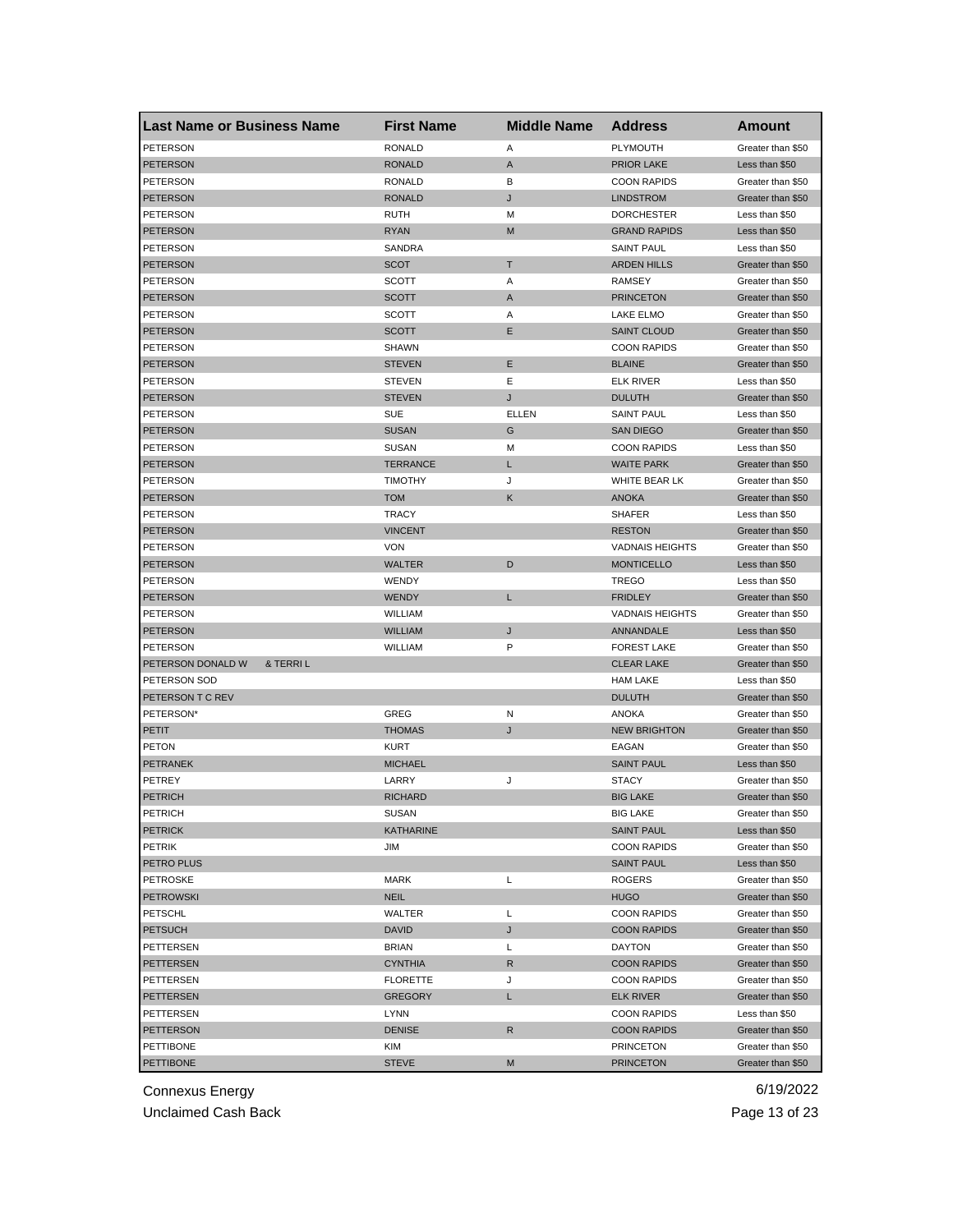| <b>Last Name or Business Name</b> | <b>First Name</b> | <b>Middle Name</b> | <b>Address</b>          | Amount            |
|-----------------------------------|-------------------|--------------------|-------------------------|-------------------|
| PETTITT                           | <b>ROGER</b>      | J                  | <b>ELK RIVER</b>        | Greater than \$50 |
| <b>PETTY</b>                      | <b>MARK</b>       |                    | <b>BROOKLYN CENTER</b>  | Greater than \$50 |
| PETYO                             | LAWRENCE          | G                  | <b>COON RAPIDS</b>      | Greater than \$50 |
| <b>PETYO</b>                      | <b>MICHAEL</b>    | J                  | <b>MINNEAPOLIS</b>      | Less than \$50    |
| PETZEL                            | <b>DONA</b>       | Κ                  | <b>ANOKA</b>            | Greater than \$50 |
| <b>PEYTON</b>                     | <b>PAUL</b>       | <b>JR</b>          | <b>FOREST LAKE</b>      | Less than \$50    |
| PFAFF                             | <b>BERNARD</b>    | F                  | <b>PRINCETON</b>        | Less than \$50    |
| <b>PFAHNING</b>                   | <b>STEVEN</b>     | J                  | <b>WISCONSIN RAPIDS</b> | Greater than \$50 |
| PFEFFER                           | <b>DUANE</b>      |                    | <b>MINNEAPOLIS</b>      | Greater than \$50 |
| <b>PFEGHAAR</b>                   | <b>MICHAEL</b>    |                    | <b>CIRCLE PINES</b>     | Greater than \$50 |
| PFEIFFER                          | CARLA             | С                  | ANDOVER                 | Greater than \$50 |
| <b>PFEIFFER</b>                   | JULIE             | L                  | WAYZATA                 | Less than \$50    |
| PFEIFFER                          | <b>RONALD</b>     | Κ                  | MAPLEWOOD               | Greater than \$50 |
| <b>PFIEFFER</b>                   | KATHI             | J                  | <b>PARK RAPIDS</b>      | Greater than \$50 |
| <b>PFINGSTEN</b>                  | <b>JASON</b>      | S                  | CENTERVILLE             | Less than \$50    |
| <b>PFINGSTEN</b>                  | <b>KERRY</b>      | A                  | <b>SCANDIA</b>          | Greater than \$50 |
| <b>PFLIPSEN</b>                   | <b>KAREN</b>      | J                  | <b>MINNEAPOLIS</b>      | Less than \$50    |
| <b>PFUHL</b>                      | DAVID             | R                  | <b>MINNEAPOLIS</b>      | Greater than \$50 |
| <b>PHAM</b>                       | CHAN              | Т                  | <b>BOWMAN</b>           | Less than \$50    |
| <b>PHAM</b>                       | DAO               |                    | <b>BLAINE</b>           | Greater than \$50 |
| <b>PHAM</b>                       | <b>DONG</b>       | Q                  | <b>COON RAPIDS</b>      | Less than \$50    |
| <b>PHAN</b>                       | PHAT              |                    | <b>BLAINE</b>           | Greater than \$50 |
| PHEGLEY                           | <b>ROBERT</b>     | Г                  | <b>OSAKIS</b>           | Greater than \$50 |
| PHELAN                            | KATHLEEN          |                    | <b>MINNEAPOLIS</b>      | Less than \$50    |
| PHELPS                            | ADAM              | J                  | <b>SAINT PAUL</b>       | Less than \$50    |
| <b>PHELPS</b>                     | <b>JAMES</b>      | Ε                  | <b>SAINT PAUL</b>       | Greater than \$50 |
| <b>PHELPS</b>                     | JAN               | Г                  | <b>PLYMOUTH</b>         | Less than \$50    |
| <b>PHELPS</b>                     | <b>KENZIE</b>     | W                  | <b>CLEAR LAKE</b>       | Greater than \$50 |
| <b>PHELPS</b>                     | LARRY             |                    | <b>BALLWIN</b>          | Less than \$50    |
| <b>PHELPS</b>                     | <b>MICHAEL</b>    | D                  | <b>MINNEAPOLIS</b>      | Greater than \$50 |
| <b>PHELPS</b>                     | <b>STEVEN</b>     | J                  | CAMARILLO               | Greater than \$50 |
| <b>PHELPS</b>                     | <b>THOMAS</b>     |                    | <b>COON RAPIDS</b>      | Less than \$50    |
| <b>PHELPS</b>                     | WILLIAM           |                    | <b>FRIDLEY</b>          | Greater than \$50 |
| PHETTEPLACE                       | <b>ROBERT</b>     |                    | <b>WYOMING</b>          | Greater than \$50 |
| PHILAPHON                         | CHAN              | <b>PHENG</b>       | <b>COON RAPIDS</b>      | Greater than \$50 |
| PHILAYA                           | LUTHER            | P                  | ZIMMERMAN               | Less than \$50    |
| PHILIPP                           | JOHN              |                    | <b>BLOOMINGTON</b>      | Less than \$50    |
| <b>PHILIPPS</b>                   | <b>DONALD</b>     | F                  | <b>SPRING LK PK</b>     | Greater than \$50 |
| <b>PHILLIPS</b>                   | <b>CINDY</b>      | Г                  | <b>ISANTI</b>           | Less than \$50    |
| <b>PHILLIPS</b>                   | <b>CLIFFORD</b>   | Ε                  | <b>BIG LAKE</b>         | Greater than \$50 |
| PHILLIPS                          | EDWARD            | J                  | ALEXANDRIA              | Greater than \$50 |
| <b>PHILLIPS</b>                   | <b>FLORENCE</b>   | A                  | <b>MADISON LAKE</b>     | Greater than \$50 |
| PHILLIPS                          | <b>HOWARD</b>     | Г                  | <b>BLAINE</b>           | Greater than \$50 |
| <b>PHILLIPS</b>                   | JAMES             |                    | <b>BLAINE</b>           | Less than \$50    |
| PHILLIPS                          | JAMES             | D                  | <b>BLAINE</b>           | Greater than \$50 |
| <b>PHILLIPS</b>                   | <b>JEANNIE</b>    | M                  | <b>BLAINE</b>           | Greater than \$50 |
| PHILLIPS                          | JOEL              | R                  | <b>ELK RIVER</b>        | Greater than \$50 |
| <b>PHILLIPS</b>                   | <b>KELLIE</b>     | T.                 | <b>COON RAPIDS</b>      | Greater than \$50 |
| PHILLIPS                          | LEE               |                    | <b>SAINT CLOUD</b>      | Greater than \$50 |
| <b>PHILLIPS</b>                   | MARK              | D                  | <b>BROOKLYN CENTER</b>  | Greater than \$50 |
| PHILLIPS                          | RANDALL           | S                  | SAINT PAUL              | Greater than \$50 |
| <b>PHILLIPS</b>                   | RHONDA            | A                  | <b>COON RAPIDS</b>      | Greater than \$50 |
| PHILLIPS                          | RICHARD           | Α                  | NORTH CHARLESTON        | Greater than \$50 |
| <b>PHILLIPS</b>                   | RICHARD           | S                  | <b>STACY</b>            | Greater than \$50 |
| <b>PHILLIPS</b>                   | ROSE              |                    | <b>FRIDLEY</b>          | Greater than \$50 |
|                                   |                   |                    |                         |                   |
| <b>PHILLIPS</b>                   | <b>RYAN</b>       |                    | <b>BLAINE</b>           | Less than \$50    |

Unclaimed Cash Back **Page 14 of 23**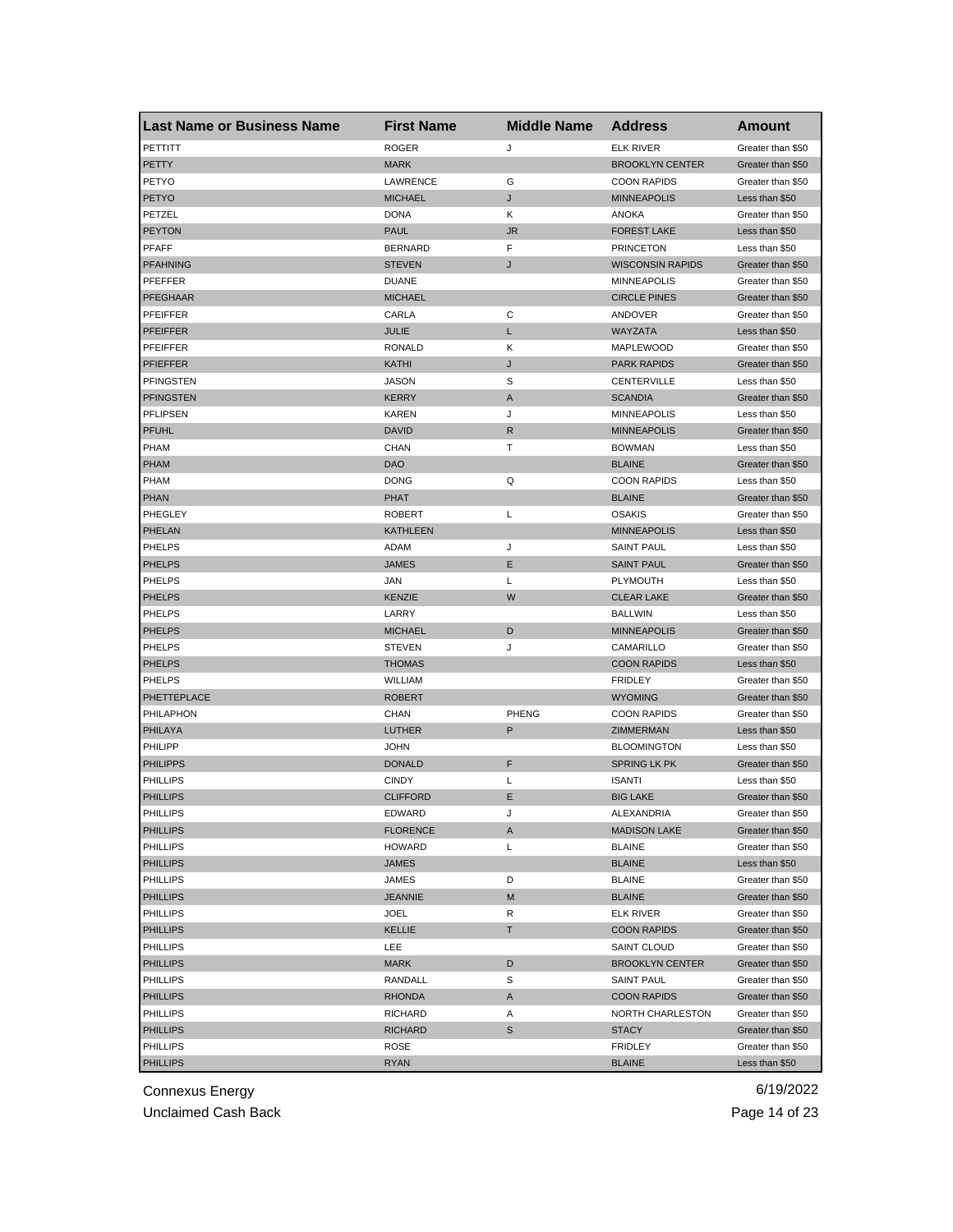| <b>Last Name or Business Name</b>   | <b>First Name</b> | <b>Middle Name</b> | <b>Address</b>        | Amount                              |
|-------------------------------------|-------------------|--------------------|-----------------------|-------------------------------------|
| PHILLIPS                            | <b>THOMAS</b>     | M                  | CEDAR                 | Greater than \$50                   |
| <b>PHIPPS</b>                       | <b>HAROLD</b>     | J                  | <b>MONTICELLO</b>     | Greater than \$50                   |
| PHIPPS JAMES<br>& AINSWORTH HE      |                   |                    | <b>SAINT PAUL</b>     | Greater than \$50                   |
| PHOENIX DISTRIBUTING                |                   |                    | <b>BURNSVILLE</b>     | Less than \$50                      |
| PHOTO ONE INC                       |                   |                    | <b>BLAINE</b>         | Greater than \$50                   |
| PHYLE                               | <b>JEREMY</b>     |                    | <b>KIMBALL</b>        | Less than \$50                      |
| PHYSICIANS NECK AND BACK CLINIC LLC |                   |                    | <b>COON RAPIDS</b>    | Less than \$50                      |
| <b>PIANKI</b>                       | <b>JOHN</b>       |                    | <b>MESICK</b>         | Greater than \$50                   |
| PIATT-HUSS                          | <b>JESSICA</b>    | M                  | <b>MILACA</b>         | Greater than \$50                   |
| <b>PICCOLO</b>                      | <b>MELISSA</b>    | M                  | <b>SAINT CLOUD</b>    | Greater than \$50                   |
| <b>PICHA</b>                        | PENELOPE          |                    | <b>SAINT FRANCIS</b>  | Greater than \$50                   |
| <b>PICHE</b>                        | <b>ROBERT</b>     | J                  | <b>ANOKA</b>          | Less than \$50                      |
| <b>PICK</b>                         | <b>PATRICK</b>    | P                  | <b>HUTCHINSON</b>     | Greater than \$50                   |
| <b>PICKAR</b>                       | <b>JERRY</b>      | G                  | <b>BRAINERD</b>       | Greater than \$50                   |
| <b>PICKAR</b>                       | <b>STEVE</b>      | R                  | <b>RAMSEY</b>         | Greater than \$50                   |
| <b>PICKARD</b>                      | <b>JOAN</b>       | M                  | <b>WYOMING</b>        | Greater than \$50                   |
| <b>PICKERING</b>                    | <b>THOMAS</b>     | Ε                  | <b>SAINT FRANCIS</b>  | Greater than \$50                   |
| <b>PICKETT</b>                      | LARRY             | D                  | <b>PRINCETON</b>      | Less than \$50                      |
| <b>PICOTTE</b>                      | GARY              | L                  | RAMSEY                | Greater than \$50                   |
| <b>PIEHOWSKI</b>                    | <b>EILEEN</b>     | Α                  | <b>BETHEL</b>         | Greater than \$50                   |
| PIEL                                | DANIEL            | J                  | <b>TROY</b>           | Greater than \$50                   |
| <b>PIELES</b>                       | <b>JAMES</b>      | R                  | <b>ISANTI</b>         | Less than \$50                      |
| PIELOW                              | DARLENE           |                    | <b>HAM LAKE</b>       | Greater than \$50                   |
| <b>PIEPER</b>                       | <b>DANIEL</b>     | F                  | <b>OGILIVIE</b>       | Greater than \$50                   |
| PIEPER                              | GARY              | J                  | <b>RAMSEY</b>         | Greater than \$50                   |
| PIER 65 SPORTS INC                  |                   |                    | <b>ANOKA</b>          | Greater than \$50                   |
| PIER ONE IMPORTS #837               |                   |                    | <b>SPOKANE</b>        | Greater than \$50                   |
| <b>PIERCE</b>                       | <b>CARY</b>       | A                  | ANDOVER               | Greater than \$50                   |
| <b>PIERCE</b>                       | <b>CHERYL</b>     |                    | <b>BLOOMINGTON</b>    | Less than \$50                      |
| <b>PIERCE</b>                       | <b>DANIEL</b>     | P                  | <b>CEDAR</b>          | Greater than \$50                   |
| <b>PIERCE</b>                       | <b>GEOFF</b>      |                    | <b>JACKSONVILLE</b>   | Greater than \$50                   |
| <b>PIERCE</b>                       | <b>GEOFFREY</b>   | T                  | <b>RAMSEY</b>         | Greater than \$50                   |
| <b>PIERCE</b>                       | KIM               |                    | <b>HUDSON</b>         | Greater than \$50                   |
| <b>PIERCE</b>                       | <b>MICHAEL</b>    | J                  | <b>COUNCIL BLUFFS</b> | Greater than \$50                   |
| PIERCE                              | <b>RHONDA</b>     | Г                  | <b>PRINCETON</b>      | Greater than \$50                   |
| PIERCE                              | <b>SPENCER</b>    | J                  | <b>ANOKA</b>          | Greater than \$50                   |
| PIERCE                              | <b>TERRY</b>      | J                  | <b>COON RAPIDS</b>    | Less than \$50                      |
| PIERCE                              | <b>WAVA</b>       | L                  | <b>STILLWATER</b>     | Greater than \$50                   |
| <b>PIERCE</b>                       | WILLIAM           | F                  | ZIMMERMAN             | Greater than \$50                   |
| <b>PIERRE</b>                       | <b>DAVID</b>      |                    | <b>COON RAPIDS</b>    | Greater than \$50                   |
|                                     |                   |                    | <b>BLAINE</b>         |                                     |
| PIERSAK<br><b>PIERSON</b>           | TOM<br>DARRELL    | Α                  | <b>SHOREVIEW</b>      | Less than \$50<br>Greater than \$50 |
| PIERSON                             | JASON             |                    | <b>COON RAPIDS</b>    | Less than \$50                      |
|                                     | <b>KRISTI</b>     | M                  |                       | Greater than \$50                   |
| <b>PIERSON</b><br><b>PIERSON</b>    |                   |                    | ROGERS                | Greater than \$50                   |
|                                     | LAURIE            | J<br>H             | GALLATIN              |                                     |
| <b>PIERSON</b>                      | <b>MARTHA</b>     |                    | <b>SHOREVIEW</b>      | Less than \$50                      |
| PIERSON                             | SALLY             |                    | <b>BLAINE</b>         | Greater than \$50                   |
| <b>PIERSON</b>                      | <b>TERRI</b>      | S                  | <b>BLAINE</b>         | Greater than \$50                   |
| PIES                                | CAROL             |                    | <b>BLAINE</b>         | Less than \$50                      |
| PIETERSEN                           | <b>BARRY</b>      | L.                 | <b>CHAMPLIN</b>       | Less than \$50                      |
| PIKALA                              | <b>CHARLES</b>    | т                  | ANDOVER               | Greater than \$50                   |
| <b>PIKE</b>                         | <b>PAUL</b>       |                    | <b>BLAINE</b>         | Greater than \$50                   |
| <b>PIKUS</b>                        | CATHY             | J                  | <b>BLAINE</b>         | Greater than \$50                   |
| <b>PILARSKI</b>                     | KELLIE            | A                  | <b>MINNEAPOLIS</b>    | Less than \$50                      |
| <b>PILARSKI</b>                     | ROXANE            | M                  | BLAINE                | Greater than \$50                   |
| PILGRIMS UNITED CHURCH OF CHRIST    |                   |                    | <b>MAPLE GROVE</b>    | Greater than \$50                   |

Unclaimed Cash Back **Page 15 of 23**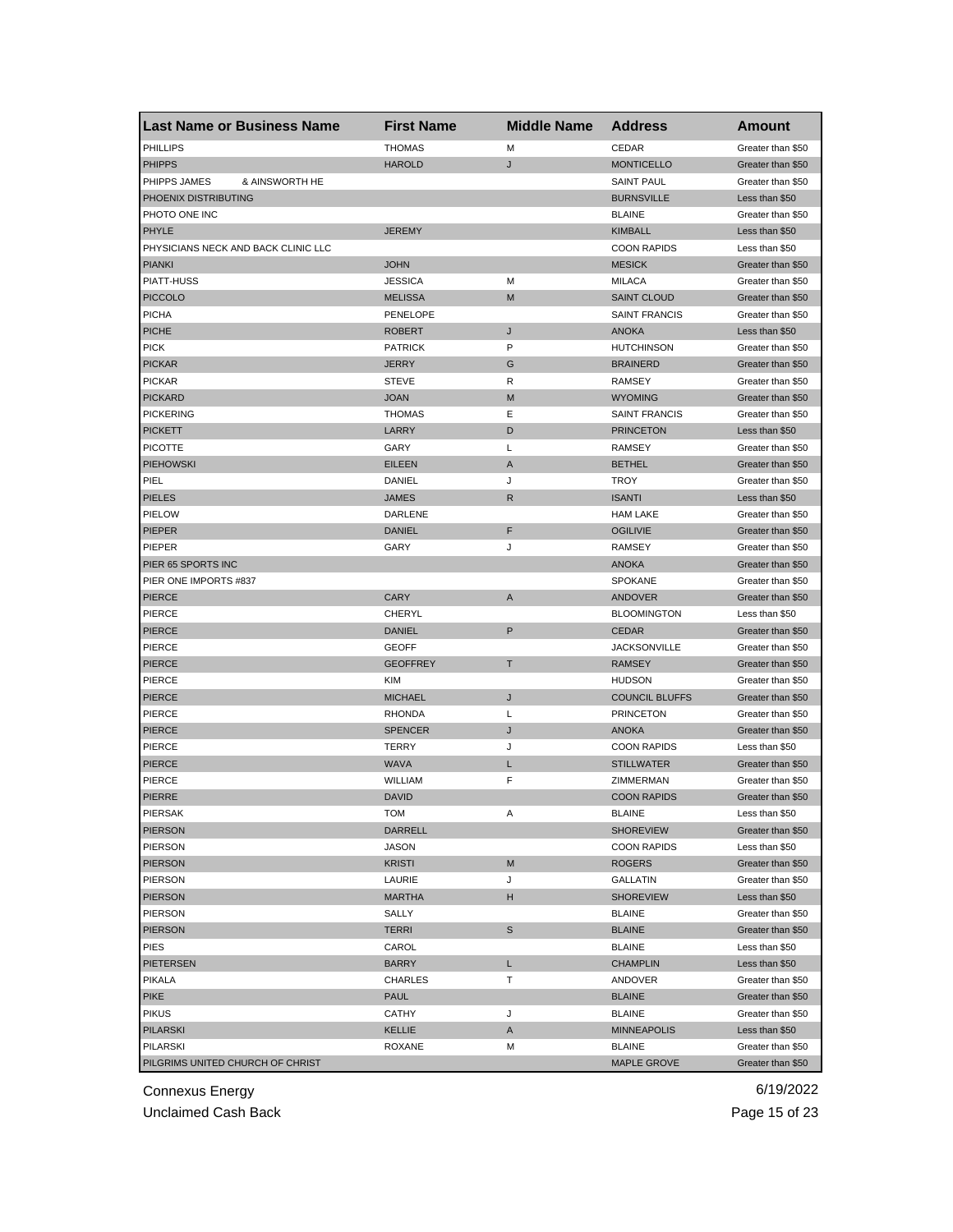| <b>Last Name or Business Name</b>      | <b>First Name</b>              | <b>Middle Name</b> | <b>Address</b>                 | Amount            |
|----------------------------------------|--------------------------------|--------------------|--------------------------------|-------------------|
| <b>PILIPCHUK</b>                       | <b>YURIY</b>                   |                    | <b>RAMSEY</b>                  | Less than \$50    |
| <b>PILLA</b>                           | <b>PAUL</b>                    | A                  | <b>WYOMING</b>                 | Greater than \$50 |
| PILLAR SIGNS AND GRAPHIC DBA GOLD-N-TI |                                |                    | OAK GROVE                      | Less than \$50    |
| <b>PILLIS</b>                          | <b>MARY</b>                    | A                  | <b>SAINT PAUL</b>              | Greater than \$50 |
| PILON                                  | DANIEL                         | D                  | WAUSAU                         | Greater than \$50 |
| <b>PINALES</b>                         | <b>FELIPE</b>                  |                    | <b>COON RAPIDS</b>             | Less than \$50    |
| PINE TREE BUILDERS INC                 |                                |                    | <b>ANOKA</b>                   | Greater than \$50 |
| PINEVIEW OVERLOOK INC                  |                                |                    | <b>MAPLEWOOD</b>               | Less than \$50    |
| <b>PINK NAILS</b>                      |                                |                    | <b>BROOKLYN PARK</b>           | Less than \$50    |
| PINNACLE AUTOMOTIVE LLC                |                                |                    | <b>FOREST LAKE</b>             | Less than \$50    |
| PINNICLE REALTY MANAGEMENT             |                                |                    | <b>BLAINE</b>                  | Greater than \$50 |
| <b>PINOR</b>                           | <b>TERI</b>                    | J                  | <b>BLAINE</b>                  | Greater than \$50 |
| PINTAIL PROPERTIES*                    |                                |                    | <b>BIG LAKE</b>                | Less than \$50    |
| <b>PIONEER</b>                         | <b>PONDS</b>                   | <b>LLC</b>         | <b>ELK RIVER</b>               | Greater than \$50 |
| PIONEER INVESTMENTS LLC                |                                |                    | <b>ELK RIVER</b>               | Less than \$50    |
| PIONEER WELDING CO INC                 |                                |                    | <b>HAM LAKE</b>                | Greater than \$50 |
| PIPENHAGEN                             | MARY                           | Α                  | CAMBRIDGE                      | Greater than \$50 |
| PIPENHAGEN                             | <b>WARD</b>                    | $\mathsf{R}$       | <b>ANDOVER</b>                 | Greater than \$50 |
| PIPENHAGEN                             | WARD                           | R                  | ANDOVER                        | Less than \$50    |
| <b>PIPKORN</b>                         | <b>NEIL</b>                    |                    | <b>MEQUON</b>                  | Greater than \$50 |
| <b>PIPP</b>                            | <b>JOHN</b>                    |                    | <b>FOREST LAKE</b>             | Greater than \$50 |
| <b>PIRKL</b>                           | <b>BERTRAM</b>                 | F                  | <b>MINNEAPOLIS</b>             | Less than \$50    |
| <b>PIRKL</b>                           | JOY                            | М                  | <b>MISSION</b>                 | Less than \$50    |
| <b>PISA</b>                            | CARLO                          | C                  | <b>INTERNATIONAL FALLS</b>     | Greater than \$50 |
| <b>PISHLER</b>                         | GREG                           | P                  | <b>COON RAPIDS</b>             | Greater than \$50 |
| <b>PITTMAN</b>                         | <b>DIANNE</b>                  | C                  | <b>BOCK</b>                    | Greater than \$50 |
| <b>PITTMAN</b>                         | GAYLORD                        | Г                  | CAMBRIDGE                      | Greater than \$50 |
| <b>PITTMAN</b>                         | <b>JEFFREY</b>                 | W                  | <b>ELK RIVER</b>               | Greater than \$50 |
| <b>PITTMAN</b>                         | JEREMY                         | D                  | <b>BUFFALO</b>                 | Less than \$50    |
| <b>PITTMAN</b>                         | KATIE                          | E                  | <b>CAMBRIDGE</b>               | Less than \$50    |
| <b>PITTMAN</b>                         | <b>ROBERTA</b>                 |                    | <b>BIG LAKE</b>                | Greater than \$50 |
| <b>PITZELE</b>                         | <b>LOIS</b>                    |                    | <b>PHOENIX</b>                 | Greater than \$50 |
| <b>PIXLEY</b>                          | <b>KENNETH</b>                 | W                  | <b>SAINT PAUL</b>              | Greater than \$50 |
| PIZZA FLAME BLAINE INC                 |                                |                    | <b>PLYMOUTH</b>                | Greater than \$50 |
| PIZZA HUT                              |                                |                    | <b>MOUNT PLEASANT</b>          | Less than \$50    |
| PIZZA HUT DELCO                        |                                |                    | <b>MOUNT PLEASANT</b>          | Greater than \$50 |
| PIZZA HUT OF OAK GROVE                 |                                |                    | MOUNT PLEASANT                 | Greater than \$50 |
| PIZZA NOW INC                          |                                |                    | <b>ANDOVER</b>                 | Less than \$50    |
| <b>PIZZANOS</b>                        | PIZZA                          |                    | <b>COON RAPIDS</b>             | Greater than \$50 |
| <b>PLACEK</b>                          | <b>RENE</b>                    | N                  | <b>MINNEAPOLIS</b>             | Less than \$50    |
|                                        |                                |                    | SAINT CLOUD                    | Less than \$50    |
| <b>PLACHECKI</b><br><b>PLAISANCE</b>   | RAE<br>RANDALL                 | <b>LEO</b>         | <b>NEW BRIGHTON</b>            | Greater than \$50 |
| <b>PLAISTED</b>                        | KENNETH                        |                    | <b>FOLEY</b>                   | Greater than \$50 |
| <b>PLANK</b>                           | <b>JUDITH</b>                  | S                  | <b>WHITE BEAR LAKE</b>         | Greater than \$50 |
| <b>PLANKERS</b>                        |                                |                    |                                |                   |
|                                        | <b>THOMAS</b><br><b>THOMAS</b> | F<br>F.            | <b>CUMMING</b><br><b>ANOKA</b> | Greater than \$50 |
| <b>PLANKERS</b>                        |                                |                    |                                | Greater than \$50 |
| <b>PLASCH</b>                          | JOHN                           | PETER              | PRESCOTT                       | Greater than \$50 |
| <b>PLASS</b>                           | <b>JAMES</b>                   | A                  | <b>GLENWOOD CITY</b>           | Greater than \$50 |
| PLASTEC BLASTING LLC                   |                                |                    | <b>MILLTOWN</b>                | Greater than \$50 |
| PLASTER PARADISE INC                   |                                |                    | <b>BLAINE</b>                  | Greater than \$50 |
| PLATOS CLOSET                          |                                |                    | <b>SHAKOPEE</b>                | Less than \$50    |
| <b>PLAUTZ</b>                          | WILLIAM                        |                    | LITTLE CANADA                  | Greater than \$50 |
| PLAZA                                  | <b>CHRISTINE</b>               | М                  | <b>ISANTI</b>                  | Greater than \$50 |
| <b>PLAZA</b>                           | <b>ROSANA</b>                  | I                  | <b>SAINT PAUL</b>              | Greater than \$50 |
| <b>PLEASANTS</b>                       | PAUL                           | Α                  | <b>BLAINE</b>                  | Greater than \$50 |
| <b>PLESS</b>                           | <b>DUANE</b>                   |                    | <b>CIRCLE PINES</b>            | Greater than \$50 |

Unclaimed Cash Back **Page 16 of 23**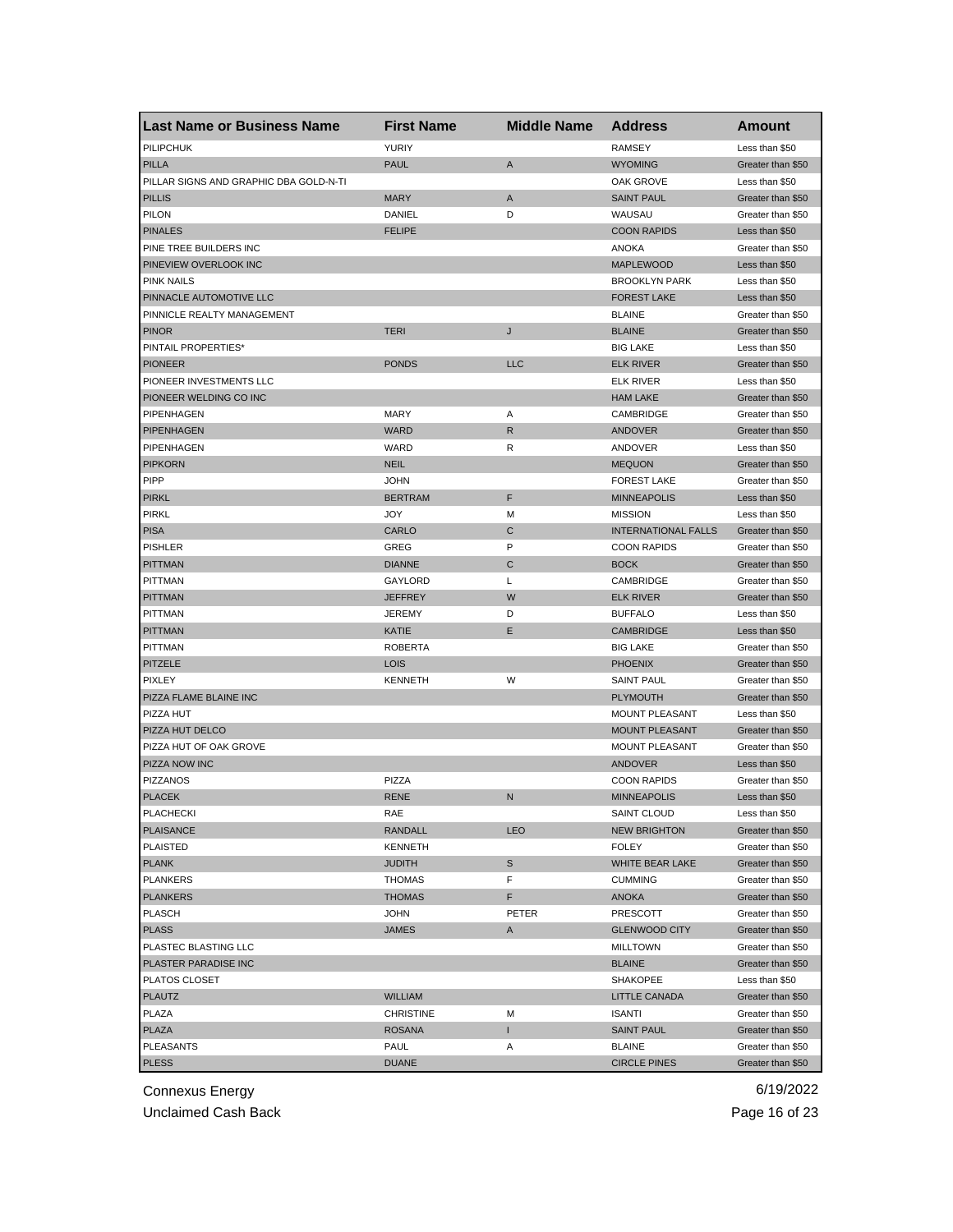| <b>Last Name or Business Name</b> | <b>First Name</b> | <b>Middle Name</b> | <b>Address</b>                | <b>Amount</b>     |
|-----------------------------------|-------------------|--------------------|-------------------------------|-------------------|
| <b>PLEVA</b>                      | LEEANN            | Κ                  | ANDOVER                       | Less than \$50    |
| PLEXUS CORP.                      |                   |                    | <b>NEENAH</b>                 | Greater than \$50 |
| <b>PLOCHER</b>                    | WILLIAM           | G                  | <b>ELK RIVER</b>              | Greater than \$50 |
| <b>PLOCHOCKI</b>                  | <b>GREGG</b>      | A                  | <b>FRIDLEY</b>                | Greater than \$50 |
| <b>PLOCHOCKI</b>                  | MALLORY           |                    | <b>EAST BETHEL</b>            | Less than \$50    |
| <b>PLOCIENIK</b>                  | <b>FRANK</b>      |                    | <b>ANDOVER</b>                | Less than \$50    |
| <b>PLOEGER</b>                    | <b>JOHN</b>       | W                  | <b>SAINT PAUL</b>             | Greater than \$50 |
| <b>PLOMBON</b>                    | <b>KELLY</b>      |                    | <b>BLAINE</b>                 | Greater than \$50 |
| <b>PLOMBON</b>                    | <b>RICHARD</b>    | F                  | <b>RICE</b>                   | Greater than \$50 |
| <b>PLOMBON</b>                    | <b>WILLIAM</b>    | J                  | <b>COON RAPIDS</b>            | Less than \$50    |
| <b>PLOOF</b>                      | <b>BETH</b>       | Α                  | MOOSE LAKE                    | Less than \$50    |
| <b>PLOOF</b>                      | <b>JAMES</b>      | R                  | <b>ST PAUL</b>                | Greater than \$50 |
| <b>PLOOF</b>                      | <b>SHAYNE</b>     | G                  | <b>SAINT FRANCIS</b>          | Less than \$50    |
| <b>PLOOG</b>                      | <b>RICHARD</b>    | Е                  | ANNANDALE                     | Greater than \$50 |
| <b>PLOOG</b>                      | <b>RON</b>        | н                  | <b>CHAMPLIN</b>               | Greater than \$50 |
| <b>PLOTNIK</b>                    | <b>JEFFREY</b>    |                    | <b>WYOMING</b>                | Greater than \$50 |
| PLUDE                             | <b>MARGARET</b>   | Α                  | ZIMMERMAN                     | Greater than \$50 |
| <b>PLUKE</b>                      | <b>DAVID</b>      | J                  | O FALLON                      | Greater than \$50 |
| <b>PLUM</b>                       | LORI              | Α                  | PEQUOT LAKES                  | Greater than \$50 |
| <b>PLUMHOFF</b>                   | DALE              |                    | <b>FOREST LAKE</b>            | Greater than \$50 |
| PLUMMER                           | <b>ROBERT</b>     | S                  | <b>SAINT FRANCIS</b>          | Less than \$50    |
| <b>PLYS</b>                       | <b>CYNTHIA</b>    | Α                  | <b>BLAINE</b>                 | Greater than \$50 |
| PMJ GROUP INC*                    |                   |                    | <b>COON RAPIDS</b>            | Less than \$50    |
| PMJ GROUP INC*                    |                   |                    | <b>COON RAPIDS</b>            | Greater than \$50 |
| PODANY                            | <b>MARK</b>       | <b>JOHN</b>        | <b>ISANTI</b>                 | Greater than \$50 |
| <b>POE</b>                        | <b>SHEILA</b>     |                    | <b>COON RAPIDS</b>            | Greater than \$50 |
| POEHLER                           | <b>BRIAN</b>      | Г                  | <b>BLAINE</b>                 | Greater than \$50 |
| <b>POEPKE</b>                     | <b>JON</b>        | Т                  | <b>COON RAPIDS</b>            | Greater than \$50 |
| POEPPE                            | DARREN            | J                  | <b>FOLEY</b>                  | Greater than \$50 |
| <b>POEPSEL</b>                    | <b>ROBERT</b>     |                    | <b>EAGAN</b>                  | Greater than \$50 |
| <b>POFF</b>                       | <b>BOBBI</b>      | JO                 | <b>ISANTI</b>                 | Greater than \$50 |
| <b>POFF</b>                       | <b>DOUGLAS</b>    |                    | <b>STACY</b>                  | Greater than \$50 |
| <b>POFF</b>                       | <b>FLOYD</b>      |                    | <b>NORTH BRANCH</b>           | Less than \$50    |
| <b>POGATCHNIK</b>                 | DALE              | A                  | <b>LAKE ELMO</b>              | Greater than \$50 |
| <b>POGATCHNIK</b>                 | DALE              | Α                  | <b>LAKE ELMO</b>              | Greater than \$50 |
| <b>POGREBA</b>                    | <b>STEPHEN</b>    | Τ                  | <b>STAPLES</b>                | Greater than \$50 |
| <b>POGULAS</b>                    | <b>BARBARA</b>    |                    | <b>PIEDMONT</b>               | Greater than \$50 |
| <b>POHL</b>                       | <b>ANDREW</b>     | С                  | <b>RUSH CITY</b>              | Greater than \$50 |
| <b>POHL</b>                       | <b>DAVID</b>      |                    | LAKE SHORE                    | Greater than \$50 |
| <b>POHLMAN</b>                    | <b>MARIDEE</b>    | J                  | <b>COON RAPIDS</b>            | Greater than \$50 |
| <b>POIRIER</b>                    |                   | C                  | <b>ELK RIVER</b>              | Less than \$50    |
| <b>POIRIER</b>                    | RENEA<br>WAYNE    | т                  | <b>MINNEAPOLIS</b>            | Greater than \$50 |
| POISSANT CHERIE<br>& GEBRE ASHEBI |                   |                    | <b>BLAINE</b>                 | Greater than \$50 |
| <b>POITRA</b>                     | PHILIP            | Α                  | <b>COON RAPIDS</b>            | Greater than \$50 |
|                                   | <b>DARRIN</b>     |                    | ANOKA                         | Greater than \$50 |
| <b>POKELA</b><br><b>POKELA</b>    | <b>RICHARD</b>    |                    | <b>HAM LAKE</b>               | Greater than \$50 |
|                                   |                   |                    |                               | Greater than \$50 |
| POLENCHECK JOSEPH P               |                   |                    | <b>FOREST LAKE</b>            |                   |
| <b>POLING</b>                     | <b>EVERETT</b>    |                    | RANDALL<br><b>COON RAPIDS</b> | Greater than \$50 |
| <b>POLK</b>                       | <b>DURELLE</b>    | J                  |                               | Greater than \$50 |
| <b>POLLACK</b>                    | <b>STEVE</b>      | A                  | <b>MINNEAPOLIS</b>            | Greater than \$50 |
| <b>POLLACK</b>                    | <b>TIMOTHY</b>    |                    | <b>BETHEL</b>                 | Less than \$50    |
| <b>POLLARD</b>                    | <b>TAMMY</b>      | Κ                  | <b>MONTICELLO</b>             | Greater than \$50 |
| <b>POLLOCK</b>                    | <b>BRIAN</b>      |                    | <b>EDEN PRAIRIE</b>           | Greater than \$50 |
| <b>POLLOCK</b>                    | GARY              |                    | FT WORTH                      | Greater than \$50 |
| <b>POLLOCK</b>                    | LEANNE            | М                  | SPRING LK PK                  | Greater than \$50 |
| <b>POLLWORTH</b>                  | <b>TIMOTHY</b>    | A                  | <b>EAGLE</b>                  | Greater than \$50 |

Unclaimed Cash Back **Page 17 of 23**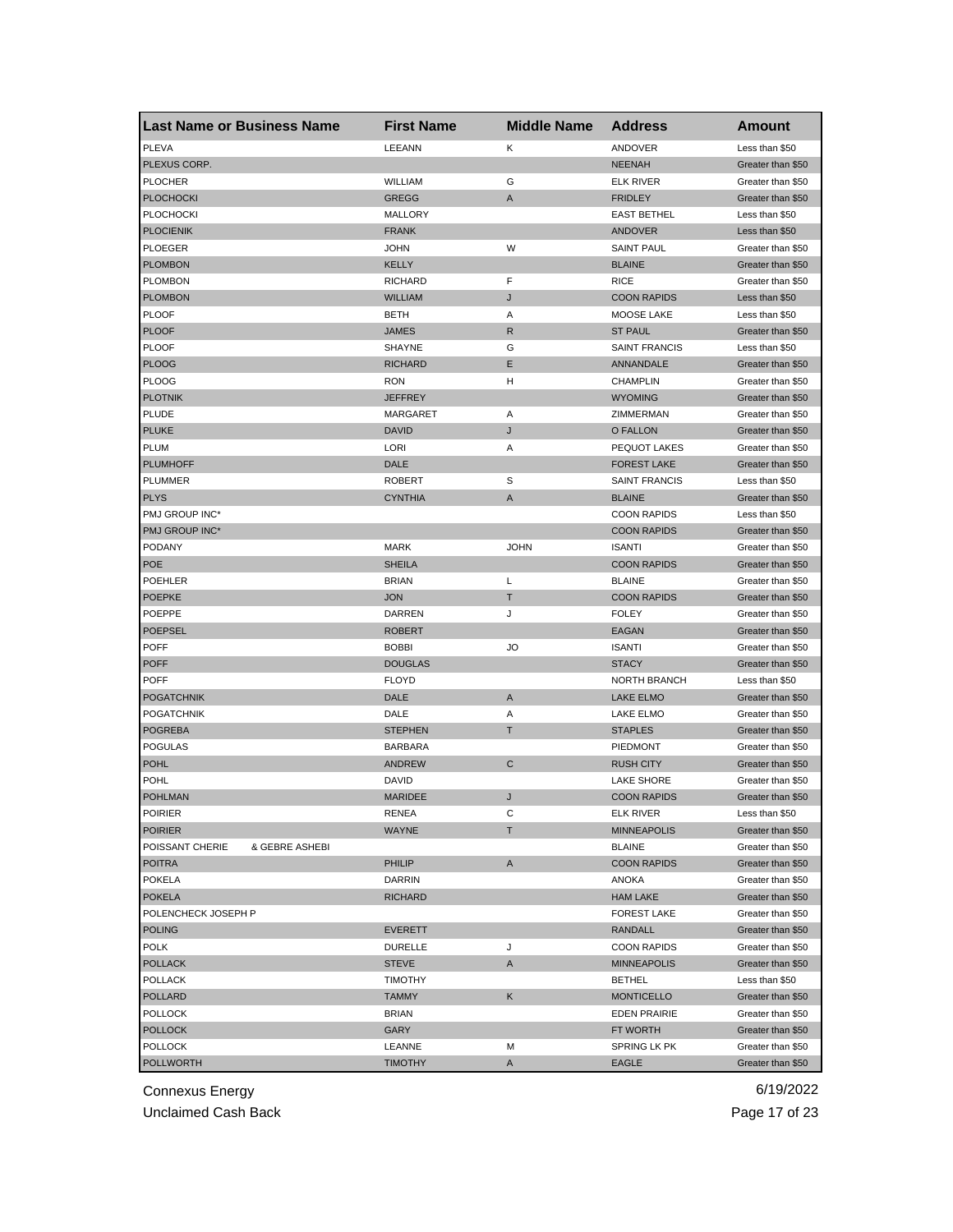| <b>Last Name or Business Name</b> | <b>First Name</b> | <b>Middle Name</b> | <b>Address</b>          | Amount            |
|-----------------------------------|-------------------|--------------------|-------------------------|-------------------|
| <b>POLNOW</b>                     | <b>SCOTT</b>      | C                  | <b>MENDOTA HEIGHTS</b>  | Greater than \$50 |
| <b>POLOME</b>                     | <b>REID</b>       | A                  | <b>BLAINE</b>           | Greater than \$50 |
| <b>POLSFUSS</b>                   | <b>BARBARA</b>    | L                  | <b>RICHFIELD</b>        | Less than \$50    |
| <b>POLSFUSS</b>                   | <b>PATRICK</b>    | R                  | <b>CLEARWATER</b>       | Greater than \$50 |
| <b>POLSKI</b>                     | <b>NIKOLAS</b>    | R                  | <b>ANOKA</b>            | Greater than \$50 |
| <b>POLSON</b>                     | <b>CALEB</b>      | В                  | <b>MINNETONKA</b>       | Less than \$50    |
| POLSON                            | <b>KATHERIAN</b>  |                    | <b>CIRCLE PINES</b>     | Greater than \$50 |
| <b>POLUCHA</b>                    | <b>JANET</b>      | L                  | <b>MAPLE GROVE</b>      | Greater than \$50 |
| <b>POLYDISKY</b>                  | LISA              | Α                  | <b>COON RAPIDS</b>      | Greater than \$50 |
| <b>POMERENKE</b>                  | <b>CHRISTINE</b>  |                    | <b>BIG LAKE</b>         | Greater than \$50 |
| <b>POMEROY</b>                    | CATHY             |                    | <b>DULUTH</b>           | Greater than \$50 |
| <b>POMEROY</b>                    | <b>RICHARD</b>    | L                  | <b>ELK RIVER</b>        | Greater than \$50 |
| <b>POMPLUN</b>                    | <b>MELISSA</b>    |                    | <b>MINNEAPOLIS</b>      | Greater than \$50 |
| <b>POMUSH</b>                     | <b>JAMES</b>      |                    | <b>GOLDEN VALLEY</b>    | Greater than \$50 |
| <b>PONSONBY</b>                   | <b>ROBERT</b>     | D                  | <b>COON RAPIDS</b>      | Greater than \$50 |
| <b>PONTING</b>                    | <b>ROBERT</b>     | $\mathbb S$        | ZIMMERMAN               | Greater than \$50 |
| <b>PONTIUS</b>                    | <b>ELLSWORTH</b>  | W                  | <b>MORA</b>             | Greater than \$50 |
| <b>POOL</b>                       | <b>BRIAN</b>      |                    | <b>COON RAPIDS</b>      | Less than \$50    |
| <b>POOL</b>                       | CATHERINE         | D                  | <b>COON RAPIDS</b>      | Greater than \$50 |
| <b>POORMAN</b>                    | KATIE             | E                  | <b>SPRING LAKE PARK</b> | Less than \$50    |
| <b>POPCORN</b>                    | <b>BOX</b>        |                    | <b>MINNEAPOLIS</b>      | Greater than \$50 |
| <b>POPEJOY</b>                    | <b>KIM</b>        | R                  | <b>TUSTIN</b>           | Greater than \$50 |
| <b>POPHAM</b>                     | <b>JOHN</b>       | Г                  | CAMBRIDGE               | Greater than \$50 |
| <b>POPOVICH</b>                   | <b>MARK</b>       |                    | <b>WOODBURY</b>         | Greater than \$50 |
| <b>POPP</b>                       | WAYNE             | Α                  | <b>ANOKA</b>            | Greater than \$50 |
| POPP*                             | <b>CRAIG</b>      |                    | <b>SPICER</b>           | Less than \$50    |
| <b>POPPE</b>                      | WILLIAM           |                    | <b>COON RAPIDS</b>      | Greater than \$50 |
| <b>POPPENS</b>                    | <b>DOUGLAS</b>    |                    | <b>COON RAPIDS</b>      | Greater than \$50 |
| <b>PORTA</b>                      | <b>THOMAS</b>     | J                  | <b>PRINCETON</b>        | Less than \$50    |
| <b>PORTER</b>                     | <b>ANDREA</b>     | M                  | <b>FRIDLEY</b>          | Greater than \$50 |
| <b>PORTER</b>                     | <b>CATHY</b>      | L                  | ANDOVER                 | Greater than \$50 |
| <b>PORTER</b>                     | <b>CRAIG</b>      | W                  | <b>MOUNDSVIEW</b>       | Greater than \$50 |
| <b>PORTER</b>                     | <b>JOE</b>        |                    | <b>BLAINE</b>           | Greater than \$50 |
| <b>PORTER</b>                     | <b>JOHN</b>       |                    | <b>JACKSON</b>          | Greater than \$50 |
| <b>PORTER</b>                     | KELLY             |                    | <b>LINO LAKES</b>       | Greater than \$50 |
| <b>PORTER</b>                     | <b>MARIE</b>      |                    | <b>LONG PRAIRIE</b>     | Less than \$50    |
| <b>PORTER</b>                     | <b>MARSHAL</b>    | J                  | <b>NEW BRIGHTON</b>     | Greater than \$50 |
| <b>PORTER</b>                     | <b>PATRICK</b>    | J                  | <b>CIRCLE PINES</b>     | Greater than \$50 |
| <b>PORTER</b>                     | <b>ROBERT</b>     | D                  | VILLARD                 | Greater than \$50 |
| <b>PORTER</b>                     | <b>RUTH</b>       | Е                  | <b>FOREST LAKE</b>      | Less than \$50    |
| PORTER                            | SHANNON           | L                  | HAM LAKE                | Less than \$50    |
| <b>PORTER</b>                     | TOMAS             | B                  | <b>COON RAPIDS</b>      | Greater than \$50 |
| <b>PORTER</b>                     | WAYNE             | P                  | <b>LONG PRAIRIE</b>     | Greater than \$50 |
| <b>PORTHAN</b>                    | <b>TAMMY</b>      | <b>JO</b>          | <b>FRIDLEY</b>          | Greater than \$50 |
| PORTHAN TAMMY JO<br>& HUBER JOHN  |                   |                    | <b>FRIDLEY</b>          | Less than \$50    |
| <b>POSPISIL</b>                   | <b>KEN</b>        | $\mathsf{R}$       | <b>ANOKA</b>            | Less than \$50    |
| <b>POSPISIL</b>                   | LEANN             | L                  | <b>MINNEAPOLIS</b>      | Greater than \$50 |
| <b>POSS</b>                       | <b>IRENE</b>      | Е                  | CAMBRIDGE               | Less than \$50    |
| <b>POSSELT</b>                    | JAY               | н                  | <b>RUSH CITY</b>        | Greater than \$50 |
| <b>POST</b>                       | <b>DUANE</b>      |                    | <b>CLEARWATER</b>       | Greater than \$50 |
| <b>POST</b>                       | <b>JOHN</b>       | Е                  | <b>BLAINE</b>           | Greater than \$50 |
| <b>POST</b>                       | <b>LAWRENCE</b>   | A                  | PLYMOUTH                | Greater than \$50 |
| <b>POSTERICK</b>                  | BARBARA           | Ε                  | MAPLEWOOD               | Greater than \$50 |
|                                   | <b>BARBARA</b>    |                    |                         | Greater than \$50 |
| <b>POSTERICK</b>                  |                   | Ε<br>P             | <b>VADNAIS HEIGHTS</b>  |                   |
| <b>POSTERICK</b>                  | GREGORY           |                    | OSSEO                   | Greater than \$50 |
| <b>POSTERICK</b>                  | <b>ROLAND</b>     |                    | <b>ELK RIVER</b>        | Greater than \$50 |

Unclaimed Cash Back **Page 18 of 23**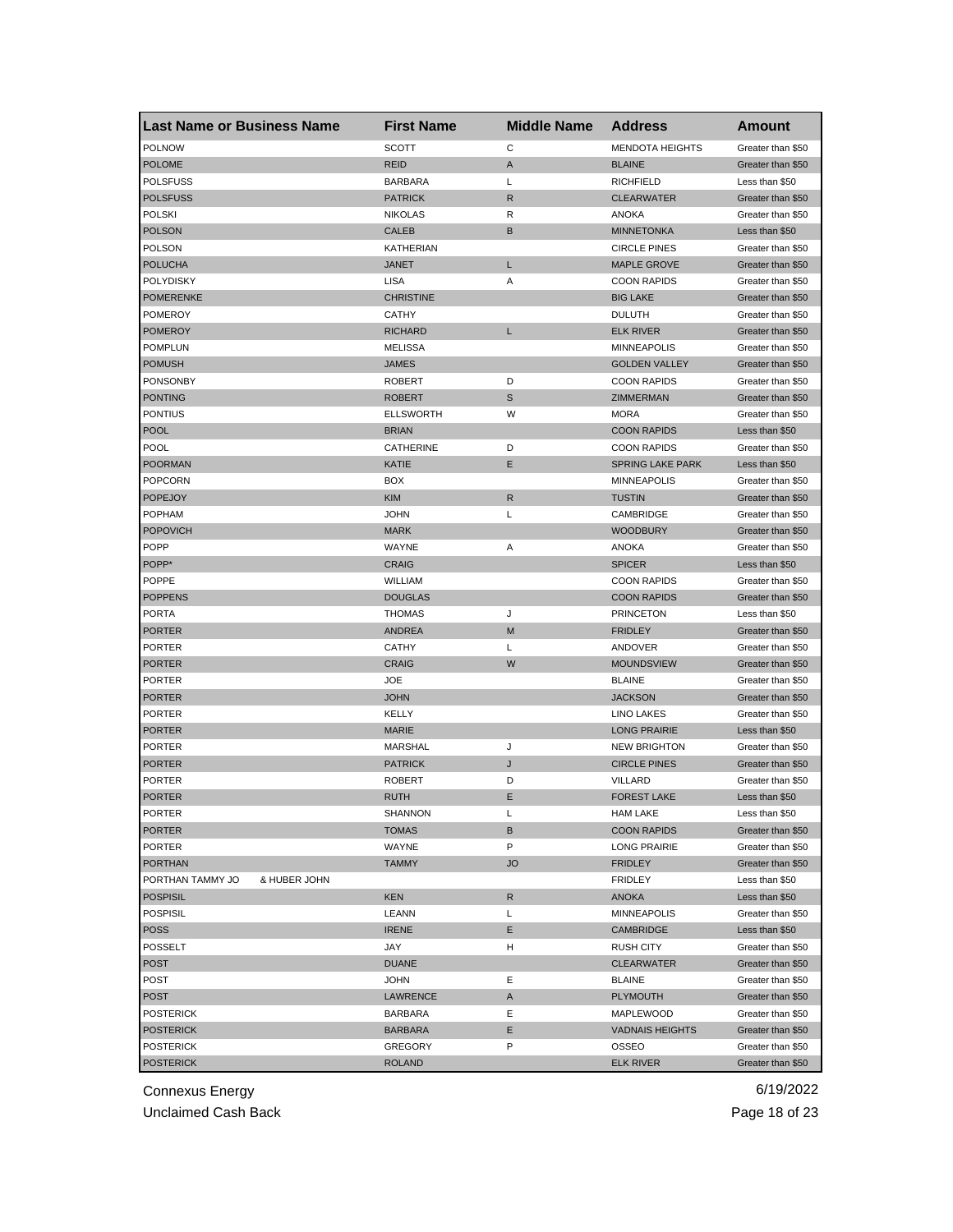| <b>FELIPE</b><br><b>POSTIGO</b><br>ANDOVER<br>Greater than \$50<br><b>POTOCNIK</b><br><b>WILLIAM</b><br><b>MINNEAPOLIS</b><br>Greater than \$50<br><b>POTPOURRI</b><br><b>FLORAL</b><br><b>BROOKLYN PK</b><br>Greater than \$50<br>J<br><b>THOMAS</b><br><b>EAST BETHEL</b><br><b>POTRAMENT</b><br>Greater than \$50<br><b>TODD</b><br>S<br>POTRAMENT<br><b>ISANTI</b><br>Greater than \$50<br><b>POTTER</b><br><b>BRUCE</b><br><b>MORRIS</b><br>Greater than \$50<br><b>POTTER</b><br><b>EDWIN</b><br>С<br><b>NISSWA</b><br>Greater than \$50<br><b>POTTER</b><br>GARY<br>W<br><b>ANOKA</b><br>Greater than \$50<br><b>POTTER</b><br>MIKE<br>С<br><b>MONTICELLO</b><br>Less than \$50<br><b>MITCHELL</b><br><b>POTTER</b><br>C<br>ZIMMERMAN<br>Greater than \$50<br>POTTER<br><b>NANCY</b><br>J<br><b>VADNAIS HEIGHTS</b><br>Greater than \$50<br><b>STANLEY</b><br>Е<br><b>POTTER</b><br><b>ANOKA</b><br>Greater than \$50<br>S<br><b>CHRIS</b><br><b>COON RAPIDS</b><br><b>POTTHOFF</b><br>Greater than \$50<br><b>POTTS</b><br><b>ARTHUR</b><br>J<br><b>SCANDIA</b><br>Greater than \$50<br>POTTS<br>CAROL<br>J<br>RANDALL<br>Greater than \$50<br><b>COON RAPIDS</b><br><b>POTTS</b><br><b>JACQUELINE</b><br>J<br>Greater than \$50<br>POTTS<br>D<br><b>BLAINE</b><br>JEFFREY<br>Greater than \$50<br>D<br><b>POTTS</b><br>JEFFREY<br><b>ANDOVER</b><br>Greater than \$50<br><b>POTVIN</b><br>Α<br>DAVID<br><b>ISANTI</b><br>Greater than \$50<br><b>IVY</b><br><b>POULIOT</b><br>J<br><b>MINNEAPOLIS</b><br>Less than \$50<br>F<br><b>POULIOT</b><br><b>COON RAPIDS</b><br>RONALD<br>Greater than \$50<br><b>POULIOT</b><br><b>WILLIAM</b><br>R<br><b>DAYTON</b><br>Greater than \$50<br><b>POULSON</b><br><b>DAWN</b><br>M<br><b>ISANTI</b><br>Greater than \$50<br><b>POUNDSTONE</b><br><b>MICHELE</b><br>M<br><b>BLAINE</b><br>Greater than \$50<br>POVALSKI<br><b>MARK</b><br>S<br><b>VADNAIS HEIGHTS</b><br>Greater than \$50<br><b>POW VANG</b><br><b>KIA</b><br><b>BROOKLYN PARK</b><br>Less than \$50<br>POWELL<br>DANIEL<br><b>FOREST LAKE</b><br>Greater than \$50<br><b>POWELL</b><br><b>DAVID</b><br><b>COOKEVILLE</b><br>Greater than \$50<br>POWELL<br>DAVID<br>Α<br><b>EVELETH</b><br>Greater than \$50<br><b>POWELL</b><br><b>DENNIS</b><br><b>NORTH BRANCH</b><br>Less than \$50<br><b>POWELL</b><br>KATHY<br>Α<br><b>COON RAPIDS</b><br>Less than \$50<br><b>POWELL</b><br><b>MICHAEL</b><br>J<br><b>STILLWATER</b><br>Greater than \$50<br><b>POWELL</b><br>PAMELA<br><b>ANN</b><br><b>BETHEL</b><br>Greater than \$50<br><b>POWELL</b><br><b>ROBERT</b><br><b>BLAINE</b><br>Greater than \$50<br>POWELL<br>SHERRILL<br>NORTH BRANCH<br>Less than \$50<br>н<br><b>POWELL</b><br><b>THERESA</b><br><b>MAPLE GROVE</b><br>Greater than \$50<br><b>POWER</b><br>JERRY<br>W<br><b>ELK RIVER</b><br>Greater than \$50<br><b>POWER</b><br><b>ROBERT</b><br><b>FRIDLEY</b><br>Greater than \$50<br>A<br><b>POWERS</b><br><b>BRAD</b><br>Greater than \$50<br>ELK RIVER<br>P<br><b>POWERS</b><br><b>BRAD</b><br><b>PRINCETON</b><br>Greater than \$50<br><b>POWERS</b><br>DOUGLAS<br>CHAMPLIN<br>Greater than \$50<br><b>POWERS</b><br><b>DOUGLAS</b><br>R<br><b>RAMSEY</b><br>Greater than \$50<br><b>POWERS</b><br><b>WYOMING</b><br>JAMES<br>Greater than \$50<br>Α<br><b>POWERS</b><br>JAMES<br>Е<br><b>MINNEAPOLIS</b><br>Less than \$50<br>POWERS<br>JILL<br>М<br><b>CIRCLE PINES</b><br>Greater than \$50<br>E<br><b>POWERS</b><br><b>PATRICK</b><br><b>MINEAPOLIS</b><br>Less than \$50<br>P<br><b>POWERS</b><br>WILLIAM<br><b>SUTTON</b><br>Greater than \$50<br>POWERS PAUL W C/O PAULA BROWN<br><b>COON RAPIDS</b><br>Greater than \$50<br><b>POWLEY</b><br><b>MICHELLE</b><br>Α<br><b>BLAINE</b><br>Greater than \$50<br><b>PRACHT</b><br>DAN<br><b>WEST VALLEY</b><br>Greater than \$50<br><b>PRACHT</b><br>Greater than \$50<br>ROBERT<br><b>OGILVIE</b><br>PRAHL<br>DAVID<br><b>ANDOVER</b><br>Greater than \$50<br>PRAHL<br>ELEANORE<br>М<br><b>MINNEAPOLIS</b><br>Less than \$50<br>PRAHL<br><b>RICK</b><br>G<br><b>COON RAPIDS</b><br>Greater than \$50<br><b>PRANKE</b><br>DANIEL<br>J<br>POMPANO BEACH<br>Greater than \$50<br><b>PRASKA</b><br><b>ARLEN</b><br>D<br>NORTH SAINT PAUL<br>Less than \$50 | <b>Last Name or Business Name</b> | <b>First Name</b> | <b>Middle Name</b> | <b>Address</b> | Amount |
|----------------------------------------------------------------------------------------------------------------------------------------------------------------------------------------------------------------------------------------------------------------------------------------------------------------------------------------------------------------------------------------------------------------------------------------------------------------------------------------------------------------------------------------------------------------------------------------------------------------------------------------------------------------------------------------------------------------------------------------------------------------------------------------------------------------------------------------------------------------------------------------------------------------------------------------------------------------------------------------------------------------------------------------------------------------------------------------------------------------------------------------------------------------------------------------------------------------------------------------------------------------------------------------------------------------------------------------------------------------------------------------------------------------------------------------------------------------------------------------------------------------------------------------------------------------------------------------------------------------------------------------------------------------------------------------------------------------------------------------------------------------------------------------------------------------------------------------------------------------------------------------------------------------------------------------------------------------------------------------------------------------------------------------------------------------------------------------------------------------------------------------------------------------------------------------------------------------------------------------------------------------------------------------------------------------------------------------------------------------------------------------------------------------------------------------------------------------------------------------------------------------------------------------------------------------------------------------------------------------------------------------------------------------------------------------------------------------------------------------------------------------------------------------------------------------------------------------------------------------------------------------------------------------------------------------------------------------------------------------------------------------------------------------------------------------------------------------------------------------------------------------------------------------------------------------------------------------------------------------------------------------------------------------------------------------------------------------------------------------------------------------------------------------------------------------------------------------------------------------------------------------------------------------------------------------------------------------------------------------------------------------------------------------------------------------------------------------------------------------------------------------------------------------------------------------------------------------------------------------------------------------------------------------------------------------------------------------------------------------------------------------------------------------------------------------------------------------------------------------------------------------------------------------------------------------------------------------------------------------------|-----------------------------------|-------------------|--------------------|----------------|--------|
|                                                                                                                                                                                                                                                                                                                                                                                                                                                                                                                                                                                                                                                                                                                                                                                                                                                                                                                                                                                                                                                                                                                                                                                                                                                                                                                                                                                                                                                                                                                                                                                                                                                                                                                                                                                                                                                                                                                                                                                                                                                                                                                                                                                                                                                                                                                                                                                                                                                                                                                                                                                                                                                                                                                                                                                                                                                                                                                                                                                                                                                                                                                                                                                                                                                                                                                                                                                                                                                                                                                                                                                                                                                                                                                                                                                                                                                                                                                                                                                                                                                                                                                                                                                                                                              |                                   |                   |                    |                |        |
|                                                                                                                                                                                                                                                                                                                                                                                                                                                                                                                                                                                                                                                                                                                                                                                                                                                                                                                                                                                                                                                                                                                                                                                                                                                                                                                                                                                                                                                                                                                                                                                                                                                                                                                                                                                                                                                                                                                                                                                                                                                                                                                                                                                                                                                                                                                                                                                                                                                                                                                                                                                                                                                                                                                                                                                                                                                                                                                                                                                                                                                                                                                                                                                                                                                                                                                                                                                                                                                                                                                                                                                                                                                                                                                                                                                                                                                                                                                                                                                                                                                                                                                                                                                                                                              |                                   |                   |                    |                |        |
|                                                                                                                                                                                                                                                                                                                                                                                                                                                                                                                                                                                                                                                                                                                                                                                                                                                                                                                                                                                                                                                                                                                                                                                                                                                                                                                                                                                                                                                                                                                                                                                                                                                                                                                                                                                                                                                                                                                                                                                                                                                                                                                                                                                                                                                                                                                                                                                                                                                                                                                                                                                                                                                                                                                                                                                                                                                                                                                                                                                                                                                                                                                                                                                                                                                                                                                                                                                                                                                                                                                                                                                                                                                                                                                                                                                                                                                                                                                                                                                                                                                                                                                                                                                                                                              |                                   |                   |                    |                |        |
|                                                                                                                                                                                                                                                                                                                                                                                                                                                                                                                                                                                                                                                                                                                                                                                                                                                                                                                                                                                                                                                                                                                                                                                                                                                                                                                                                                                                                                                                                                                                                                                                                                                                                                                                                                                                                                                                                                                                                                                                                                                                                                                                                                                                                                                                                                                                                                                                                                                                                                                                                                                                                                                                                                                                                                                                                                                                                                                                                                                                                                                                                                                                                                                                                                                                                                                                                                                                                                                                                                                                                                                                                                                                                                                                                                                                                                                                                                                                                                                                                                                                                                                                                                                                                                              |                                   |                   |                    |                |        |
|                                                                                                                                                                                                                                                                                                                                                                                                                                                                                                                                                                                                                                                                                                                                                                                                                                                                                                                                                                                                                                                                                                                                                                                                                                                                                                                                                                                                                                                                                                                                                                                                                                                                                                                                                                                                                                                                                                                                                                                                                                                                                                                                                                                                                                                                                                                                                                                                                                                                                                                                                                                                                                                                                                                                                                                                                                                                                                                                                                                                                                                                                                                                                                                                                                                                                                                                                                                                                                                                                                                                                                                                                                                                                                                                                                                                                                                                                                                                                                                                                                                                                                                                                                                                                                              |                                   |                   |                    |                |        |
|                                                                                                                                                                                                                                                                                                                                                                                                                                                                                                                                                                                                                                                                                                                                                                                                                                                                                                                                                                                                                                                                                                                                                                                                                                                                                                                                                                                                                                                                                                                                                                                                                                                                                                                                                                                                                                                                                                                                                                                                                                                                                                                                                                                                                                                                                                                                                                                                                                                                                                                                                                                                                                                                                                                                                                                                                                                                                                                                                                                                                                                                                                                                                                                                                                                                                                                                                                                                                                                                                                                                                                                                                                                                                                                                                                                                                                                                                                                                                                                                                                                                                                                                                                                                                                              |                                   |                   |                    |                |        |
|                                                                                                                                                                                                                                                                                                                                                                                                                                                                                                                                                                                                                                                                                                                                                                                                                                                                                                                                                                                                                                                                                                                                                                                                                                                                                                                                                                                                                                                                                                                                                                                                                                                                                                                                                                                                                                                                                                                                                                                                                                                                                                                                                                                                                                                                                                                                                                                                                                                                                                                                                                                                                                                                                                                                                                                                                                                                                                                                                                                                                                                                                                                                                                                                                                                                                                                                                                                                                                                                                                                                                                                                                                                                                                                                                                                                                                                                                                                                                                                                                                                                                                                                                                                                                                              |                                   |                   |                    |                |        |
|                                                                                                                                                                                                                                                                                                                                                                                                                                                                                                                                                                                                                                                                                                                                                                                                                                                                                                                                                                                                                                                                                                                                                                                                                                                                                                                                                                                                                                                                                                                                                                                                                                                                                                                                                                                                                                                                                                                                                                                                                                                                                                                                                                                                                                                                                                                                                                                                                                                                                                                                                                                                                                                                                                                                                                                                                                                                                                                                                                                                                                                                                                                                                                                                                                                                                                                                                                                                                                                                                                                                                                                                                                                                                                                                                                                                                                                                                                                                                                                                                                                                                                                                                                                                                                              |                                   |                   |                    |                |        |
|                                                                                                                                                                                                                                                                                                                                                                                                                                                                                                                                                                                                                                                                                                                                                                                                                                                                                                                                                                                                                                                                                                                                                                                                                                                                                                                                                                                                                                                                                                                                                                                                                                                                                                                                                                                                                                                                                                                                                                                                                                                                                                                                                                                                                                                                                                                                                                                                                                                                                                                                                                                                                                                                                                                                                                                                                                                                                                                                                                                                                                                                                                                                                                                                                                                                                                                                                                                                                                                                                                                                                                                                                                                                                                                                                                                                                                                                                                                                                                                                                                                                                                                                                                                                                                              |                                   |                   |                    |                |        |
|                                                                                                                                                                                                                                                                                                                                                                                                                                                                                                                                                                                                                                                                                                                                                                                                                                                                                                                                                                                                                                                                                                                                                                                                                                                                                                                                                                                                                                                                                                                                                                                                                                                                                                                                                                                                                                                                                                                                                                                                                                                                                                                                                                                                                                                                                                                                                                                                                                                                                                                                                                                                                                                                                                                                                                                                                                                                                                                                                                                                                                                                                                                                                                                                                                                                                                                                                                                                                                                                                                                                                                                                                                                                                                                                                                                                                                                                                                                                                                                                                                                                                                                                                                                                                                              |                                   |                   |                    |                |        |
|                                                                                                                                                                                                                                                                                                                                                                                                                                                                                                                                                                                                                                                                                                                                                                                                                                                                                                                                                                                                                                                                                                                                                                                                                                                                                                                                                                                                                                                                                                                                                                                                                                                                                                                                                                                                                                                                                                                                                                                                                                                                                                                                                                                                                                                                                                                                                                                                                                                                                                                                                                                                                                                                                                                                                                                                                                                                                                                                                                                                                                                                                                                                                                                                                                                                                                                                                                                                                                                                                                                                                                                                                                                                                                                                                                                                                                                                                                                                                                                                                                                                                                                                                                                                                                              |                                   |                   |                    |                |        |
|                                                                                                                                                                                                                                                                                                                                                                                                                                                                                                                                                                                                                                                                                                                                                                                                                                                                                                                                                                                                                                                                                                                                                                                                                                                                                                                                                                                                                                                                                                                                                                                                                                                                                                                                                                                                                                                                                                                                                                                                                                                                                                                                                                                                                                                                                                                                                                                                                                                                                                                                                                                                                                                                                                                                                                                                                                                                                                                                                                                                                                                                                                                                                                                                                                                                                                                                                                                                                                                                                                                                                                                                                                                                                                                                                                                                                                                                                                                                                                                                                                                                                                                                                                                                                                              |                                   |                   |                    |                |        |
|                                                                                                                                                                                                                                                                                                                                                                                                                                                                                                                                                                                                                                                                                                                                                                                                                                                                                                                                                                                                                                                                                                                                                                                                                                                                                                                                                                                                                                                                                                                                                                                                                                                                                                                                                                                                                                                                                                                                                                                                                                                                                                                                                                                                                                                                                                                                                                                                                                                                                                                                                                                                                                                                                                                                                                                                                                                                                                                                                                                                                                                                                                                                                                                                                                                                                                                                                                                                                                                                                                                                                                                                                                                                                                                                                                                                                                                                                                                                                                                                                                                                                                                                                                                                                                              |                                   |                   |                    |                |        |
|                                                                                                                                                                                                                                                                                                                                                                                                                                                                                                                                                                                                                                                                                                                                                                                                                                                                                                                                                                                                                                                                                                                                                                                                                                                                                                                                                                                                                                                                                                                                                                                                                                                                                                                                                                                                                                                                                                                                                                                                                                                                                                                                                                                                                                                                                                                                                                                                                                                                                                                                                                                                                                                                                                                                                                                                                                                                                                                                                                                                                                                                                                                                                                                                                                                                                                                                                                                                                                                                                                                                                                                                                                                                                                                                                                                                                                                                                                                                                                                                                                                                                                                                                                                                                                              |                                   |                   |                    |                |        |
|                                                                                                                                                                                                                                                                                                                                                                                                                                                                                                                                                                                                                                                                                                                                                                                                                                                                                                                                                                                                                                                                                                                                                                                                                                                                                                                                                                                                                                                                                                                                                                                                                                                                                                                                                                                                                                                                                                                                                                                                                                                                                                                                                                                                                                                                                                                                                                                                                                                                                                                                                                                                                                                                                                                                                                                                                                                                                                                                                                                                                                                                                                                                                                                                                                                                                                                                                                                                                                                                                                                                                                                                                                                                                                                                                                                                                                                                                                                                                                                                                                                                                                                                                                                                                                              |                                   |                   |                    |                |        |
|                                                                                                                                                                                                                                                                                                                                                                                                                                                                                                                                                                                                                                                                                                                                                                                                                                                                                                                                                                                                                                                                                                                                                                                                                                                                                                                                                                                                                                                                                                                                                                                                                                                                                                                                                                                                                                                                                                                                                                                                                                                                                                                                                                                                                                                                                                                                                                                                                                                                                                                                                                                                                                                                                                                                                                                                                                                                                                                                                                                                                                                                                                                                                                                                                                                                                                                                                                                                                                                                                                                                                                                                                                                                                                                                                                                                                                                                                                                                                                                                                                                                                                                                                                                                                                              |                                   |                   |                    |                |        |
|                                                                                                                                                                                                                                                                                                                                                                                                                                                                                                                                                                                                                                                                                                                                                                                                                                                                                                                                                                                                                                                                                                                                                                                                                                                                                                                                                                                                                                                                                                                                                                                                                                                                                                                                                                                                                                                                                                                                                                                                                                                                                                                                                                                                                                                                                                                                                                                                                                                                                                                                                                                                                                                                                                                                                                                                                                                                                                                                                                                                                                                                                                                                                                                                                                                                                                                                                                                                                                                                                                                                                                                                                                                                                                                                                                                                                                                                                                                                                                                                                                                                                                                                                                                                                                              |                                   |                   |                    |                |        |
|                                                                                                                                                                                                                                                                                                                                                                                                                                                                                                                                                                                                                                                                                                                                                                                                                                                                                                                                                                                                                                                                                                                                                                                                                                                                                                                                                                                                                                                                                                                                                                                                                                                                                                                                                                                                                                                                                                                                                                                                                                                                                                                                                                                                                                                                                                                                                                                                                                                                                                                                                                                                                                                                                                                                                                                                                                                                                                                                                                                                                                                                                                                                                                                                                                                                                                                                                                                                                                                                                                                                                                                                                                                                                                                                                                                                                                                                                                                                                                                                                                                                                                                                                                                                                                              |                                   |                   |                    |                |        |
|                                                                                                                                                                                                                                                                                                                                                                                                                                                                                                                                                                                                                                                                                                                                                                                                                                                                                                                                                                                                                                                                                                                                                                                                                                                                                                                                                                                                                                                                                                                                                                                                                                                                                                                                                                                                                                                                                                                                                                                                                                                                                                                                                                                                                                                                                                                                                                                                                                                                                                                                                                                                                                                                                                                                                                                                                                                                                                                                                                                                                                                                                                                                                                                                                                                                                                                                                                                                                                                                                                                                                                                                                                                                                                                                                                                                                                                                                                                                                                                                                                                                                                                                                                                                                                              |                                   |                   |                    |                |        |
|                                                                                                                                                                                                                                                                                                                                                                                                                                                                                                                                                                                                                                                                                                                                                                                                                                                                                                                                                                                                                                                                                                                                                                                                                                                                                                                                                                                                                                                                                                                                                                                                                                                                                                                                                                                                                                                                                                                                                                                                                                                                                                                                                                                                                                                                                                                                                                                                                                                                                                                                                                                                                                                                                                                                                                                                                                                                                                                                                                                                                                                                                                                                                                                                                                                                                                                                                                                                                                                                                                                                                                                                                                                                                                                                                                                                                                                                                                                                                                                                                                                                                                                                                                                                                                              |                                   |                   |                    |                |        |
|                                                                                                                                                                                                                                                                                                                                                                                                                                                                                                                                                                                                                                                                                                                                                                                                                                                                                                                                                                                                                                                                                                                                                                                                                                                                                                                                                                                                                                                                                                                                                                                                                                                                                                                                                                                                                                                                                                                                                                                                                                                                                                                                                                                                                                                                                                                                                                                                                                                                                                                                                                                                                                                                                                                                                                                                                                                                                                                                                                                                                                                                                                                                                                                                                                                                                                                                                                                                                                                                                                                                                                                                                                                                                                                                                                                                                                                                                                                                                                                                                                                                                                                                                                                                                                              |                                   |                   |                    |                |        |
|                                                                                                                                                                                                                                                                                                                                                                                                                                                                                                                                                                                                                                                                                                                                                                                                                                                                                                                                                                                                                                                                                                                                                                                                                                                                                                                                                                                                                                                                                                                                                                                                                                                                                                                                                                                                                                                                                                                                                                                                                                                                                                                                                                                                                                                                                                                                                                                                                                                                                                                                                                                                                                                                                                                                                                                                                                                                                                                                                                                                                                                                                                                                                                                                                                                                                                                                                                                                                                                                                                                                                                                                                                                                                                                                                                                                                                                                                                                                                                                                                                                                                                                                                                                                                                              |                                   |                   |                    |                |        |
|                                                                                                                                                                                                                                                                                                                                                                                                                                                                                                                                                                                                                                                                                                                                                                                                                                                                                                                                                                                                                                                                                                                                                                                                                                                                                                                                                                                                                                                                                                                                                                                                                                                                                                                                                                                                                                                                                                                                                                                                                                                                                                                                                                                                                                                                                                                                                                                                                                                                                                                                                                                                                                                                                                                                                                                                                                                                                                                                                                                                                                                                                                                                                                                                                                                                                                                                                                                                                                                                                                                                                                                                                                                                                                                                                                                                                                                                                                                                                                                                                                                                                                                                                                                                                                              |                                   |                   |                    |                |        |
|                                                                                                                                                                                                                                                                                                                                                                                                                                                                                                                                                                                                                                                                                                                                                                                                                                                                                                                                                                                                                                                                                                                                                                                                                                                                                                                                                                                                                                                                                                                                                                                                                                                                                                                                                                                                                                                                                                                                                                                                                                                                                                                                                                                                                                                                                                                                                                                                                                                                                                                                                                                                                                                                                                                                                                                                                                                                                                                                                                                                                                                                                                                                                                                                                                                                                                                                                                                                                                                                                                                                                                                                                                                                                                                                                                                                                                                                                                                                                                                                                                                                                                                                                                                                                                              |                                   |                   |                    |                |        |
|                                                                                                                                                                                                                                                                                                                                                                                                                                                                                                                                                                                                                                                                                                                                                                                                                                                                                                                                                                                                                                                                                                                                                                                                                                                                                                                                                                                                                                                                                                                                                                                                                                                                                                                                                                                                                                                                                                                                                                                                                                                                                                                                                                                                                                                                                                                                                                                                                                                                                                                                                                                                                                                                                                                                                                                                                                                                                                                                                                                                                                                                                                                                                                                                                                                                                                                                                                                                                                                                                                                                                                                                                                                                                                                                                                                                                                                                                                                                                                                                                                                                                                                                                                                                                                              |                                   |                   |                    |                |        |
|                                                                                                                                                                                                                                                                                                                                                                                                                                                                                                                                                                                                                                                                                                                                                                                                                                                                                                                                                                                                                                                                                                                                                                                                                                                                                                                                                                                                                                                                                                                                                                                                                                                                                                                                                                                                                                                                                                                                                                                                                                                                                                                                                                                                                                                                                                                                                                                                                                                                                                                                                                                                                                                                                                                                                                                                                                                                                                                                                                                                                                                                                                                                                                                                                                                                                                                                                                                                                                                                                                                                                                                                                                                                                                                                                                                                                                                                                                                                                                                                                                                                                                                                                                                                                                              |                                   |                   |                    |                |        |
|                                                                                                                                                                                                                                                                                                                                                                                                                                                                                                                                                                                                                                                                                                                                                                                                                                                                                                                                                                                                                                                                                                                                                                                                                                                                                                                                                                                                                                                                                                                                                                                                                                                                                                                                                                                                                                                                                                                                                                                                                                                                                                                                                                                                                                                                                                                                                                                                                                                                                                                                                                                                                                                                                                                                                                                                                                                                                                                                                                                                                                                                                                                                                                                                                                                                                                                                                                                                                                                                                                                                                                                                                                                                                                                                                                                                                                                                                                                                                                                                                                                                                                                                                                                                                                              |                                   |                   |                    |                |        |
|                                                                                                                                                                                                                                                                                                                                                                                                                                                                                                                                                                                                                                                                                                                                                                                                                                                                                                                                                                                                                                                                                                                                                                                                                                                                                                                                                                                                                                                                                                                                                                                                                                                                                                                                                                                                                                                                                                                                                                                                                                                                                                                                                                                                                                                                                                                                                                                                                                                                                                                                                                                                                                                                                                                                                                                                                                                                                                                                                                                                                                                                                                                                                                                                                                                                                                                                                                                                                                                                                                                                                                                                                                                                                                                                                                                                                                                                                                                                                                                                                                                                                                                                                                                                                                              |                                   |                   |                    |                |        |
|                                                                                                                                                                                                                                                                                                                                                                                                                                                                                                                                                                                                                                                                                                                                                                                                                                                                                                                                                                                                                                                                                                                                                                                                                                                                                                                                                                                                                                                                                                                                                                                                                                                                                                                                                                                                                                                                                                                                                                                                                                                                                                                                                                                                                                                                                                                                                                                                                                                                                                                                                                                                                                                                                                                                                                                                                                                                                                                                                                                                                                                                                                                                                                                                                                                                                                                                                                                                                                                                                                                                                                                                                                                                                                                                                                                                                                                                                                                                                                                                                                                                                                                                                                                                                                              |                                   |                   |                    |                |        |
|                                                                                                                                                                                                                                                                                                                                                                                                                                                                                                                                                                                                                                                                                                                                                                                                                                                                                                                                                                                                                                                                                                                                                                                                                                                                                                                                                                                                                                                                                                                                                                                                                                                                                                                                                                                                                                                                                                                                                                                                                                                                                                                                                                                                                                                                                                                                                                                                                                                                                                                                                                                                                                                                                                                                                                                                                                                                                                                                                                                                                                                                                                                                                                                                                                                                                                                                                                                                                                                                                                                                                                                                                                                                                                                                                                                                                                                                                                                                                                                                                                                                                                                                                                                                                                              |                                   |                   |                    |                |        |
|                                                                                                                                                                                                                                                                                                                                                                                                                                                                                                                                                                                                                                                                                                                                                                                                                                                                                                                                                                                                                                                                                                                                                                                                                                                                                                                                                                                                                                                                                                                                                                                                                                                                                                                                                                                                                                                                                                                                                                                                                                                                                                                                                                                                                                                                                                                                                                                                                                                                                                                                                                                                                                                                                                                                                                                                                                                                                                                                                                                                                                                                                                                                                                                                                                                                                                                                                                                                                                                                                                                                                                                                                                                                                                                                                                                                                                                                                                                                                                                                                                                                                                                                                                                                                                              |                                   |                   |                    |                |        |
|                                                                                                                                                                                                                                                                                                                                                                                                                                                                                                                                                                                                                                                                                                                                                                                                                                                                                                                                                                                                                                                                                                                                                                                                                                                                                                                                                                                                                                                                                                                                                                                                                                                                                                                                                                                                                                                                                                                                                                                                                                                                                                                                                                                                                                                                                                                                                                                                                                                                                                                                                                                                                                                                                                                                                                                                                                                                                                                                                                                                                                                                                                                                                                                                                                                                                                                                                                                                                                                                                                                                                                                                                                                                                                                                                                                                                                                                                                                                                                                                                                                                                                                                                                                                                                              |                                   |                   |                    |                |        |
|                                                                                                                                                                                                                                                                                                                                                                                                                                                                                                                                                                                                                                                                                                                                                                                                                                                                                                                                                                                                                                                                                                                                                                                                                                                                                                                                                                                                                                                                                                                                                                                                                                                                                                                                                                                                                                                                                                                                                                                                                                                                                                                                                                                                                                                                                                                                                                                                                                                                                                                                                                                                                                                                                                                                                                                                                                                                                                                                                                                                                                                                                                                                                                                                                                                                                                                                                                                                                                                                                                                                                                                                                                                                                                                                                                                                                                                                                                                                                                                                                                                                                                                                                                                                                                              |                                   |                   |                    |                |        |
|                                                                                                                                                                                                                                                                                                                                                                                                                                                                                                                                                                                                                                                                                                                                                                                                                                                                                                                                                                                                                                                                                                                                                                                                                                                                                                                                                                                                                                                                                                                                                                                                                                                                                                                                                                                                                                                                                                                                                                                                                                                                                                                                                                                                                                                                                                                                                                                                                                                                                                                                                                                                                                                                                                                                                                                                                                                                                                                                                                                                                                                                                                                                                                                                                                                                                                                                                                                                                                                                                                                                                                                                                                                                                                                                                                                                                                                                                                                                                                                                                                                                                                                                                                                                                                              |                                   |                   |                    |                |        |
|                                                                                                                                                                                                                                                                                                                                                                                                                                                                                                                                                                                                                                                                                                                                                                                                                                                                                                                                                                                                                                                                                                                                                                                                                                                                                                                                                                                                                                                                                                                                                                                                                                                                                                                                                                                                                                                                                                                                                                                                                                                                                                                                                                                                                                                                                                                                                                                                                                                                                                                                                                                                                                                                                                                                                                                                                                                                                                                                                                                                                                                                                                                                                                                                                                                                                                                                                                                                                                                                                                                                                                                                                                                                                                                                                                                                                                                                                                                                                                                                                                                                                                                                                                                                                                              |                                   |                   |                    |                |        |
|                                                                                                                                                                                                                                                                                                                                                                                                                                                                                                                                                                                                                                                                                                                                                                                                                                                                                                                                                                                                                                                                                                                                                                                                                                                                                                                                                                                                                                                                                                                                                                                                                                                                                                                                                                                                                                                                                                                                                                                                                                                                                                                                                                                                                                                                                                                                                                                                                                                                                                                                                                                                                                                                                                                                                                                                                                                                                                                                                                                                                                                                                                                                                                                                                                                                                                                                                                                                                                                                                                                                                                                                                                                                                                                                                                                                                                                                                                                                                                                                                                                                                                                                                                                                                                              |                                   |                   |                    |                |        |
|                                                                                                                                                                                                                                                                                                                                                                                                                                                                                                                                                                                                                                                                                                                                                                                                                                                                                                                                                                                                                                                                                                                                                                                                                                                                                                                                                                                                                                                                                                                                                                                                                                                                                                                                                                                                                                                                                                                                                                                                                                                                                                                                                                                                                                                                                                                                                                                                                                                                                                                                                                                                                                                                                                                                                                                                                                                                                                                                                                                                                                                                                                                                                                                                                                                                                                                                                                                                                                                                                                                                                                                                                                                                                                                                                                                                                                                                                                                                                                                                                                                                                                                                                                                                                                              |                                   |                   |                    |                |        |
|                                                                                                                                                                                                                                                                                                                                                                                                                                                                                                                                                                                                                                                                                                                                                                                                                                                                                                                                                                                                                                                                                                                                                                                                                                                                                                                                                                                                                                                                                                                                                                                                                                                                                                                                                                                                                                                                                                                                                                                                                                                                                                                                                                                                                                                                                                                                                                                                                                                                                                                                                                                                                                                                                                                                                                                                                                                                                                                                                                                                                                                                                                                                                                                                                                                                                                                                                                                                                                                                                                                                                                                                                                                                                                                                                                                                                                                                                                                                                                                                                                                                                                                                                                                                                                              |                                   |                   |                    |                |        |
|                                                                                                                                                                                                                                                                                                                                                                                                                                                                                                                                                                                                                                                                                                                                                                                                                                                                                                                                                                                                                                                                                                                                                                                                                                                                                                                                                                                                                                                                                                                                                                                                                                                                                                                                                                                                                                                                                                                                                                                                                                                                                                                                                                                                                                                                                                                                                                                                                                                                                                                                                                                                                                                                                                                                                                                                                                                                                                                                                                                                                                                                                                                                                                                                                                                                                                                                                                                                                                                                                                                                                                                                                                                                                                                                                                                                                                                                                                                                                                                                                                                                                                                                                                                                                                              |                                   |                   |                    |                |        |
|                                                                                                                                                                                                                                                                                                                                                                                                                                                                                                                                                                                                                                                                                                                                                                                                                                                                                                                                                                                                                                                                                                                                                                                                                                                                                                                                                                                                                                                                                                                                                                                                                                                                                                                                                                                                                                                                                                                                                                                                                                                                                                                                                                                                                                                                                                                                                                                                                                                                                                                                                                                                                                                                                                                                                                                                                                                                                                                                                                                                                                                                                                                                                                                                                                                                                                                                                                                                                                                                                                                                                                                                                                                                                                                                                                                                                                                                                                                                                                                                                                                                                                                                                                                                                                              |                                   |                   |                    |                |        |
|                                                                                                                                                                                                                                                                                                                                                                                                                                                                                                                                                                                                                                                                                                                                                                                                                                                                                                                                                                                                                                                                                                                                                                                                                                                                                                                                                                                                                                                                                                                                                                                                                                                                                                                                                                                                                                                                                                                                                                                                                                                                                                                                                                                                                                                                                                                                                                                                                                                                                                                                                                                                                                                                                                                                                                                                                                                                                                                                                                                                                                                                                                                                                                                                                                                                                                                                                                                                                                                                                                                                                                                                                                                                                                                                                                                                                                                                                                                                                                                                                                                                                                                                                                                                                                              |                                   |                   |                    |                |        |
|                                                                                                                                                                                                                                                                                                                                                                                                                                                                                                                                                                                                                                                                                                                                                                                                                                                                                                                                                                                                                                                                                                                                                                                                                                                                                                                                                                                                                                                                                                                                                                                                                                                                                                                                                                                                                                                                                                                                                                                                                                                                                                                                                                                                                                                                                                                                                                                                                                                                                                                                                                                                                                                                                                                                                                                                                                                                                                                                                                                                                                                                                                                                                                                                                                                                                                                                                                                                                                                                                                                                                                                                                                                                                                                                                                                                                                                                                                                                                                                                                                                                                                                                                                                                                                              |                                   |                   |                    |                |        |
|                                                                                                                                                                                                                                                                                                                                                                                                                                                                                                                                                                                                                                                                                                                                                                                                                                                                                                                                                                                                                                                                                                                                                                                                                                                                                                                                                                                                                                                                                                                                                                                                                                                                                                                                                                                                                                                                                                                                                                                                                                                                                                                                                                                                                                                                                                                                                                                                                                                                                                                                                                                                                                                                                                                                                                                                                                                                                                                                                                                                                                                                                                                                                                                                                                                                                                                                                                                                                                                                                                                                                                                                                                                                                                                                                                                                                                                                                                                                                                                                                                                                                                                                                                                                                                              |                                   |                   |                    |                |        |
|                                                                                                                                                                                                                                                                                                                                                                                                                                                                                                                                                                                                                                                                                                                                                                                                                                                                                                                                                                                                                                                                                                                                                                                                                                                                                                                                                                                                                                                                                                                                                                                                                                                                                                                                                                                                                                                                                                                                                                                                                                                                                                                                                                                                                                                                                                                                                                                                                                                                                                                                                                                                                                                                                                                                                                                                                                                                                                                                                                                                                                                                                                                                                                                                                                                                                                                                                                                                                                                                                                                                                                                                                                                                                                                                                                                                                                                                                                                                                                                                                                                                                                                                                                                                                                              |                                   |                   |                    |                |        |
|                                                                                                                                                                                                                                                                                                                                                                                                                                                                                                                                                                                                                                                                                                                                                                                                                                                                                                                                                                                                                                                                                                                                                                                                                                                                                                                                                                                                                                                                                                                                                                                                                                                                                                                                                                                                                                                                                                                                                                                                                                                                                                                                                                                                                                                                                                                                                                                                                                                                                                                                                                                                                                                                                                                                                                                                                                                                                                                                                                                                                                                                                                                                                                                                                                                                                                                                                                                                                                                                                                                                                                                                                                                                                                                                                                                                                                                                                                                                                                                                                                                                                                                                                                                                                                              |                                   |                   |                    |                |        |
|                                                                                                                                                                                                                                                                                                                                                                                                                                                                                                                                                                                                                                                                                                                                                                                                                                                                                                                                                                                                                                                                                                                                                                                                                                                                                                                                                                                                                                                                                                                                                                                                                                                                                                                                                                                                                                                                                                                                                                                                                                                                                                                                                                                                                                                                                                                                                                                                                                                                                                                                                                                                                                                                                                                                                                                                                                                                                                                                                                                                                                                                                                                                                                                                                                                                                                                                                                                                                                                                                                                                                                                                                                                                                                                                                                                                                                                                                                                                                                                                                                                                                                                                                                                                                                              |                                   |                   |                    |                |        |
|                                                                                                                                                                                                                                                                                                                                                                                                                                                                                                                                                                                                                                                                                                                                                                                                                                                                                                                                                                                                                                                                                                                                                                                                                                                                                                                                                                                                                                                                                                                                                                                                                                                                                                                                                                                                                                                                                                                                                                                                                                                                                                                                                                                                                                                                                                                                                                                                                                                                                                                                                                                                                                                                                                                                                                                                                                                                                                                                                                                                                                                                                                                                                                                                                                                                                                                                                                                                                                                                                                                                                                                                                                                                                                                                                                                                                                                                                                                                                                                                                                                                                                                                                                                                                                              |                                   |                   |                    |                |        |
|                                                                                                                                                                                                                                                                                                                                                                                                                                                                                                                                                                                                                                                                                                                                                                                                                                                                                                                                                                                                                                                                                                                                                                                                                                                                                                                                                                                                                                                                                                                                                                                                                                                                                                                                                                                                                                                                                                                                                                                                                                                                                                                                                                                                                                                                                                                                                                                                                                                                                                                                                                                                                                                                                                                                                                                                                                                                                                                                                                                                                                                                                                                                                                                                                                                                                                                                                                                                                                                                                                                                                                                                                                                                                                                                                                                                                                                                                                                                                                                                                                                                                                                                                                                                                                              |                                   |                   |                    |                |        |
|                                                                                                                                                                                                                                                                                                                                                                                                                                                                                                                                                                                                                                                                                                                                                                                                                                                                                                                                                                                                                                                                                                                                                                                                                                                                                                                                                                                                                                                                                                                                                                                                                                                                                                                                                                                                                                                                                                                                                                                                                                                                                                                                                                                                                                                                                                                                                                                                                                                                                                                                                                                                                                                                                                                                                                                                                                                                                                                                                                                                                                                                                                                                                                                                                                                                                                                                                                                                                                                                                                                                                                                                                                                                                                                                                                                                                                                                                                                                                                                                                                                                                                                                                                                                                                              |                                   |                   |                    |                |        |
|                                                                                                                                                                                                                                                                                                                                                                                                                                                                                                                                                                                                                                                                                                                                                                                                                                                                                                                                                                                                                                                                                                                                                                                                                                                                                                                                                                                                                                                                                                                                                                                                                                                                                                                                                                                                                                                                                                                                                                                                                                                                                                                                                                                                                                                                                                                                                                                                                                                                                                                                                                                                                                                                                                                                                                                                                                                                                                                                                                                                                                                                                                                                                                                                                                                                                                                                                                                                                                                                                                                                                                                                                                                                                                                                                                                                                                                                                                                                                                                                                                                                                                                                                                                                                                              |                                   |                   |                    |                |        |
|                                                                                                                                                                                                                                                                                                                                                                                                                                                                                                                                                                                                                                                                                                                                                                                                                                                                                                                                                                                                                                                                                                                                                                                                                                                                                                                                                                                                                                                                                                                                                                                                                                                                                                                                                                                                                                                                                                                                                                                                                                                                                                                                                                                                                                                                                                                                                                                                                                                                                                                                                                                                                                                                                                                                                                                                                                                                                                                                                                                                                                                                                                                                                                                                                                                                                                                                                                                                                                                                                                                                                                                                                                                                                                                                                                                                                                                                                                                                                                                                                                                                                                                                                                                                                                              |                                   |                   |                    |                |        |
|                                                                                                                                                                                                                                                                                                                                                                                                                                                                                                                                                                                                                                                                                                                                                                                                                                                                                                                                                                                                                                                                                                                                                                                                                                                                                                                                                                                                                                                                                                                                                                                                                                                                                                                                                                                                                                                                                                                                                                                                                                                                                                                                                                                                                                                                                                                                                                                                                                                                                                                                                                                                                                                                                                                                                                                                                                                                                                                                                                                                                                                                                                                                                                                                                                                                                                                                                                                                                                                                                                                                                                                                                                                                                                                                                                                                                                                                                                                                                                                                                                                                                                                                                                                                                                              |                                   |                   |                    |                |        |
|                                                                                                                                                                                                                                                                                                                                                                                                                                                                                                                                                                                                                                                                                                                                                                                                                                                                                                                                                                                                                                                                                                                                                                                                                                                                                                                                                                                                                                                                                                                                                                                                                                                                                                                                                                                                                                                                                                                                                                                                                                                                                                                                                                                                                                                                                                                                                                                                                                                                                                                                                                                                                                                                                                                                                                                                                                                                                                                                                                                                                                                                                                                                                                                                                                                                                                                                                                                                                                                                                                                                                                                                                                                                                                                                                                                                                                                                                                                                                                                                                                                                                                                                                                                                                                              |                                   |                   |                    |                |        |
|                                                                                                                                                                                                                                                                                                                                                                                                                                                                                                                                                                                                                                                                                                                                                                                                                                                                                                                                                                                                                                                                                                                                                                                                                                                                                                                                                                                                                                                                                                                                                                                                                                                                                                                                                                                                                                                                                                                                                                                                                                                                                                                                                                                                                                                                                                                                                                                                                                                                                                                                                                                                                                                                                                                                                                                                                                                                                                                                                                                                                                                                                                                                                                                                                                                                                                                                                                                                                                                                                                                                                                                                                                                                                                                                                                                                                                                                                                                                                                                                                                                                                                                                                                                                                                              |                                   |                   |                    |                |        |
|                                                                                                                                                                                                                                                                                                                                                                                                                                                                                                                                                                                                                                                                                                                                                                                                                                                                                                                                                                                                                                                                                                                                                                                                                                                                                                                                                                                                                                                                                                                                                                                                                                                                                                                                                                                                                                                                                                                                                                                                                                                                                                                                                                                                                                                                                                                                                                                                                                                                                                                                                                                                                                                                                                                                                                                                                                                                                                                                                                                                                                                                                                                                                                                                                                                                                                                                                                                                                                                                                                                                                                                                                                                                                                                                                                                                                                                                                                                                                                                                                                                                                                                                                                                                                                              |                                   |                   |                    |                |        |
|                                                                                                                                                                                                                                                                                                                                                                                                                                                                                                                                                                                                                                                                                                                                                                                                                                                                                                                                                                                                                                                                                                                                                                                                                                                                                                                                                                                                                                                                                                                                                                                                                                                                                                                                                                                                                                                                                                                                                                                                                                                                                                                                                                                                                                                                                                                                                                                                                                                                                                                                                                                                                                                                                                                                                                                                                                                                                                                                                                                                                                                                                                                                                                                                                                                                                                                                                                                                                                                                                                                                                                                                                                                                                                                                                                                                                                                                                                                                                                                                                                                                                                                                                                                                                                              |                                   |                   |                    |                |        |

Unclaimed Cash Back **Page 19 of 23**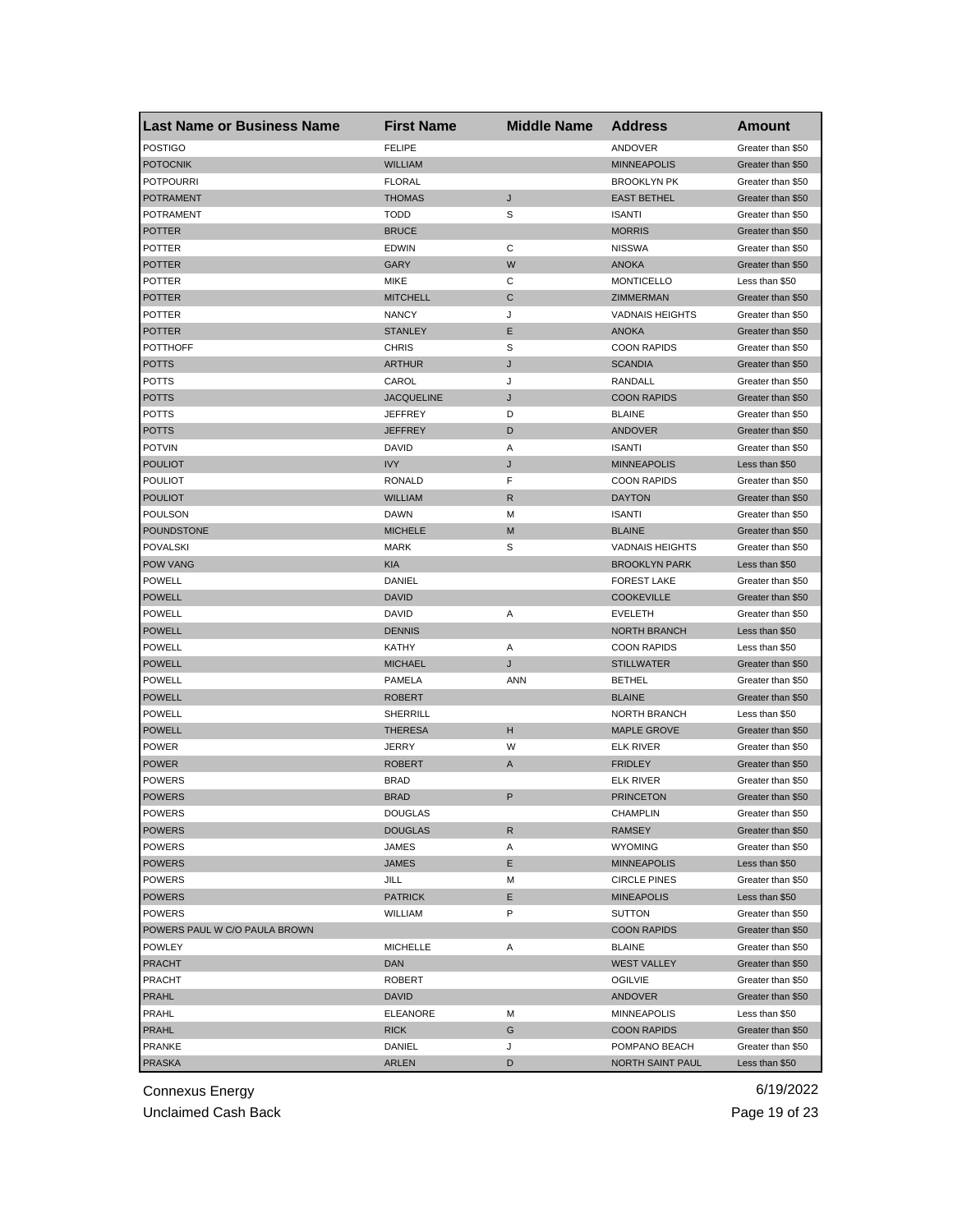| <b>Last Name or Business Name</b> | <b>First Name</b> | <b>Middle Name</b> | <b>Address</b>       | Amount            |
|-----------------------------------|-------------------|--------------------|----------------------|-------------------|
| <b>PRASKE</b>                     | <b>JAMES</b>      | P                  | <b>ELK RIVER</b>     | Greater than \$50 |
| <b>PRATER</b>                     | <b>EDWARD</b>     | J                  | <b>PARK RAPIDS</b>   | Less than \$50    |
| <b>PRATER</b>                     | <b>JIM</b>        | Ε                  | ANDOVER              | Greater than \$50 |
| <b>PRATORIUS</b>                  | <b>EMMY</b>       | Г                  | <b>OAKDALE</b>       | Greater than \$50 |
| PRATT                             | <b>BRIAN</b>      | M                  | <b>STILLWATER</b>    | Greater than \$50 |
| <b>PRATT</b>                      | <b>DEBRA</b>      | D                  | <b>ANDOVER</b>       | Greater than \$50 |
| PRATT                             | <b>GORDON</b>     | J                  | <b>WINONA</b>        | Greater than \$50 |
| <b>PRATT</b>                      | <b>JOHN</b>       | A                  | <b>MINNETONKA</b>    | Less than \$50    |
| PRATT                             | <b>MICHAEL</b>    | S                  | ALBERTVILLE          | Less than \$50    |
| PRATT                             | <b>NANCY</b>      | Г                  | <b>BLAINE</b>        | Less than \$50    |
| PRATT                             | <b>STEVE</b>      | Ε                  | ANOKA                | Greater than \$50 |
| <b>PRATT</b>                      | <b>TIMOTHY</b>    |                    | <b>WAITE PARK</b>    | Greater than \$50 |
| PRATT                             | WARREN            | N                  | WHITE BEAR LAKE      | Greater than \$50 |
| <b>PRCHAL</b>                     | <b>DONALD</b>     |                    | <b>ANOKA</b>         | Greater than \$50 |
| PRCHAL                            | <b>NALI</b>       |                    | <b>MINNETONKA</b>    | Less than \$50    |
| <b>PREAM</b>                      | <b>MARY</b>       | M                  | <b>ROSEVILLE</b>     | Less than \$50    |
| PREBLE                            | <b>BRUCE</b>      | W                  | <b>MINNEAPOLIS</b>   | Greater than \$50 |
| PRECAST DETAILING INC             |                   |                    | <b>ELK RIVER</b>     | Less than \$50    |
| PRECHEL                           | <b>HENRY</b>      | F                  | <b>STILLWATER</b>    | Greater than \$50 |
| <b>PRECHT</b>                     | <b>ROBERT</b>     |                    | <b>HEWITT</b>        | Greater than \$50 |
| <b>PRECHT</b>                     | <b>ROBERT</b>     | L                  | ANDOVER              | Greater than \$50 |
| PRECISION BILT BLOCKS INC         |                   |                    | <b>NEW BRIGHTON</b>  | Greater than \$50 |
| PRECISION CONCEPTS INC            |                   |                    | <b>FOREST LAKE</b>   | Greater than \$50 |
| PRECISION FIRE SPRINKLER INC      |                   |                    | <b>HUGO</b>          | Less than \$50    |
| PRECISION LASER CUTTING           |                   |                    | <b>BIG LAKE</b>      | Less than \$50    |
| PRECISION MICRO EDM INC           |                   |                    | <b>OTTERTAIL</b>     | Greater than \$50 |
| PREDA                             | <b>SUSANNE</b>    |                    | <b>ROSEVILLE</b>     | Less than \$50    |
| <b>PREDIGER</b>                   | <b>JOHN</b>       | J                  | <b>PRINCETON</b>     | Greater than \$50 |
| PREDMORE                          | <b>MICHAEL</b>    |                    | ANOKA                | Greater than \$50 |
| PREFERRED BUILDERS INC*           |                   |                    | <b>COON RAPIDS</b>   | Greater than \$50 |
| <b>PREINING</b>                   | <b>TRACI</b>      | L                  | <b>MOUNDSVIEW</b>    | Greater than \$50 |
| <b>PRELL</b>                      | <b>ROBERT</b>     | J                  | <b>RIB MOUNTAIN</b>  | Greater than \$50 |
| PREMERE SUPPLY INC                |                   |                    | WHITE BEAR LAKE      | Greater than \$50 |
| PREMIER HOME BUILDERS             |                   |                    | <b>ANOKA</b>         | Greater than \$50 |
| PREMIER INVESTMENTS               |                   |                    | <b>GRAND RAPIDS</b>  | Greater than \$50 |
| <b>PREMIER PETS</b>               |                   |                    | <b>RAMSEY</b>        | Less than \$50    |
| PREMIER RADISSON LLC              |                   |                    | ANOKA                | Greater than \$50 |
| PREMIER TANNING STUDIO            |                   |                    | <b>SAINT FRANCIS</b> | Greater than \$50 |
| PREMO                             | <b>DAWN</b>       | L                  | <b>COON RAPIDS</b>   | Greater than \$50 |
| <b>PREMO</b>                      | <b>DEBRA</b>      | S                  | <b>MINNEAPOLIS</b>   | Greater than \$50 |
| PRENATT                           | <b>FRANK</b>      | w                  | <b>BECKER</b>        | Less than \$50    |
| <b>PRENOSIL</b>                   | <b>JOE</b>        | F                  | <b>COON RAPIDS</b>   | Greater than \$50 |
| PRESCOTT                          | DANIEL            |                    | ALBERTVILLE          | Less than \$50    |
| <b>PRESCOTT</b>                   | DARREN            | L                  | <b>COON RAPIDS</b>   | Greater than \$50 |
| PRESCOTT                          | KARON             | S                  | WHITEFISH            | Greater than \$50 |
|                                   |                   | М                  |                      | Greater than \$50 |
| <b>PRESCOTT</b>                   | <b>KRISTEN</b>    |                    | CEDAR                |                   |
| PRESCOTT                          | LEANN             |                    | <b>SAINT PAUL</b>    | Greater than \$50 |
| <b>PRESCOTT</b>                   | <b>LEANN</b>      | M                  | <b>COON RAPIDS</b>   | Greater than \$50 |
| PRESSEL                           | <b>JONATHAN</b>   | D                  | <b>GOLDEN VALLEY</b> | Greater than \$50 |
| <b>PRESTBY</b>                    | <b>MICHAEL</b>    | D                  | <b>COON RAPIDS</b>   | Greater than \$50 |
| <b>PRESTON</b>                    | CHARLES           | R                  | LITCHFIELD           | Greater than \$50 |
| <b>PRESTON</b>                    | DARLENE           | R                  | <b>VISTA</b>         | Less than \$50    |
| PRESTON                           | DONALD            | F                  | <b>COON RAPIDS</b>   | Greater than \$50 |
| <b>PRESTON</b>                    | <b>JOHN</b>       | A                  | <b>WYOMING</b>       | Greater than \$50 |
| PRESTON                           | MATTHEW           |                    | OGILVIE              | Less than \$50    |
| <b>PRESTON</b>                    | <b>NICOLE</b>     |                    | <b>DUPONT</b>        | Less than \$50    |

Unclaimed Cash Back **Page 20 of 23**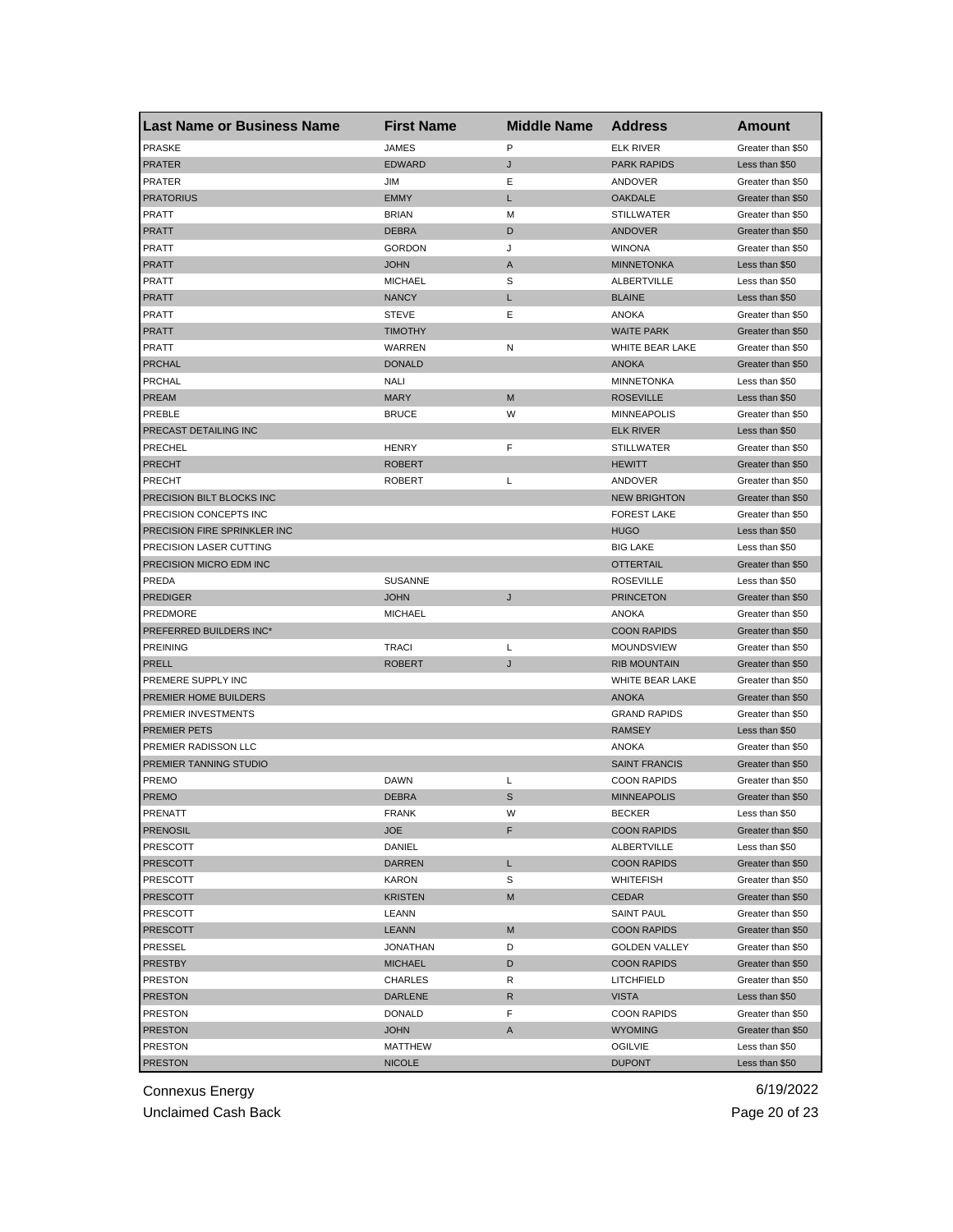| Last Name or Business Name             | <b>First Name</b>  | <b>Middle Name</b> | <b>Address</b>                   | Amount            |
|----------------------------------------|--------------------|--------------------|----------------------------------|-------------------|
| <b>PREUSS</b>                          | <b>ROBERT</b>      |                    | <b>COON RAPIDS</b>               | Greater than \$50 |
| <b>PREW</b>                            | <b>JOHN</b>        | Г                  | <b>WYOMING</b>                   | Greater than \$50 |
| <b>PREWITT</b>                         | <b>DONNA</b>       |                    | <b>ISANTI</b>                    | Less than \$50    |
| <b>PRICE</b>                           | <b>DIANNE</b>      | L                  | <b>COON RAPIDS</b>               | Greater than \$50 |
| <b>PRICE</b>                           | <b>JEANI</b>       | Α                  | <b>CIRCLE PINES</b>              | Less than \$50    |
| <b>PRICE</b>                           | <b>JON</b>         | C                  | <b>PRINCETON</b>                 | Greater than \$50 |
| <b>PRICE</b>                           | LESTER             | G                  | <b>COON RAPIDS</b>               | Greater than \$50 |
| <b>PRICE</b>                           | <b>MARK</b>        | D                  | <b>COON RAPIDS</b>               | Greater than \$50 |
| <b>PRICE</b>                           | <b>MARK</b>        | J                  | <b>COON RAPIDS</b>               | Greater than \$50 |
| <b>PRICE</b>                           | <b>MATTHEW</b>     | Е                  | <b>COON RAPIDS</b>               | Greater than \$50 |
| PRICE HARVARD B<br>& MARTIN ALLIS      |                    |                    | EAGAN                            | Greater than \$50 |
| <b>PRIESSLER</b>                       | <b>GARY</b>        | L                  | <b>SAINT PAUL</b>                | Greater than \$50 |
| PRIGGE                                 | ERIC               |                    | <b>CIRCLE PINES</b>              | Greater than \$50 |
| <b>PRIGGE</b>                          | <b>TOM</b>         | G                  | <b>CAMBRIDGE</b>                 | Less than \$50    |
| <b>PRIGLMEIER</b>                      | <b>TIMOTHY</b>     |                    | <b>BLAINE</b>                    | Greater than \$50 |
| <b>PRIHODA</b>                         | <b>BRADLEY</b>     | S                  | CAMBRIDGE                        | Greater than \$50 |
| <b>PRIMAS</b>                          | <b>JOSEPH</b>      | S                  | <b>LEXINGTON</b>                 | Greater than \$50 |
| PRIME BLDRS INC                        |                    |                    | <b>HAMEL</b>                     | Less than \$50    |
| <b>PRIMUS</b>                          | <b>CURT</b>        |                    | <b>PRINCETON</b>                 | Greater than \$50 |
| <b>PRIMUS</b>                          | <b>THOMAS</b>      |                    | <b>ANOKA</b>                     | Greater than \$50 |
| <b>PRINCE</b>                          | DANIEL             | G                  | ANOKA                            | Greater than \$50 |
| <b>PRINCE</b>                          | <b>MARVIN</b>      | D                  | <b>ROCKFORD</b>                  | Greater than \$50 |
| <b>PRINCE</b>                          | <b>ROCHELLE</b>    | М                  | <b>FRIDLEY</b>                   | Less than \$50    |
| <b>PRINCETON</b>                       | <b>CARPET</b>      |                    | <b>PRINCETON</b>                 | Greater than \$50 |
| <b>PRINCETON</b>                       | <b>LIQUIDATORS</b> |                    | <b>PRINCETON</b>                 | Greater than \$50 |
| PRINCETON BANK                         |                    |                    | <b>SAINT PAUL</b>                | Greater than \$50 |
| <b>PRINGLE</b>                         |                    |                    | <b>MONTICELLO</b>                | Greater than \$50 |
| <b>PRINGLE</b>                         | <b>JEANNE</b>      | S                  | <b>SAINT PAUL</b>                | Greater than \$50 |
| <b>PRINS</b>                           | <b>ROBERT</b>      | Ε                  | NORTHFIELD                       | Greater than \$50 |
| <b>PRINSEN</b>                         | <b>RANDY</b>       | L                  | <b>EAGAN</b>                     | Greater than \$50 |
| <b>PRITCHETT</b>                       | <b>GLORIA</b>      |                    | <b>COON RAPIDS</b>               | Greater than \$50 |
| PRIVACY MEMBER                         |                    |                    | <b>SAINT PAUL</b>                | Less than \$50    |
| PRIVACY MEMBER/OLSEN                   |                    |                    | <b>ST PAUL</b>                   | Less than \$50    |
| PRIVACY MEMBER/PIERSON                 |                    |                    | <b>SAINT PAUL</b>                | Less than \$50    |
| <b>PRIVETTE</b>                        | LARRY              | J                  | <b>BLAINE</b>                    | Greater than \$50 |
| PRO GOLF OF BLAINE                     |                    |                    | <b>BLAINE</b>                    | Less than \$50    |
| PRO MACHINE INC                        |                    |                    | <b>BLAINE</b>                    | Greater than \$50 |
| PRO MOTOR COMPANY                      |                    |                    | <b>ELK RIVER</b>                 | Greater than \$50 |
| PRO MOTOR SPORTS                       |                    |                    | <b>BLAINE</b>                    | Less than \$50    |
| <b>PRO POWER SPORTS</b>                |                    |                    | <b>RAMSEY</b>                    | Greater than \$50 |
| <b>PRO SPORTING GOODS</b>              |                    |                    | RAMSEY                           | Greater than \$50 |
| <b>PRO-CON INC</b>                     |                    |                    | <b>BLAINE</b>                    | Less than \$50    |
| PRO-SERV                               |                    |                    | <b>BIG LAKE</b>                  | Less than \$50    |
| <b>PROCREATIONS LTD</b>                |                    |                    | <b>BLAINE</b>                    | Greater than \$50 |
| <b>PRODFUANG</b>                       | SANGOB             |                    | ANOKA                            | Less than \$50    |
| <b>PRODHOMME</b>                       | <b>MICHEL</b>      | M                  | <b>COLUMBIA HEIGHTS</b>          | Greater than \$50 |
| PRODIGY REAL ESTATE C/O REOCM          |                    |                    | MAPLEWOOD                        | Less than \$50    |
| PRODIGY REAL ESTATE C/O REOCM          |                    |                    | <b>MAPLEWOOD</b>                 | Greater than \$50 |
| PRODUCTION DESIGN                      |                    |                    | ANOKA                            | Greater than \$50 |
| <b>PROFANT</b>                         | <b>SHARON</b>      | <b>JOY</b>         | <b>FORT RILEY</b>                | Greater than \$50 |
| <b>PROFFITT</b>                        | GERALD             | R                  | <b>COON RAPIDS</b>               | Less than \$50    |
| PROGRESSIVE ENGINEERING TECHNOLOGY INC |                    |                    |                                  | Greater than \$50 |
| PROGRESSIVE GROCERS INC LEXINGTON QUIK |                    |                    | <b>CIRCLE PINES</b><br>LEXINGTON | Greater than \$50 |
|                                        |                    |                    |                                  |                   |
| PROJECTS IN REHAB CO<br><b>PROM</b>    |                    | Α                  | <b>ANOKA</b><br>SAINT CLOUD      | Greater than \$50 |
|                                        | <b>GLORIA</b>      |                    |                                  | Greater than \$50 |
| <b>PROM</b>                            | <b>STEVE</b>       |                    | <b>SAINT CLOUD</b>               | Greater than \$50 |

Unclaimed Cash Back **Page 21 of 23**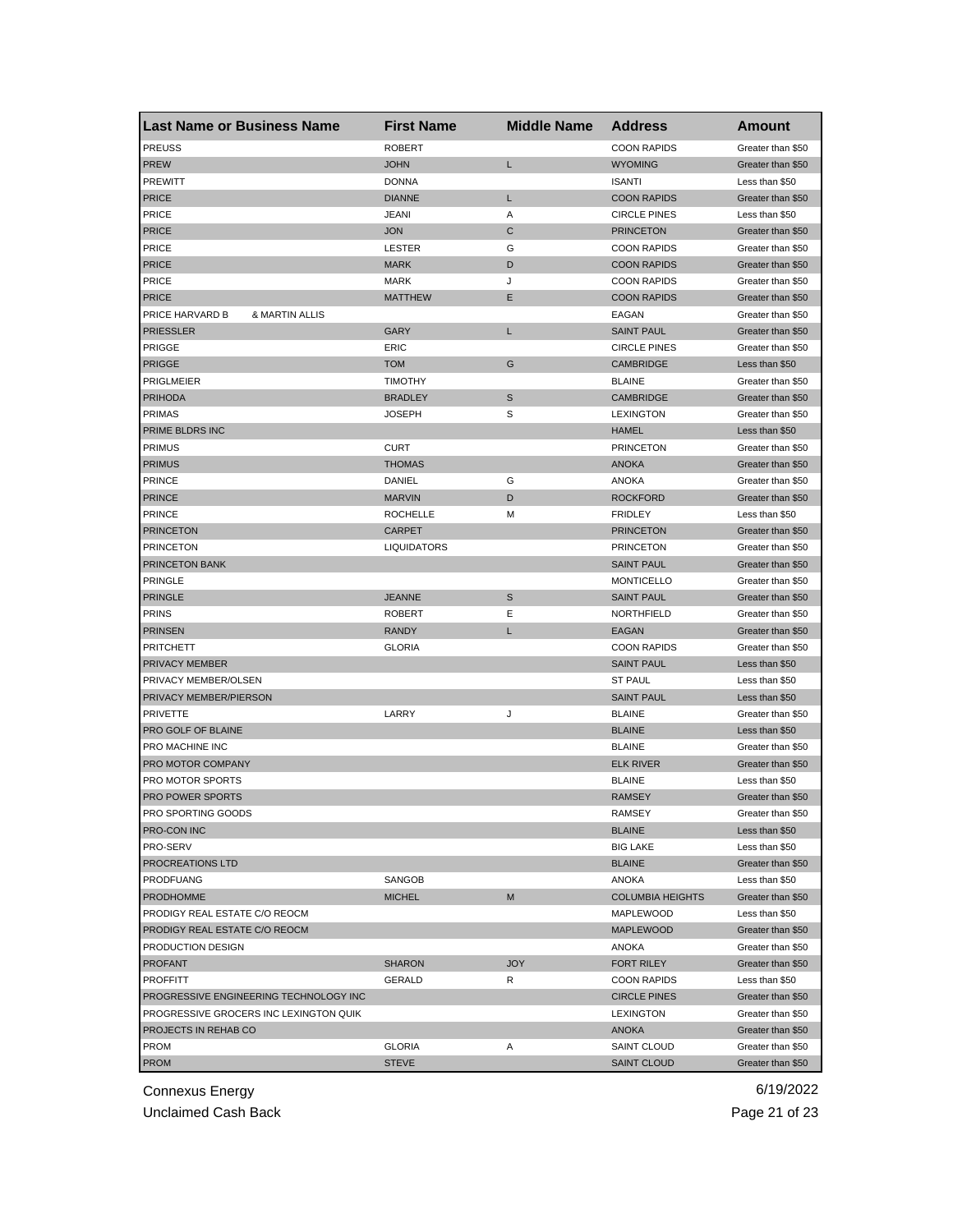| Last Name or Business Name             | <b>First Name</b>   | <b>Middle Name</b> | <b>Address</b>          | <b>Amount</b>     |
|----------------------------------------|---------------------|--------------------|-------------------------|-------------------|
| PROM DAIRY FARM                        |                     |                    | <b>SAINT CLOUD</b>      | Greater than \$50 |
| <b>PROUTY</b>                          | <b>KENNETH</b>      | L                  | <b>HUGO</b>             | Greater than \$50 |
| <b>PROVO</b>                           | GARY                | M                  | <b>BLAINE</b>           | Greater than \$50 |
| <b>PROVO</b>                           | <b>GARY</b>         | Т                  | <b>COON RAPIDS</b>      | Greater than \$50 |
| <b>PROVO</b>                           | <b>LORI</b>         | в                  | <b>CIRCLE PINES</b>     | Less than \$50    |
| <b>PROVOST</b>                         | <b>DAN</b>          | C                  | <b>ISANTI</b>           | Greater than \$50 |
| PROVOST                                | JEFF                |                    | <b>GRANDY</b>           | Less than \$50    |
| <b>PROVOST</b>                         | <b>RICHARD</b>      | D                  | <b>ANDOVER</b>          | Greater than \$50 |
| <b>PROVOST</b>                         | <b>RICHARD</b>      | L                  | <b>SAINT PAUL</b>       | Greater than \$50 |
| <b>PROVOST</b>                         | <b>SCOTT</b>        |                    | <b>COON RAPIDS</b>      | Greater than \$50 |
| <b>PROVOST</b>                         | <b>TAMI</b>         |                    | ANDOVER                 | Greater than \$50 |
| <b>PROVOST</b>                         | WESLEY              |                    | <b>RAMSEY</b>           | Greater than \$50 |
| PRUDHOMME                              | <b>MARK</b>         |                    | <b>COON RAPIDS</b>      | Greater than \$50 |
| <b>PRUDHOMME</b>                       | <b>MARK</b>         | J                  | <b>FOREST LAKE</b>      | Greater than \$50 |
| PRUEHER                                | <b>MARK</b>         | Т                  | <b>SAUK RAPIDS</b>      | Greater than \$50 |
| <b>PRUGH</b>                           | <b>WILLIAM</b>      | Ε                  | <b>HAM LAKE</b>         | Less than \$50    |
| <b>PRUIETT</b>                         | MELANIE             | Ε                  | <b>COON RAPIDS</b>      | Less than \$50    |
| <b>PRUNTY</b>                          | <b>ROBERT</b>       | D                  | <b>OCONOMOWOC</b>       | Greater than \$50 |
| <b>PRUSZINSKI</b>                      | <b>CHARLES</b>      | Е                  | <b>COON RAPIDS</b>      | Greater than \$50 |
| <b>PRYBILLA</b>                        | <b>TROY</b>         |                    | <b>COON RAPIDS</b>      | Greater than \$50 |
| PRZEZDZIECKI                           | ANGELIA             | M                  | <b>RAMSEY</b>           | Greater than \$50 |
| <b>PRZYBYLSKI</b>                      | <b>KEVIN</b>        | A                  | <b>COON RAPIDS</b>      | Less than \$50    |
| PRZYBYSZEWSKI                          | <b>PIOTR</b>        | J                  | SAN JOSE                | Less than \$50    |
| <b>PTACEK</b>                          | <b>CHERYL</b>       | L                  | THE VILLAGES            | Greater than \$50 |
| <b>PUCE</b>                            | ADIN                |                    | <b>SAINT PAUL</b>       | Less than \$50    |
| <b>PUCHTEL</b>                         | <b>JOSEPH</b>       | <b>STEVE</b>       | <b>MINNEAPOLIS</b>      | Greater than \$50 |
| PUCHTEL GLENN T C/O CAROL PUCHTEL      |                     |                    | ANOKA                   | Greater than \$50 |
| <b>PUDLIK</b>                          | <b>SEAN</b>         |                    | <b>BETHEL</b>           | Greater than \$50 |
| <b>PUDNEY</b>                          | <b>JOAN</b>         |                    | ANDOVER                 | Greater than \$50 |
| <b>PUFFER</b>                          | <b>DAVID</b>        | Ε                  | <b>BLAINE</b>           |                   |
|                                        | <b>KIMBERLY</b>     | C                  |                         | Greater than \$50 |
| <b>PUFFER</b>                          |                     |                    | <b>BLAINE</b>           | Greater than \$50 |
| <b>PUGSLEY</b>                         | <b>EDGAR</b>        |                    | <b>FRIDLEY</b>          | Greater than \$50 |
| <b>PUHL</b>                            | <b>JERRY</b>        |                    | ANDOVER                 | Greater than \$50 |
| <b>PUHL</b>                            | <b>RICHARD</b>      | S                  | <b>HASTINGS</b>         | Greater than \$50 |
| <b>PUNCH</b>                           | PEGGY               | Α                  | <b>SAINT PAUL</b>       | Greater than \$50 |
| PUPPY LOVE GROOMING SALON AND PET SUPP |                     |                    | <b>RAMSEY</b>           | Greater than \$50 |
| <b>PURANEN</b>                         | PAMELA              |                    | <b>SAINT FRANCIS</b>    | Greater than \$50 |
| <b>PURCELL</b>                         | <b>TROY</b>         | D                  | <b>COON RAPIDS</b>      | Greater than \$50 |
| <b>PURCHASE</b>                        | PAUL                |                    | <b>ISLE</b>             | Less than \$50    |
| <b>PURDES</b>                          | <b>KENNETH</b>      | L                  | <b>RAMSEY</b>           | Greater than \$50 |
| PURNELL                                | <b>MICHAEL</b>      |                    | <b>SHOREVIEW</b>        | Less than \$50    |
| <b>PURO</b>                            | ARLENE              |                    | CHANDLER                | Greater than \$50 |
| <b>PURSLEY</b>                         | <b>RICHARD</b>      |                    | <b>SHOREVIEW</b>        | Greater than \$50 |
| <b>PURTLE</b>                          | <b>HOWARD</b>       | Г                  | <b>COLUMBIA HEIGHTS</b> | Greater than \$50 |
| <b>PURTLE</b>                          | <b>MICHELLE</b>     | М                  | RAMSEY                  | Less than \$50    |
| <b>PUSC</b>                            | <b>RUSSELL</b>      |                    | <b>COON RAPIDS</b>      | Greater than \$50 |
| <b>PUSUSTA</b>                         | <b>THOMAS</b>       | J                  | <b>MINNEAPOLIS</b>      | Greater than \$50 |
| <b>PUTERBAUGH</b>                      | <b>JACK</b>         |                    | <b>MINNEAPOLIS</b>      | Less than \$50    |
| PUTIKKA                                | <b>JOHN</b>         | O                  | <b>LOLO</b>             | Greater than \$50 |
| <b>PUTNAM</b>                          | <b>CHRISTOPHER</b>  |                    | <b>ROSEVILLE</b>        | Greater than \$50 |
| PUTNAM                                 | <b>HENRY</b>        |                    | <b>TUCSON</b>           | Greater than \$50 |
| <b>PUTNAM</b>                          | <b>IRA</b>          | С                  | <b>MINNEAPOLIS</b>      | Less than \$50    |
| PUTNAM                                 | <b>JERRY</b>        | Α                  | <b>BLAINE</b>           | Greater than \$50 |
| <b>PUTNAM</b>                          | <b>JERRY</b>        | L                  | <b>ELK RIVER</b>        | Greater than \$50 |
| <b>PUTNAM</b>                          | <b>ROD</b>          |                    | CANNON FALLS            | Greater than \$50 |
| <b>PUTUMBAKA</b>                       | <b>VAMSIKRISHNA</b> |                    | <b>FARMINGTON HILLS</b> | Greater than \$50 |

Unclaimed Cash Back **Page 22 of 23**